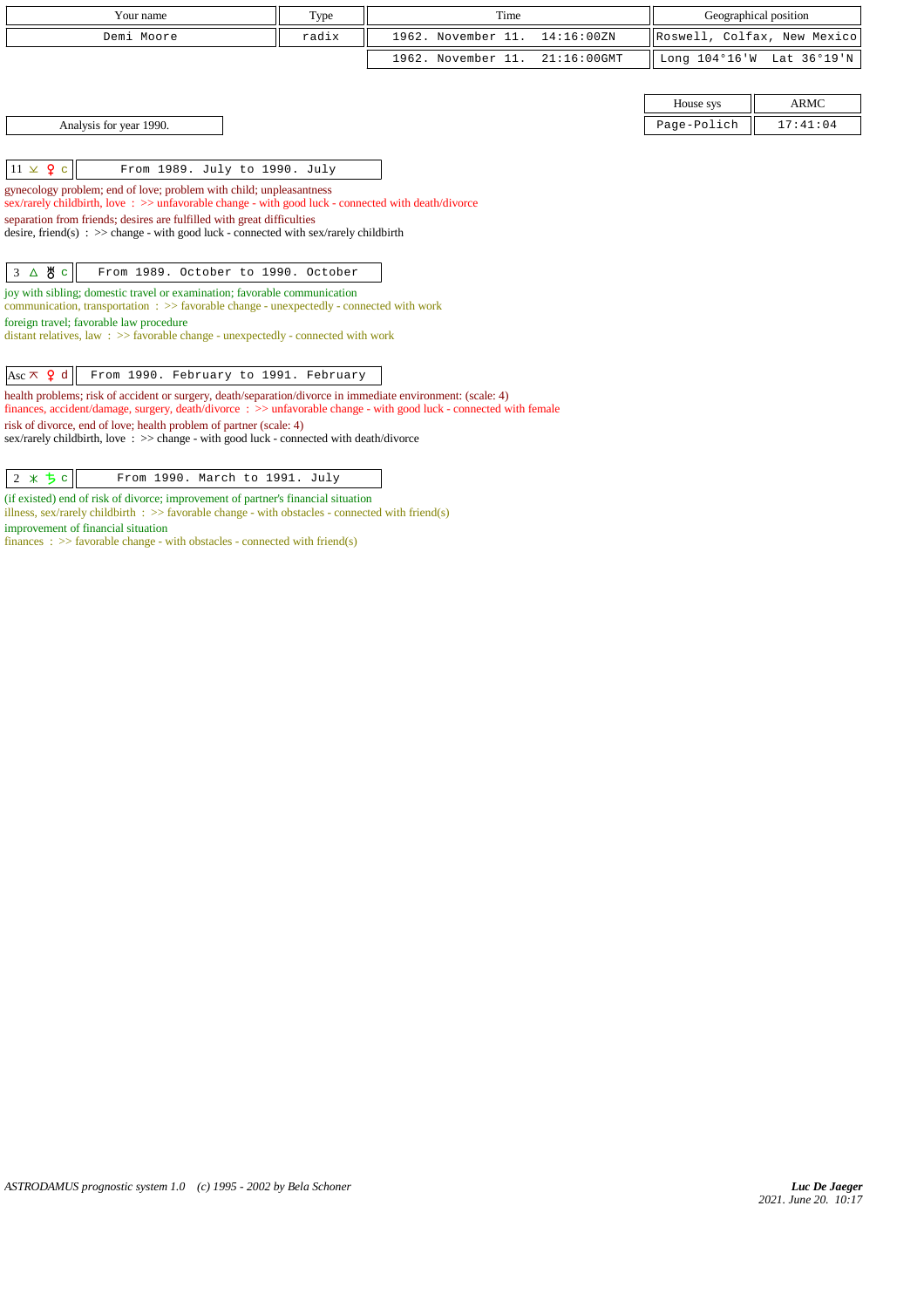| Your name                                                                                                                                                                        | Type  | Time                                 |                         | Geographical position       |
|----------------------------------------------------------------------------------------------------------------------------------------------------------------------------------|-------|--------------------------------------|-------------------------|-----------------------------|
| Demi Moore                                                                                                                                                                       | radix | 1962. November 11.<br>14:16:00ZN     |                         | Roswell, Colfax, New Mexico |
|                                                                                                                                                                                  |       | 1962. November 11.<br>$21:16:00$ GMT | Long $104^{\circ}16$ 'W | Lat 36°19'N                 |
|                                                                                                                                                                                  |       |                                      |                         |                             |
|                                                                                                                                                                                  |       |                                      | House sys               | <b>ARMC</b>                 |
| Analysis for year 1991.                                                                                                                                                          |       |                                      | Page-Polich             | 17:41:04                    |
|                                                                                                                                                                                  |       |                                      |                         |                             |
| $12 \Delta \Psi d$<br>From 1990. December to 1992. April                                                                                                                         |       |                                      |                         |                             |
| resolution of problems                                                                                                                                                           |       |                                      |                         |                             |
| secret, isolation: >> favorable change - with irregularity - connected with sex/rarely childbirth<br>favorable change with job or illness                                        |       |                                      |                         |                             |
| illness, work : $\gg$ favorable change - with irregularity - connected with sex/rarely childbirth                                                                                |       |                                      |                         |                             |
|                                                                                                                                                                                  |       |                                      |                         |                             |
| $11 \times Qc$<br>From 1990. October to 1992. April                                                                                                                              |       |                                      |                         |                             |
| gynecology problem; end of love; problem with child; unpleasantness<br>sex/rarely childbirth, love: $\gg$ important change - with positive final result - connected with illness |       |                                      |                         |                             |
| separation from friends; desires are fulfilled with great difficulties                                                                                                           |       |                                      |                         |                             |
| desire, friend(s) : $\gg$ change - with positive final result - connected with illness                                                                                           |       |                                      |                         |                             |
|                                                                                                                                                                                  |       |                                      |                         |                             |
| $2 \times 8$ c<br>From 1991. January to 1992. January                                                                                                                            |       |                                      |                         |                             |
| financial decline, incidental expenses<br>finances : >> unfavorable change - unexpectedly - connected with work                                                                  |       |                                      |                         |                             |
| end of love, divorce; risk of accident or surgery, death/separation/divorce in immediate environment: (scale: 7)                                                                 |       |                                      |                         |                             |
| illness, accident/damage : $\gg$ change - unexpectedly - connected with distant relatives                                                                                        |       |                                      |                         |                             |
| $2 \Box 4 d$<br>From 1991. March to 1992. March                                                                                                                                  |       |                                      |                         |                             |
| financial decline, incidental expenses                                                                                                                                           |       |                                      |                         |                             |
| finances $\Rightarrow$ important change - with great luck - connected with law                                                                                                   |       |                                      |                         |                             |
| end of love, divorce:<br>illness, sex/rarely childbirth $\Rightarrow$ important change - with great luck - connected with law                                                    |       |                                      |                         |                             |
|                                                                                                                                                                                  |       |                                      |                         |                             |
| From 1991. March to 1992. September<br>$11 \pi$<br>$\mathbf{C}$                                                                                                                  |       |                                      |                         |                             |

separation from friends; desires are fulfilled with great difficulties desire, friend(s)  $\Rightarrow$  >> unfavorable change - repeatedly - connected with finances gynecology problem; end of love; problem with child; unpleasantness

child, love : >> change - repeatedly - connected with finances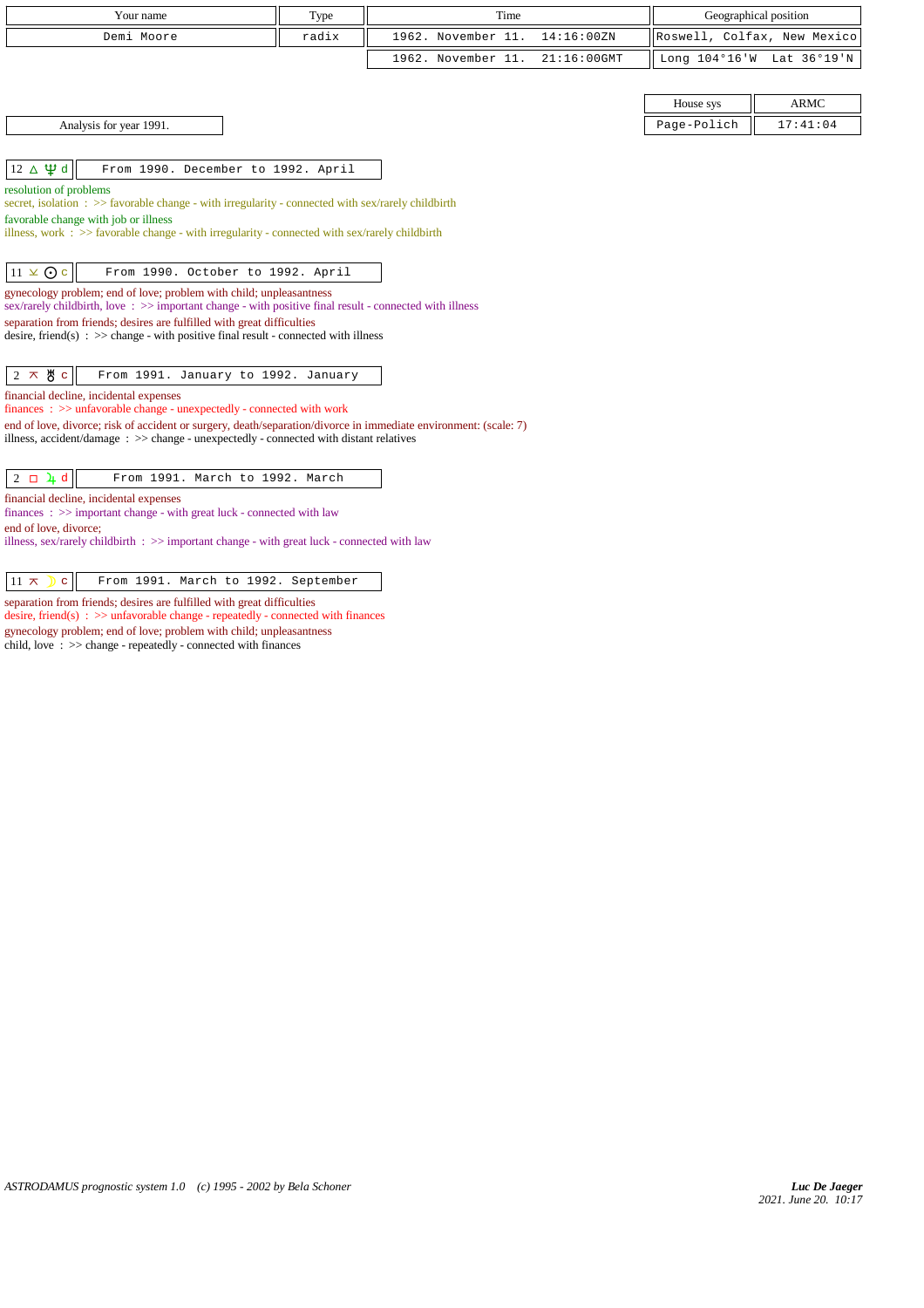| Your name                                                                                                                                                                                                                                                                                                                                                                                                                                                                                                                                                                                                           | Type  | Time               |                |             | Geographical position       |
|---------------------------------------------------------------------------------------------------------------------------------------------------------------------------------------------------------------------------------------------------------------------------------------------------------------------------------------------------------------------------------------------------------------------------------------------------------------------------------------------------------------------------------------------------------------------------------------------------------------------|-------|--------------------|----------------|-------------|-----------------------------|
|                                                                                                                                                                                                                                                                                                                                                                                                                                                                                                                                                                                                                     |       |                    |                |             |                             |
| Demi Moore                                                                                                                                                                                                                                                                                                                                                                                                                                                                                                                                                                                                          | radix | 1962. November 11. | 14:16:00ZN     |             | Roswell, Colfax, New Mexico |
|                                                                                                                                                                                                                                                                                                                                                                                                                                                                                                                                                                                                                     |       | 1962. November 11. | $21:16:00$ GMT |             | Long 104°16'W Lat 36°19'N   |
|                                                                                                                                                                                                                                                                                                                                                                                                                                                                                                                                                                                                                     |       |                    |                |             |                             |
|                                                                                                                                                                                                                                                                                                                                                                                                                                                                                                                                                                                                                     |       |                    |                | House sys   | <b>ARMC</b>                 |
| Analysis for year 1992.                                                                                                                                                                                                                                                                                                                                                                                                                                                                                                                                                                                             |       |                    |                | Page-Polich | 17:41:04                    |
|                                                                                                                                                                                                                                                                                                                                                                                                                                                                                                                                                                                                                     |       |                    |                |             |                             |
| $3 \times 4c$<br>From 1991. July to 1992. July                                                                                                                                                                                                                                                                                                                                                                                                                                                                                                                                                                      |       |                    |                |             |                             |
| foreign travel; favorable law procedure<br>law, foreign countries : >> favorable change - with great luck - connected with secret<br>joy with sibling; domestic travel or examination; favorable communication<br>immediate family, education $\Rightarrow$ favorable change - with great luck - connected with law<br>$12 \times d$ c<br>From 1991. November to 1992. November<br>problems; health problems, (possible hospitalization)<br>death/divorce, accident/damage: >> unfavorable change - with dynamics - connected with love<br>health problems, (possible hospitalization); unfavorable change with job |       |                    |                |             |                             |
| illness, work : $\gg$ change - with dynamics - connected with death/divorce<br>$12 \times d$<br>From 1992. March to 1993. March                                                                                                                                                                                                                                                                                                                                                                                                                                                                                     |       |                    |                |             |                             |
| problems; health problems, (possible hospitalization)<br>death/divorce, accident/damage: >> unfavorable change - with dynamics - connected with love<br>health problems, (possible hospitalization); unfavorable change with job<br>illness, work $\Rightarrow$ >> change - with dynamics - connected with death/divorce<br>From 1992. June to 1993. June<br>$3 \Delta \cancel{1} d$                                                                                                                                                                                                                                |       |                    |                |             |                             |
|                                                                                                                                                                                                                                                                                                                                                                                                                                                                                                                                                                                                                     |       |                    |                |             |                             |

joy with sibling; domestic travel or examination; favorable communication immediate family, education : >> favorable change - with great luck - connected with law

foreign travel; favorable law procedure

law, foreign countries : >> favorable change - with great luck - connected with secret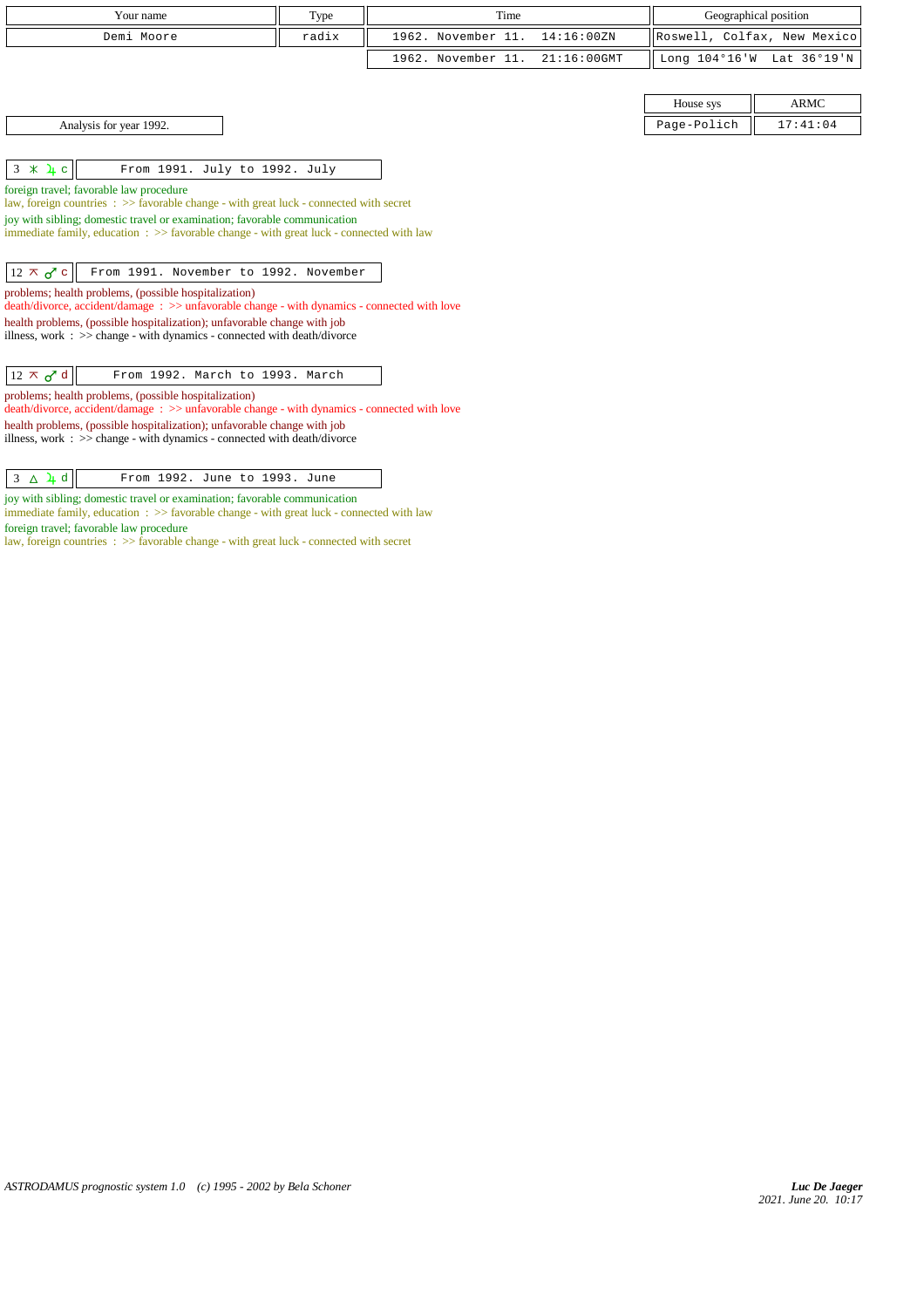| Your name                                                                                                                                                                                                                 | Type  | Time                                 | Geographical position       |             |
|---------------------------------------------------------------------------------------------------------------------------------------------------------------------------------------------------------------------------|-------|--------------------------------------|-----------------------------|-------------|
| Demi Moore                                                                                                                                                                                                                | radix | 1962. November 11.<br>14:16:00 ZN    | Roswell, Colfax, New Mexico |             |
|                                                                                                                                                                                                                           |       | $21:16:00$ GMT<br>1962. November 11. | Long 104°16'W               | Lat 36°19'N |
|                                                                                                                                                                                                                           |       |                                      |                             |             |
|                                                                                                                                                                                                                           |       |                                      | House sys                   | <b>ARMC</b> |
| Analysis for year 1993.                                                                                                                                                                                                   |       |                                      | Page-Polich                 | 17:41:04    |
|                                                                                                                                                                                                                           |       |                                      |                             |             |
| d<br>$11$ $\Box$<br>From 1992. April to 1993. October                                                                                                                                                                     |       |                                      |                             |             |
| separation from friends; desires are fulfilled with great difficulties                                                                                                                                                    |       |                                      |                             |             |
| desire, friend(s) : $\gg$ unfavorable change - repeatedly - connected with finances                                                                                                                                       |       |                                      |                             |             |
| gynecology problem; end of love; problem with child; unpleasantness<br>child, love $\Rightarrow$ >> unfavorable change - repeatedly - connected with finances                                                             |       |                                      |                             |             |
|                                                                                                                                                                                                                           |       |                                      |                             |             |
| $2 \times 4$ c<br>From 1992. October to 1993. October                                                                                                                                                                     |       |                                      |                             |             |
| end of love, divorce;                                                                                                                                                                                                     |       |                                      |                             |             |
| illness, sex/rarely childbirth $\Rightarrow$ > change - with great luck - connected with law                                                                                                                              |       |                                      |                             |             |
| financial decline, incidental expenses<br>finances : $\gg$ change - with great luck - connected with law                                                                                                                  |       |                                      |                             |             |
|                                                                                                                                                                                                                           |       |                                      |                             |             |
| 쁑 d<br>From 1992. December to 1993. December<br>$2\Box$                                                                                                                                                                   |       |                                      |                             |             |
| financial decline, incidental expenses                                                                                                                                                                                    |       |                                      |                             |             |
| finances: >> unfavorable change - unexpectedly - connected with work                                                                                                                                                      |       |                                      |                             |             |
| end of love, divorce; risk of accident or surgery, death/separation/divorce in immediate environment: (scale: 7)<br>illness, accident/damage : $\gg$ unfavorable change - unexpectedly - connected with distant relatives |       |                                      |                             |             |
|                                                                                                                                                                                                                           |       |                                      |                             |             |
| $11 \square$ $0d$<br>From 1992. September to 1994. March                                                                                                                                                                  |       |                                      |                             |             |
| separation from friends; desires are fulfilled with great difficulties<br>desire, friend(s) : $\gg$ important change - with positive final result - connected with illness                                                |       |                                      |                             |             |
| gynecology problem; end of love; problem with child; unpleasantness<br>sex/rarely childbirth, love $\Rightarrow$ important change - with positive final result - connected with illness                                   |       |                                      |                             |             |
|                                                                                                                                                                                                                           |       |                                      |                             |             |
| $12 \times \Psi$ c<br>From 1992. December to 1994. April                                                                                                                                                                  |       |                                      |                             |             |

favorable change with job or illness

illness, work : >> favorable change - with irregularity - connected with sex/rarely childbirth resolution of problems

secret, isolation :  $\gg$  favorable change - with irregularity - connected with sex/rarely childbirth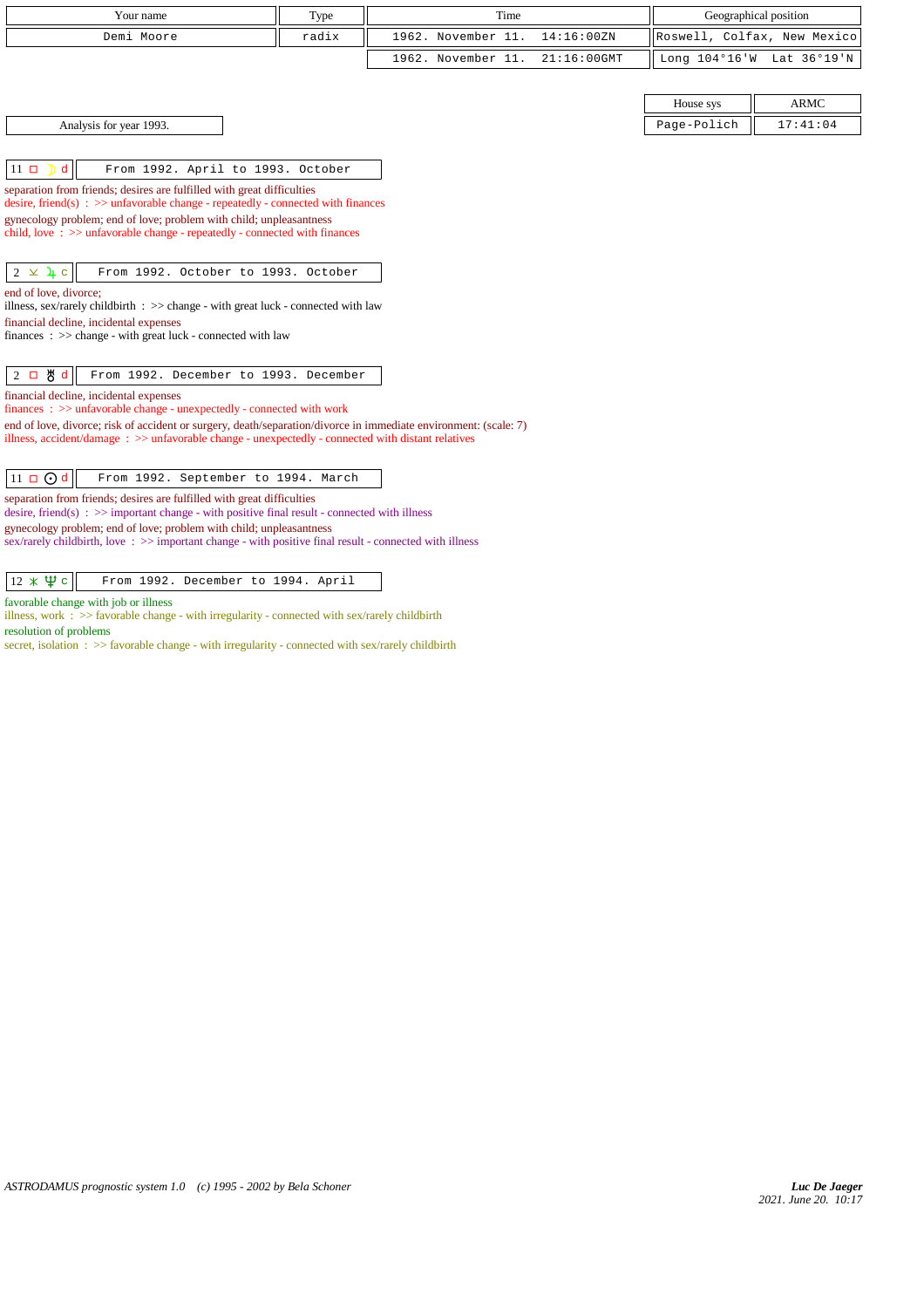| Your name                                                                                                                                                                                                                                                                                                                                                                                                                                                                                                                                                                                                                                                                                                                                                                                     | Type  | Time                                 |             | Geographical position       |
|-----------------------------------------------------------------------------------------------------------------------------------------------------------------------------------------------------------------------------------------------------------------------------------------------------------------------------------------------------------------------------------------------------------------------------------------------------------------------------------------------------------------------------------------------------------------------------------------------------------------------------------------------------------------------------------------------------------------------------------------------------------------------------------------------|-------|--------------------------------------|-------------|-----------------------------|
| Demi Moore                                                                                                                                                                                                                                                                                                                                                                                                                                                                                                                                                                                                                                                                                                                                                                                    | radix | 1962. November 11.<br>14:16:00ZN     |             | Roswell, Colfax, New Mexico |
|                                                                                                                                                                                                                                                                                                                                                                                                                                                                                                                                                                                                                                                                                                                                                                                               |       | 1962. November 11.<br>$21:16:00$ GMT |             | Long 104°16'W Lat 36°19'N   |
|                                                                                                                                                                                                                                                                                                                                                                                                                                                                                                                                                                                                                                                                                                                                                                                               |       |                                      |             |                             |
|                                                                                                                                                                                                                                                                                                                                                                                                                                                                                                                                                                                                                                                                                                                                                                                               |       |                                      | House sys   | <b>ARMC</b>                 |
| Analysis for year 1994.                                                                                                                                                                                                                                                                                                                                                                                                                                                                                                                                                                                                                                                                                                                                                                       |       |                                      | Page-Polich | 17:41:04                    |
|                                                                                                                                                                                                                                                                                                                                                                                                                                                                                                                                                                                                                                                                                                                                                                                               |       |                                      |             |                             |
| $2\Delta$ $\frac{1}{2}d$<br>From 1993. August to 1994. December                                                                                                                                                                                                                                                                                                                                                                                                                                                                                                                                                                                                                                                                                                                               |       |                                      |             |                             |
| improvement of financial situation<br>finances : $\gg$ favorable change - with obstacles - connected with friend(s)<br>(if existed) end of risk of divorce; improvement of partner's financial situation<br>illness, sex/rarely childbirth : $\gg$ favorable change - with obstacles - connected with friend(s)<br>Asc $\Box$ 9 c<br>From 1993. November to 1994. November<br>health problems; risk of accident or surgery, death/separation/divorce in immediate environment: (scale: 4)<br>finances, accident/damage, surgery, death/divorce: $\gg$ unfavorable change - with good luck - connected with female<br>risk of divorce, end of love; health problem of partner (scale: 4)<br>sex/rarely childbirth, love: >> unfavorable change - with good luck - connected with death/divorce |       |                                      |             |                             |
| 3 * \$ d<br>From 1994. March to 1995. March                                                                                                                                                                                                                                                                                                                                                                                                                                                                                                                                                                                                                                                                                                                                                   |       |                                      |             |                             |
| foreign travel; favorable law procedure<br>distant relatives, law : >> favorable change - unexpectedly - connected with work<br>joy with sibling; domestic travel or examination; favorable communication<br>communication, transportation : >> favorable change - unexpectedly - connected with work                                                                                                                                                                                                                                                                                                                                                                                                                                                                                         |       |                                      |             |                             |

 $\boxed{11 \Box \ Q \ d}$  From 1994. June to 1995. June

separation from friends; desires are fulfilled with great difficulties

desire, friend(s) : >> unfavorable change - with good luck - connected with sex/rarely childbirth

gynecology problem; end of love; problem with child; unpleasantness

sex/rarely childbirth, love : >> unfavorable change - with good luck - connected with death/divorce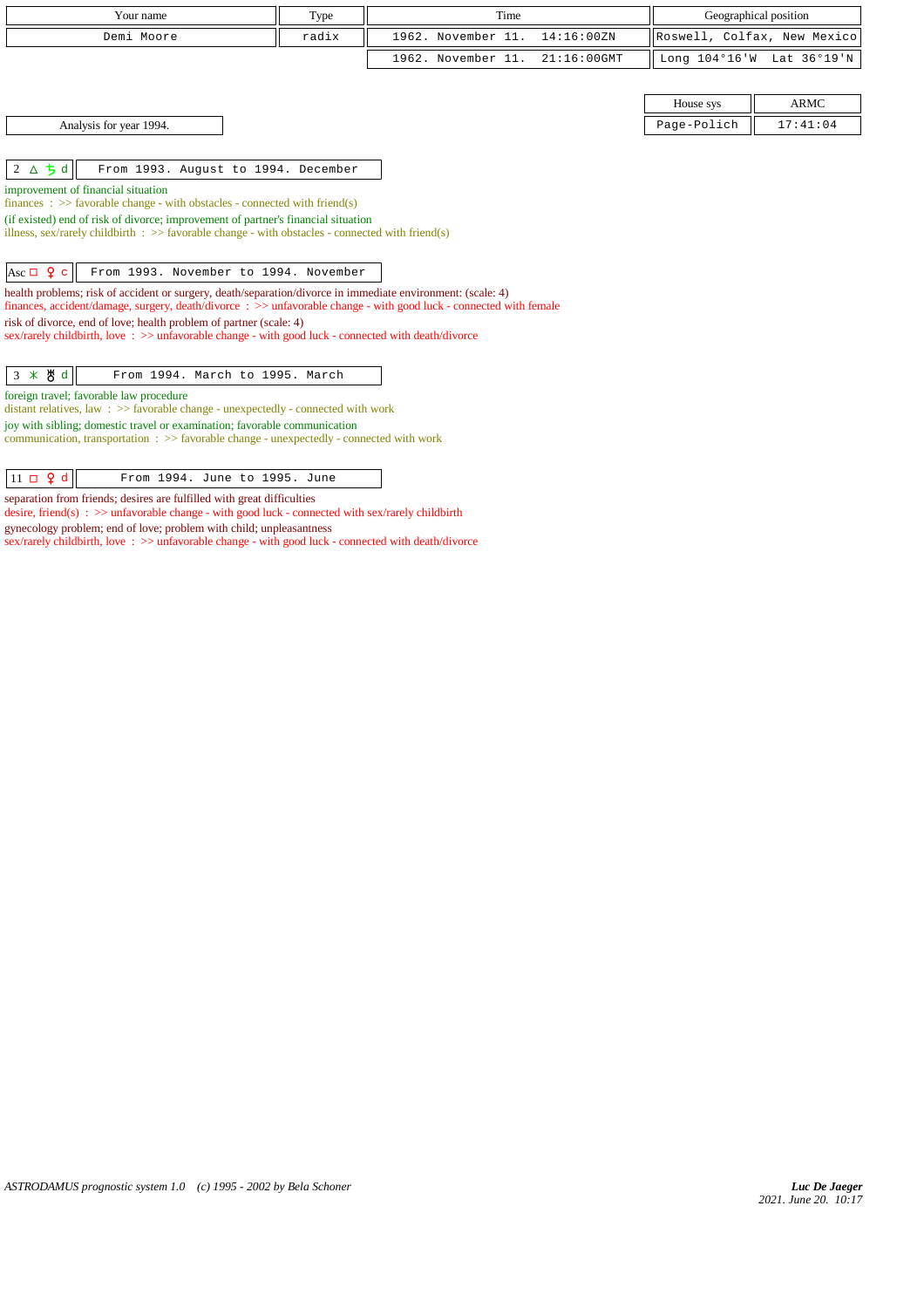| Your name                                                                                                                                                                              | Type  | Time               |                | Geographical position       |                           |
|----------------------------------------------------------------------------------------------------------------------------------------------------------------------------------------|-------|--------------------|----------------|-----------------------------|---------------------------|
| Demi Moore                                                                                                                                                                             | radix | 1962. November 11. | 14:16:00 ZN    | Roswell, Colfax, New Mexico |                           |
|                                                                                                                                                                                        |       | 1962. November 11. | $21:16:00$ GMT |                             | Long 104°16'W Lat 36°19'N |
|                                                                                                                                                                                        |       |                    |                |                             |                           |
|                                                                                                                                                                                        |       |                    |                | House sys                   | <b>ARMC</b>               |
| Analysis for year 1995.                                                                                                                                                                |       |                    |                | Page-Polich                 | 17:41:04                  |
|                                                                                                                                                                                        |       |                    |                |                             |                           |
| $12 \triangle P c$<br>From 1994. May to 1995. September                                                                                                                                |       |                    |                |                             |                           |
| resolution of problems<br>secret, isolation $\Rightarrow$ Savorable change - in the extreme - connected with illness                                                                   |       |                    |                |                             |                           |
| favorable change with job or illness                                                                                                                                                   |       |                    |                |                             |                           |
| illness, work : $\gg$ favorable change - in the extreme - connected with sex/rarely childbirth                                                                                         |       |                    |                |                             |                           |
|                                                                                                                                                                                        |       |                    |                |                             |                           |
| $3 \times 5d$<br>From 1994. December to 1996. April                                                                                                                                    |       |                    |                |                             |                           |
| problem with sibling; unfavorable travel; poor school test result; unfavorable communication<br>education, immediate family : $\gg$ change - with obstacles - connected with friend(s) |       |                    |                |                             |                           |
| problem with law; unfavorable foreign travel; poor school test results                                                                                                                 |       |                    |                |                             |                           |
| distant relatives, law : $\gg$ change - with obstacles - connected with friend(s)                                                                                                      |       |                    |                |                             |                           |
|                                                                                                                                                                                        |       |                    |                |                             |                           |
| From 1994. October to 1996. April<br>4<br>$m \mid \mathcal{V}_0$ C                                                                                                                     |       |                    |                |                             |                           |
| events determining long term tendencies:<br>important life events, foreign countries, law $\Rightarrow$ important change - with great luck                                             |       |                    |                |                             |                           |
|                                                                                                                                                                                        |       |                    |                |                             |                           |
| $11 \triangle \sigma$ <sup>c</sup><br>From 1995. May to 1996. May                                                                                                                      |       |                    |                |                             |                           |
| beginning of new friendship; desire(s), pleasantness<br>desire, friend(s) : $\gg$ favorable change - with dynamics - connected with love                                               |       |                    |                |                             |                           |
| beginning of love; joy with child; pleasantness                                                                                                                                        |       |                    |                |                             |                           |
| love, sex/rarely childbirth $\Rightarrow$ Savorable change - with dynamics - connected with illness                                                                                    |       |                    |                |                             |                           |
|                                                                                                                                                                                        |       |                    |                |                             |                           |
| $12 \times \overline{2}$ c<br>From 1995. May to 1996. May                                                                                                                              |       |                    |                |                             |                           |
| favorable change with job or illness<br>illness, work : $\gg$ favorable change - with tension - connected with immediate family                                                        |       |                    |                |                             |                           |
| beginning of secret love (or attempt); resolution of problems                                                                                                                          |       |                    |                |                             |                           |

secret, isolation :  $\gg$  favorable change - with tension - connected with immediate family

Asc  $\overline{Qc}$  From 1995. February to 1996. August

health problems; risk of accident or surgery, death/separation/divorce in immediate environment: (scale: 7)

work, illness, accident/damage, surgery, death/divorce : >> important change - with positive final result - connected with partner/spouse risk of divorce, end of love; health problem of partner (scale: 7)

sex/rarely childbirth, partner/spouse : >> important change - with positive final result - connected with illness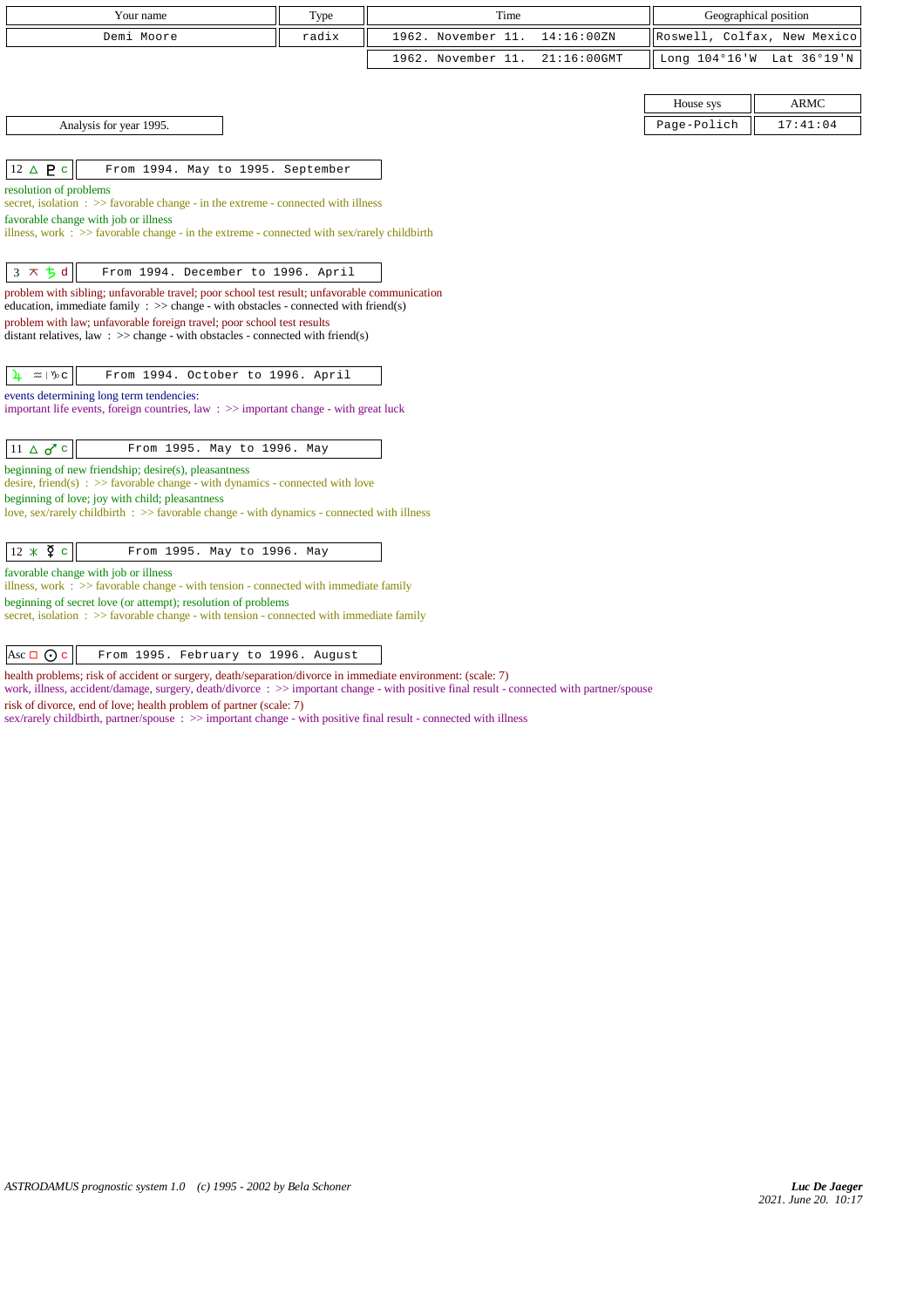| Your name                                                                                                                                                                                         | Type  | Time               |                | Geographical position |                             |
|---------------------------------------------------------------------------------------------------------------------------------------------------------------------------------------------------|-------|--------------------|----------------|-----------------------|-----------------------------|
| Demi Moore                                                                                                                                                                                        | radix | 1962. November 11. | 14:16:00ZN     |                       | Roswell, Colfax, New Mexico |
|                                                                                                                                                                                                   |       | 1962. November 11. | $21:16:00$ GMT | Long 104°16'W         | Lat 36°19'N                 |
|                                                                                                                                                                                                   |       |                    |                |                       |                             |
|                                                                                                                                                                                                   |       |                    |                | House sys             | ARMC                        |
| Analysis for year 1996.                                                                                                                                                                           |       |                    |                | Page-Polich           | 17:41:04                    |
|                                                                                                                                                                                                   |       |                    |                |                       |                             |
| $\text{Asc } \Box$ $\Box$ $\Box$<br>From 1995. August to 1997. February                                                                                                                           |       |                    |                |                       |                             |
| health problems; risk of accident or surgery, death/separation/divorce in immediate environment: (scale: 4)<br>love, child, finances : >> unfavorable change - repeatedly - connected with female |       |                    |                |                       |                             |
| risk of divorce, end of love; health problem of partner (scale: 4)<br>love, publicity $\Rightarrow$ > unfavorable change - repeatedly - connected with finances                                   |       |                    |                |                       |                             |
| $12 \times D$<br>$\mathbf d$<br>From 1995. October to 1997. April                                                                                                                                 |       |                    |                |                       |                             |
| favorable change with job or illness<br>illness, work $\Rightarrow$ >> favorable change - repeatedly - connected with finances                                                                    |       |                    |                |                       |                             |
| beginning of secret love (or attempt); resolution of problems<br>isolation, secret $\Rightarrow$ Savorable change - repeatedly - connected with finances                                          |       |                    |                |                       |                             |
|                                                                                                                                                                                                   |       |                    |                |                       |                             |

 $\boxed{12 \Delta \text{ Od}}$  From 1996. March to 1997. September

distant relatives, secret : >> favorable change - with positive final result - connected with illness

illness, work :  $\gg$  favorable change - with positive final result - connected with sex/rarely childbirth

resolution of problems

favorable change with job or illness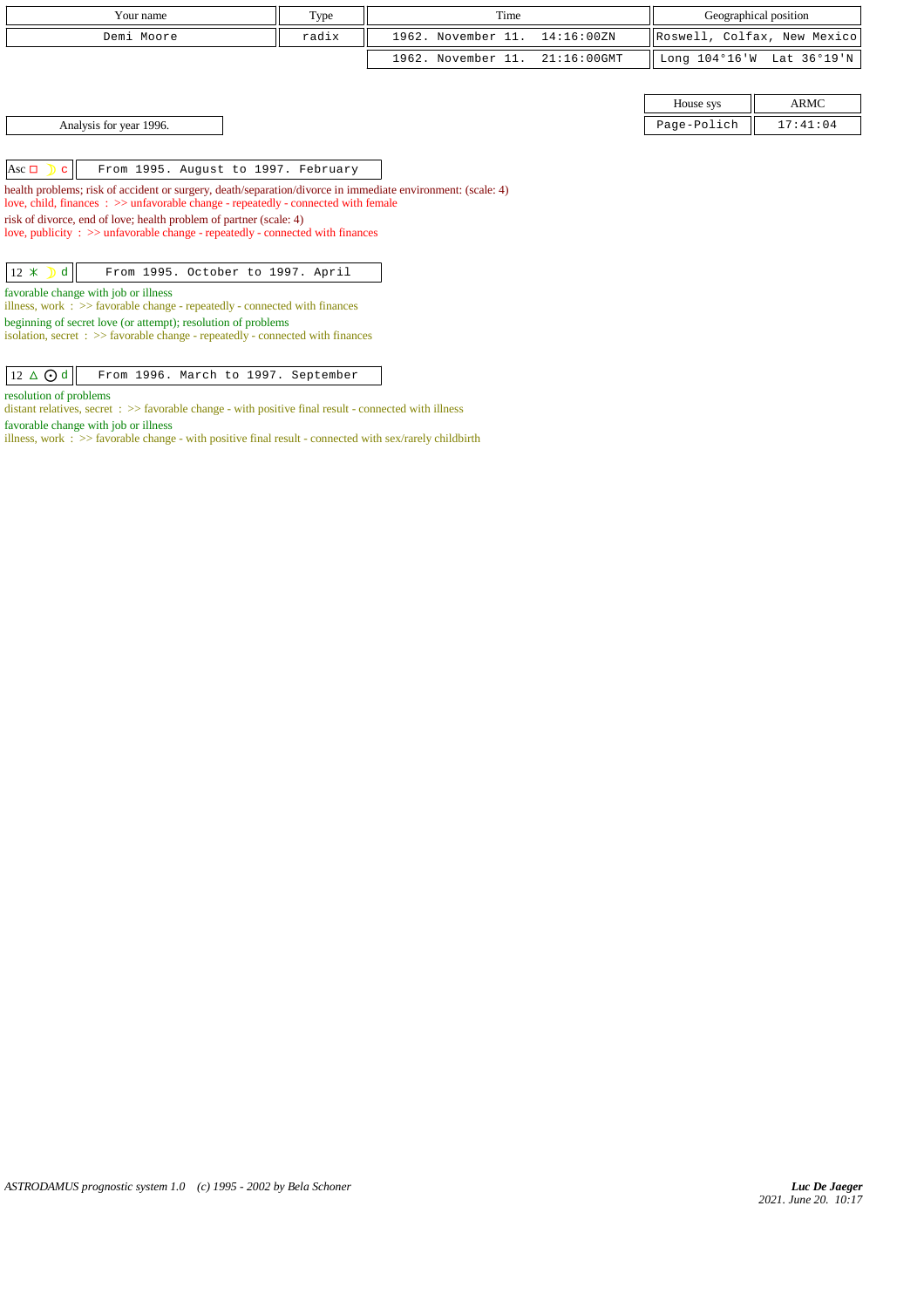| Your name                                                                                                                                                                                 | Type  | Time               |                | Geographical position   |                             |
|-------------------------------------------------------------------------------------------------------------------------------------------------------------------------------------------|-------|--------------------|----------------|-------------------------|-----------------------------|
| Demi Moore                                                                                                                                                                                | radix | 1962. November 11. | 14:16:00ZN     |                         | Roswell, Colfax, New Mexico |
|                                                                                                                                                                                           |       | 1962. November 11. | $21:16:00$ GMT | Long $104^{\circ}16$ 'W | Lat 36°19'N                 |
|                                                                                                                                                                                           |       |                    |                |                         |                             |
|                                                                                                                                                                                           |       |                    |                | House sys               | ARMC                        |
| Analysis for year 1997.                                                                                                                                                                   |       |                    |                | Page-Polich             | 17:41:04                    |
|                                                                                                                                                                                           |       |                    |                |                         |                             |
| $11 \times \Psi$ c<br>From 1996. June to 1997. October                                                                                                                                    |       |                    |                |                         |                             |
| gynecology problem; end of love; problem with child; unpleasantness<br>sex/rarely childbirth, love $\Rightarrow$ >> unfavorable change - with irregularity - connected with death/divorce |       |                    |                |                         |                             |
| separation from friends; desires are fulfilled with great difficulties                                                                                                                    |       |                    |                |                         |                             |
| desire, friend(s) : $\gg$ change - with irregularity - connected with death/divorce                                                                                                       |       |                    |                |                         |                             |
| ზ<br>$\delta$   $\circledcirc$ c  <br>From 1996. August to 1998. February                                                                                                                 |       |                    |                |                         |                             |
| events determining long term tendencies:<br>isolation, secret, work, illness $\Rightarrow$ important change - unexpectedly                                                                |       |                    |                |                         |                             |
|                                                                                                                                                                                           |       |                    |                |                         |                             |

 $MC \circ$   $Q \circ$  From 1997. January to 1998. January improvement in life style; favorable change with job

vocation/success, immediate family : >> important change - with good luck - connected with sex/rarely childbirth death/divorce, accident/damage : >> important change - with good luck - connected with female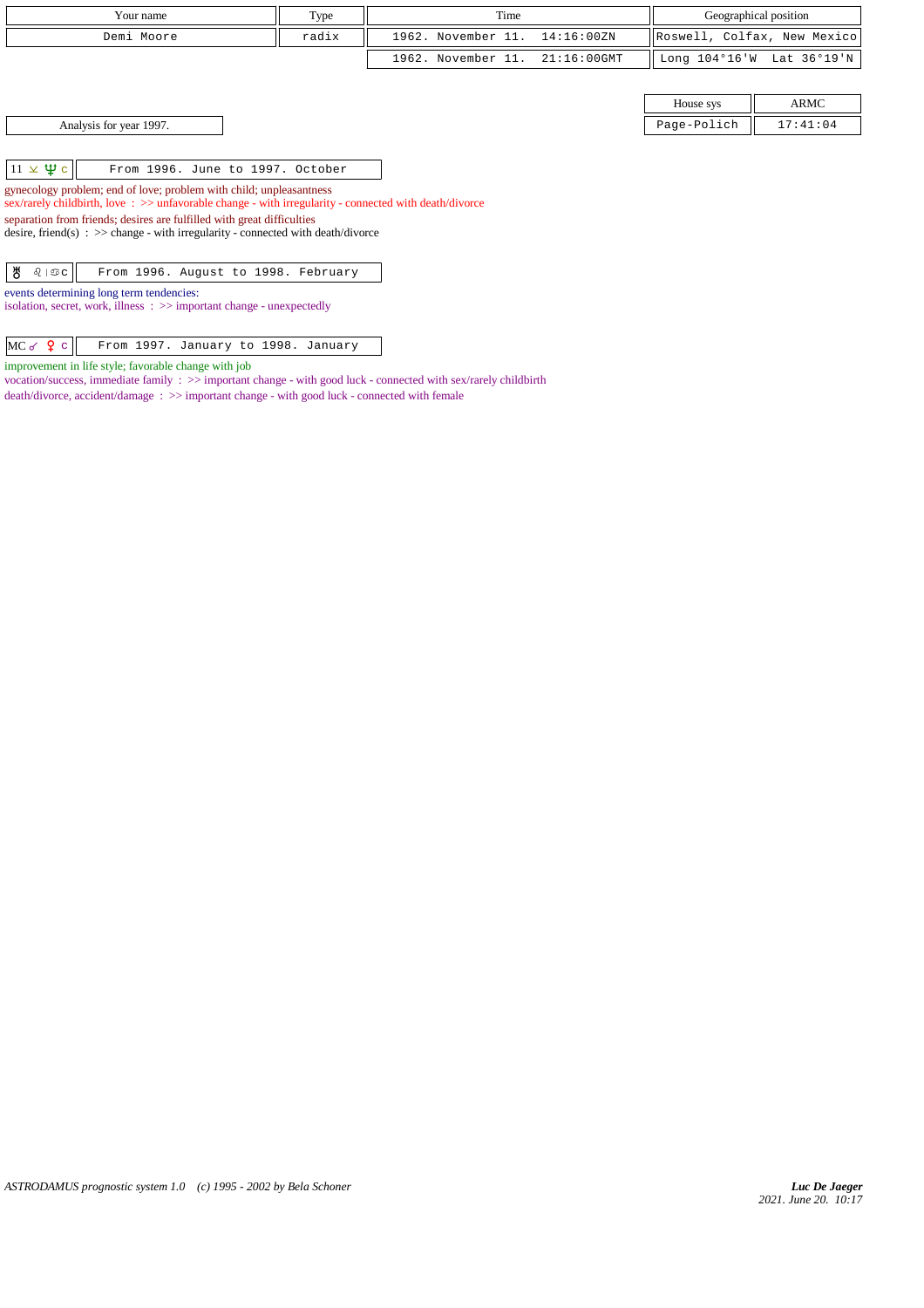| Your name  | Type  | Time                           | Geographical position       |
|------------|-------|--------------------------------|-----------------------------|
| Demi Moore | radix | 1962. November 11. 14:16:00ZN  | Roswell, Colfax, New Mexico |
|            |       | 1962. November 11. 21:16:00GMT | Long 104°16'W Lat 36°19'N   |

| Analysis for year 1998. |  |
|-------------------------|--|
|-------------------------|--|

House sys ARMC Page-Polich  $\parallel$  17:41:04

 $\boxed{5}$   $\sqrt[3]{s}$   $\sqrt[3]{s}$  From 1997. May to 1998. November

events determining long term tendencies:

isolation, secret, desire, friend(s)  $\Rightarrow$  important change - with obstacles

 $\boxed{12 \Delta$   $\large{2}$  d From 1997. December to 1998. December

resolution of problems

secret, isolation : >> favorable change - with good luck - connected with sex/rarely childbirth favorable change with job or illness

illness, work : >> favorable change - with good luck - connected with sex/rarely childbirth

 $\vert$  11  $\vert$  **P**  $\vert$  **From 1997.** November to 1999. March

separation from friends; desires are fulfilled with great difficulties

desire, friend(s) : >> unfavorable change - in the extreme - connected with illness

gynecology problem; end of love; problem with child; unpleasantness

 $sex/rarely child birth, love : >> unfavorable change - in the extreme - connected with illness$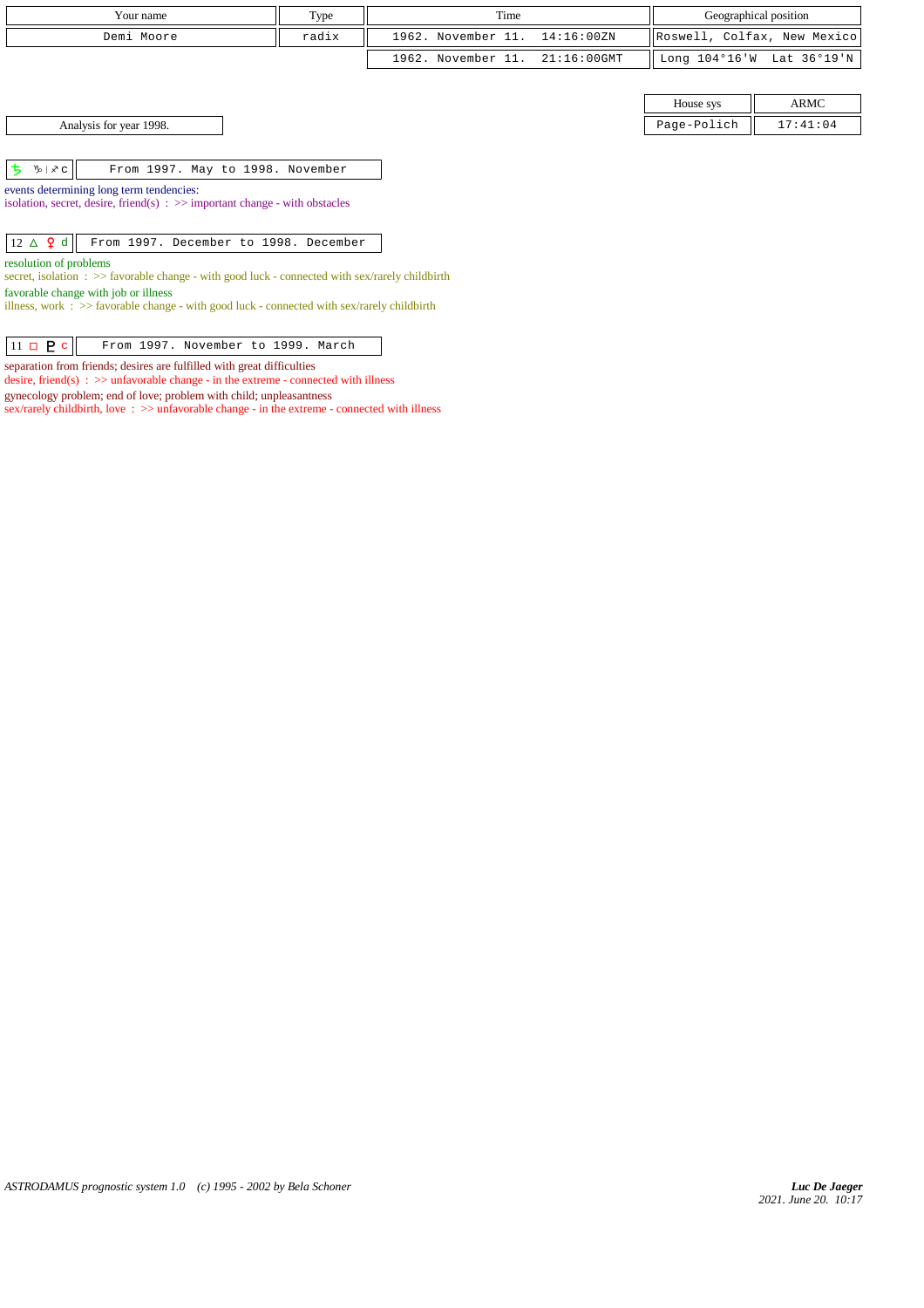| Your name                                                                                                                   | Type  | Time                              |             | Geographical position       |
|-----------------------------------------------------------------------------------------------------------------------------|-------|-----------------------------------|-------------|-----------------------------|
| Demi Moore                                                                                                                  | radix | 1962. November 11.<br>14:16:00ZN  |             | Roswell, Colfax, New Mexico |
|                                                                                                                             |       | 1962. November 11.<br>21:16:00GMT |             | Long 104°16'W Lat 36°19'N   |
|                                                                                                                             |       |                                   |             |                             |
|                                                                                                                             |       |                                   | House sys   | <b>ARMC</b>                 |
| Analysis for year 1999.                                                                                                     |       |                                   | Page-Polich | 17:41:04                    |
|                                                                                                                             |       |                                   |             |                             |
| $MC \sigma$ $Qc$<br>From 1998. April to 1999. October                                                                       |       |                                   |             |                             |
| improvement in life style; favorable change with job                                                                        |       |                                   |             |                             |
| vocation/success, immediate family : >> important change - with positive final result - connected with illness              |       |                                   |             |                             |
| death/divorce, accident/damage: >> important change - with positive final result - connected with partner/spouse            |       |                                   |             |                             |
| $11 \times \mathfrak{P}$ c<br>From 1998. November to 1999. November                                                         |       |                                   |             |                             |
| gynecology problem; end of love; problem with child; unpleasantness                                                         |       |                                   |             |                             |
| sex/rarely childbirth, child: $\gg$ unfavorable change - with tension - connected with immediate family                     |       |                                   |             |                             |
| separation from friends; desires are fulfilled with great difficulties                                                      |       |                                   |             |                             |
| desire, friend(s) : $\gg$ change - with tension - connected with immediate family                                           |       |                                   |             |                             |
| $MC \rightarrow D$<br>From 1998. October to 2000. April<br>$\mathbf{C}$                                                     |       |                                   |             |                             |
| favorable real-estate transaction or move; joy with family                                                                  |       |                                   |             |                             |
| immediate family, real-estate : >> important change - repeatedly - connected with finances                                  |       |                                   |             |                             |
| immediate family, vocation/success: >> important change - repeatedly - connected with finances                              |       |                                   |             |                             |
| $2 \times \xi$ d<br>From 1999. January to 2000. January                                                                     |       |                                   |             |                             |
|                                                                                                                             |       |                                   |             |                             |
| financial decline, incidental expenses<br>$finances : \gg$ unfavorable change - with tension - connected with death/divorce |       |                                   |             |                             |
| end of love, divorce; risk of accident or surgery, death/separation/divorce in immediate environment: (scale: 7)            |       |                                   |             |                             |
| death/divorce, accident/damage : >> change - with tension - connected with immediate family                                 |       |                                   |             |                             |
|                                                                                                                             |       |                                   |             |                             |
| $MC \times 1 d$<br>From 1999. May to 2000. May                                                                              |       |                                   |             |                             |

 $MC \times 1 d$  From 1999. May to 2000. May

unfavorable real-estate transaction or move; losses; problem with family immediate family, real-estate : >> change - with great luck - connected with law

(public) assault affecting life style; end of job; illness of parents

authority, vocation/success : >> change - with great luck - connected with law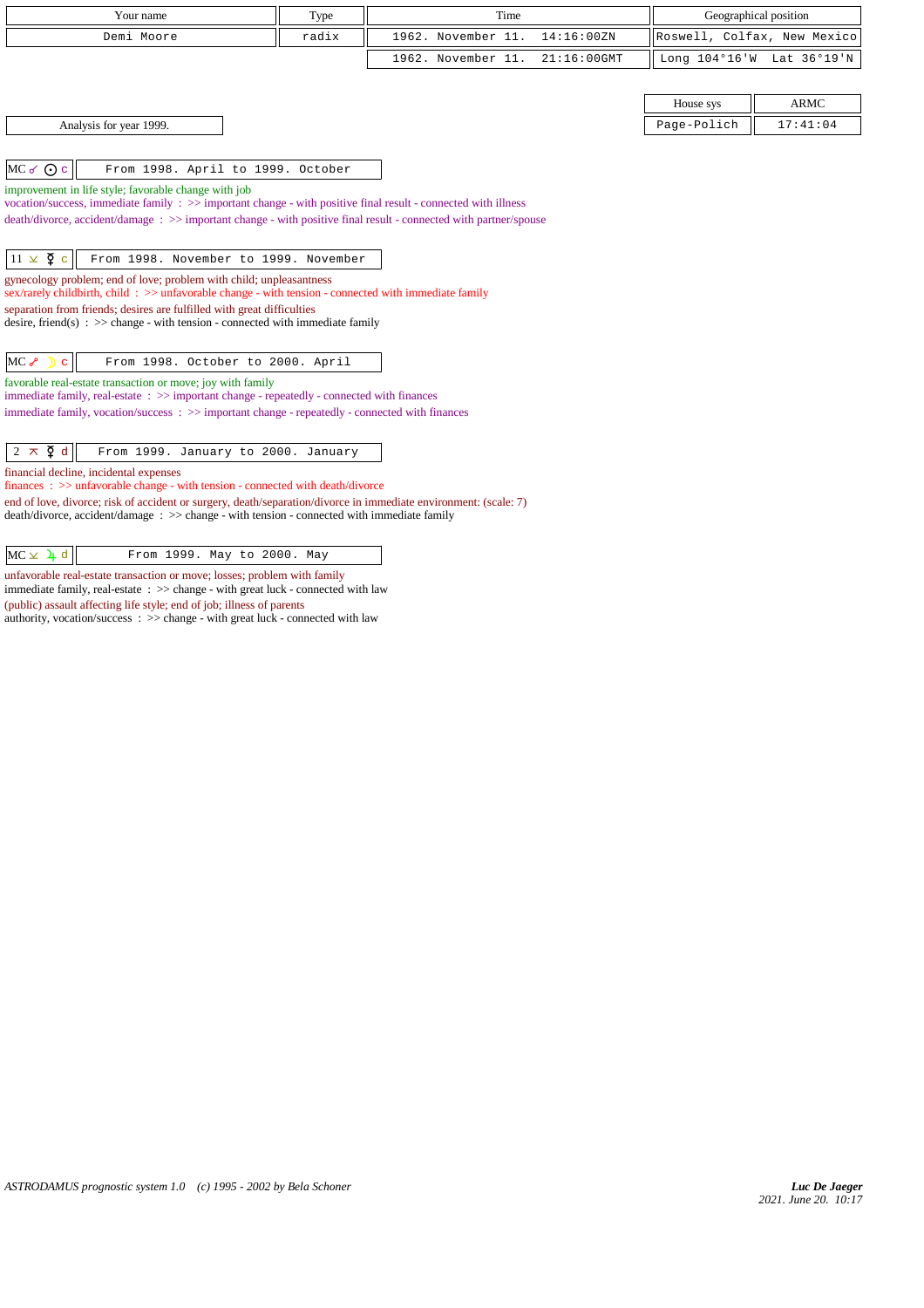| Your name                                                                                                                                                                                                             | Type  | Time                                 | Geographical position   |                             |
|-----------------------------------------------------------------------------------------------------------------------------------------------------------------------------------------------------------------------|-------|--------------------------------------|-------------------------|-----------------------------|
| Demi Moore                                                                                                                                                                                                            | radix | 1962. November 11.<br>14:16:00ZN     |                         | Roswell, Colfax, New Mexico |
|                                                                                                                                                                                                                       |       | 1962. November 11.<br>$21:16:00$ GMT | Long $104^{\circ}16$ 'W | Lat 36°19'N                 |
|                                                                                                                                                                                                                       |       |                                      |                         |                             |
|                                                                                                                                                                                                                       |       |                                      | House sys               | <b>ARMC</b>                 |
| Analysis for year 2000.                                                                                                                                                                                               |       |                                      | Page-Polich             | 17:41:04                    |
|                                                                                                                                                                                                                       |       |                                      |                         |                             |
| From 1999. September to 2000. September<br>Asc $\sigma$ $\sigma$ c                                                                                                                                                    |       |                                      |                         |                             |
| favorable change with marriage or partnership                                                                                                                                                                         |       |                                      |                         |                             |
| love, sex/rarely childbirth : >> important change - with dynamics - connected with accident/damage                                                                                                                    |       |                                      |                         |                             |
| accident/damage, surgery, death/divorce, work, illness : >> important change - with dynamics - connected with love                                                                                                    |       |                                      |                         |                             |
|                                                                                                                                                                                                                       |       |                                      |                         |                             |
| $2 \Box$ $P d$<br>From 1999. September to 2001. January                                                                                                                                                               |       |                                      |                         |                             |
| financial decline, incidental expenses<br>finances : $\gg$ unfavorable change - in the extreme - connected with death/divorce                                                                                         |       |                                      |                         |                             |
| end of love, divorce; risk of accident or surgery, death/separation/divorce in immediate environment: (scale: 7)<br>death/divorce, illness: >> unfavorable change - in the extreme - connected with distant relatives |       |                                      |                         |                             |

 $3 \Delta \xi d$  From 2000. April to 2001. April

joy with sibling; domestic travel or examination; favorable communication

immediate family, communication : >> favorable change - with tension - connected with sex/rarely childbirth

foreign travel; favorable law procedure

law, foreign countries : >> favorable change - with tension - connected with immediate family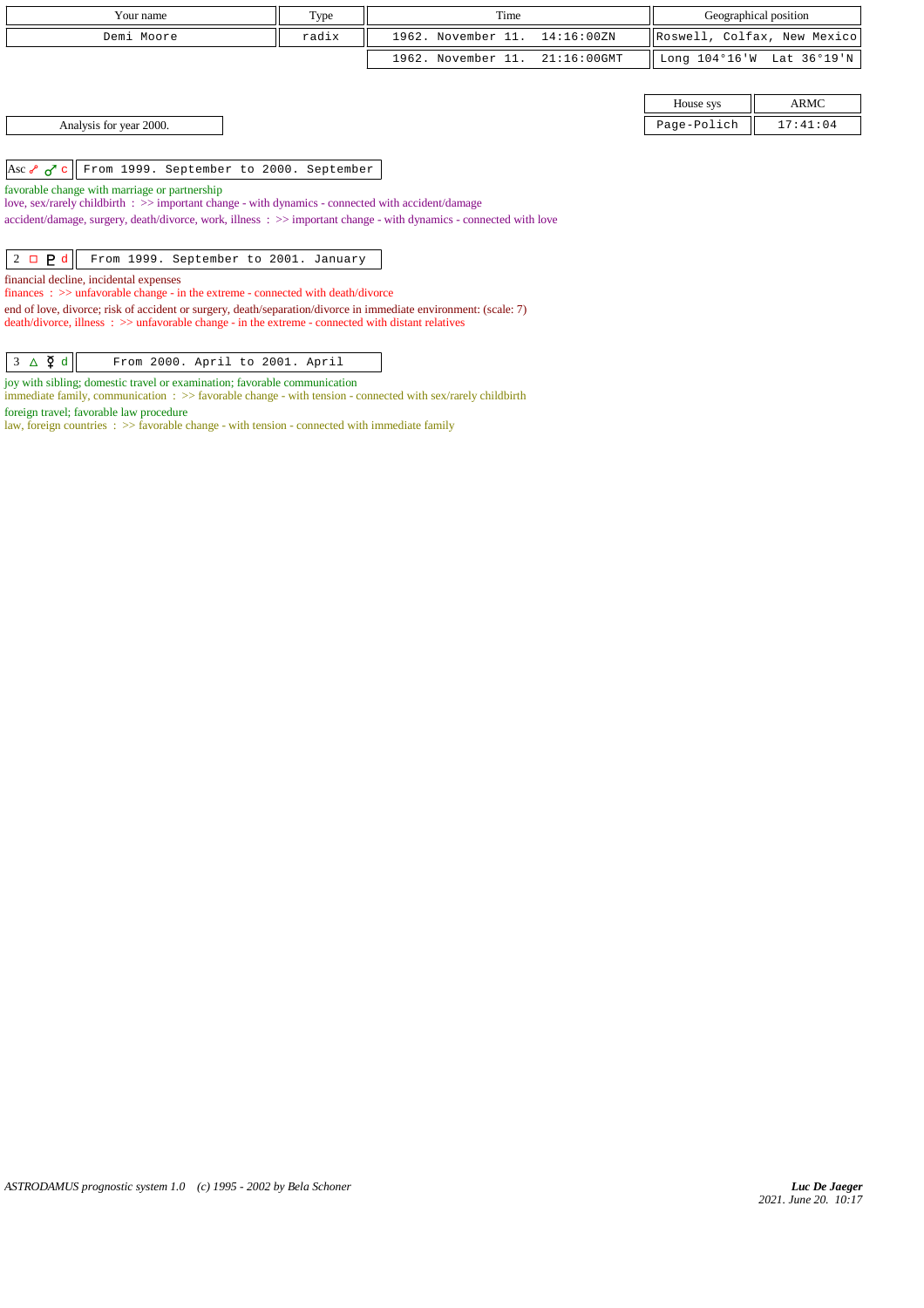| Your name                                                                                                                                                                                                                                       | Type  | Time                              | Geographical position       |  |  |  |  |  |  |
|-------------------------------------------------------------------------------------------------------------------------------------------------------------------------------------------------------------------------------------------------|-------|-----------------------------------|-----------------------------|--|--|--|--|--|--|
| Demi Moore                                                                                                                                                                                                                                      | radix | 1962. November 11.<br>14:16:00ZN  | Roswell, Colfax, New Mexico |  |  |  |  |  |  |
|                                                                                                                                                                                                                                                 |       | 1962. November 11.<br>21:16:00GMT | Long 104°16'W Lat 36°19'N   |  |  |  |  |  |  |
|                                                                                                                                                                                                                                                 |       |                                   |                             |  |  |  |  |  |  |
|                                                                                                                                                                                                                                                 |       |                                   | ARMC<br>House sys           |  |  |  |  |  |  |
| Page-Polich<br>17:41:04<br>Analysis for year 2001.                                                                                                                                                                                              |       |                                   |                             |  |  |  |  |  |  |
|                                                                                                                                                                                                                                                 |       |                                   |                             |  |  |  |  |  |  |
| $12 \times 5c$<br>From 2000. July to 2001. November                                                                                                                                                                                             |       |                                   |                             |  |  |  |  |  |  |
| health problems, (possible hospitalization); unfavorable change with job<br>distant relatives, work $\Rightarrow$ >> change - with obstacles - connected with friend(s)                                                                         |       |                                   |                             |  |  |  |  |  |  |
| problems; health problems, (possible hospitalization)                                                                                                                                                                                           |       |                                   |                             |  |  |  |  |  |  |
| $death/divorce, isolation : \gg change - with obstacles - connected with friend(s)$                                                                                                                                                             |       |                                   |                             |  |  |  |  |  |  |
| Asc $\Box \Psi c$<br>From 2000. October to 2002. February                                                                                                                                                                                       |       |                                   |                             |  |  |  |  |  |  |
| health problems; risk of accident or surgery, death/separation/divorce in immediate environment: (scale: 6)<br>important life events, accident/damage, surgery, death/divorce : >> unfavorable change - with irregularity - connected with self |       |                                   |                             |  |  |  |  |  |  |
| risk of divorce, end of love; health problem of partner (scale: 6)                                                                                                                                                                              |       |                                   |                             |  |  |  |  |  |  |
| sex/rarely childbirth, love: >> unfavorable change - with irregularity - connected with death/divorce                                                                                                                                           |       |                                   |                             |  |  |  |  |  |  |
| $3 * P d$<br>From 2000. December to 2002. April                                                                                                                                                                                                 |       |                                   |                             |  |  |  |  |  |  |
| foreign travel; favorable law procedure                                                                                                                                                                                                         |       |                                   |                             |  |  |  |  |  |  |
| distant relatives, law : $\gg$ favorable change - in the extreme - connected with illness                                                                                                                                                       |       |                                   |                             |  |  |  |  |  |  |
| joy with sibling; domestic travel or examination; favorable communication<br>communication, education $\Rightarrow$ > favorable change - in the extreme - connected with illness                                                                |       |                                   |                             |  |  |  |  |  |  |
|                                                                                                                                                                                                                                                 |       |                                   |                             |  |  |  |  |  |  |
| MC ㅈ 뿅 d<br>From 2001. February to 2002. February                                                                                                                                                                                               |       |                                   |                             |  |  |  |  |  |  |
| (public) assault affecting life style; end of job; illness of parents<br>vocation/success, immediate family : >> unfavorable change - unexpectedly - connected with work                                                                        |       |                                   |                             |  |  |  |  |  |  |
| unfavorable real-estate transaction or move; losses; problem with family                                                                                                                                                                        |       |                                   |                             |  |  |  |  |  |  |
| $accident/damage$ , $surgery : >> change - unexpectedly - connected with distant relatives$                                                                                                                                                     |       |                                   |                             |  |  |  |  |  |  |
| ₽<br>∡≀ ∿d<br>From 2001. January to 2002. July                                                                                                                                                                                                  |       |                                   |                             |  |  |  |  |  |  |
| events determining long term tendencies:                                                                                                                                                                                                        |       |                                   |                             |  |  |  |  |  |  |
| finances, accident/damage, surgery, death/divorce : >> important change - with good luck                                                                                                                                                        |       |                                   |                             |  |  |  |  |  |  |
|                                                                                                                                                                                                                                                 |       |                                   |                             |  |  |  |  |  |  |
| $2 \times \Psi d$<br>From 2001. April to 2002. August                                                                                                                                                                                           |       |                                   |                             |  |  |  |  |  |  |
| financial decline, incidental expenses<br>finances: >> unfavorable change - with irregularity - connected with death/divorce                                                                                                                    |       |                                   |                             |  |  |  |  |  |  |
| end of love, divorce; risk of accident or surgery, death/separation/divorce in immediate environment: (scale: 6)<br>death/divorce, accident/damage : >> change - with irregularity - connected with self                                        |       |                                   |                             |  |  |  |  |  |  |
|                                                                                                                                                                                                                                                 |       |                                   |                             |  |  |  |  |  |  |
| $12 \triangle \overset{M}{\circ}$ c<br>From 2001. May to 2002. May                                                                                                                                                                              |       |                                   |                             |  |  |  |  |  |  |
| resolution of problems                                                                                                                                                                                                                          |       |                                   |                             |  |  |  |  |  |  |
| distant relatives, isolation $\Rightarrow$ 5 favorable change - unexpectedly - connected with work<br>favorable change with job or illness                                                                                                      |       |                                   |                             |  |  |  |  |  |  |
| work, illness : >> favorable change - unexpectedly - connected with distant relatives                                                                                                                                                           |       |                                   |                             |  |  |  |  |  |  |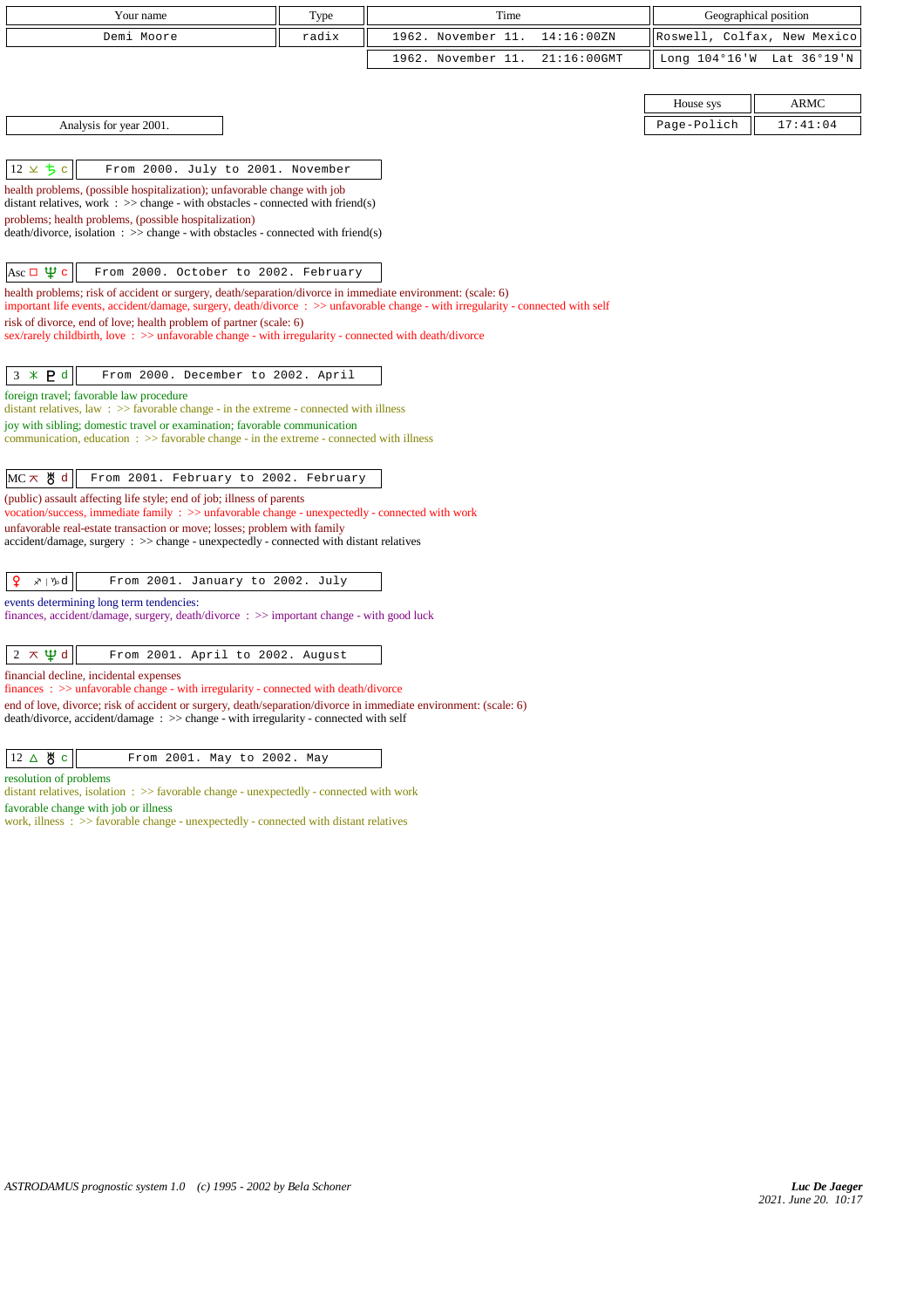| Your name                                                                                                                                                             | Type  | Time               |                | Geographical position |                             |  |
|-----------------------------------------------------------------------------------------------------------------------------------------------------------------------|-------|--------------------|----------------|-----------------------|-----------------------------|--|
| Demi Moore                                                                                                                                                            | radix | 1962. November 11. | 14:16:00ZN     |                       | Roswell, Colfax, New Mexico |  |
|                                                                                                                                                                       |       | 1962. November 11. | $21:16:00$ GMT |                       | Long 104°16'W Lat 36°19'N   |  |
|                                                                                                                                                                       |       |                    |                |                       |                             |  |
|                                                                                                                                                                       |       |                    |                | House sys             | <b>ARMC</b>                 |  |
| Analysis for year 2002.                                                                                                                                               |       |                    |                | Page-Polich           | 17:41:04                    |  |
|                                                                                                                                                                       |       |                    |                |                       |                             |  |
| $MC$ of $5d$<br>From 2001. October to 2003. February                                                                                                                  |       |                    |                |                       |                             |  |
| improvement in life style; unfavorable change with job<br>vocation/success, influential $\Rightarrow$ >> important change - with obstacles - connected with friend(s) |       |                    |                |                       |                             |  |

death/divorce, accident/damage : >> important change - with obstacles - connected with friend(s)

Asc  $\overline{\wedge}$  **P** c From 2002. March to 2003. July

health problems; risk of accident or surgery, death/separation/divorce in immediate environment: (scale: 7)

accident/damage, surgery, death/divorce, work, illness : >> unfavorable change - in the extreme - connected with distant relatives

risk of divorce, end of love; health problem of partner (scale: 7)

sex/rarely childbirth, love  $\therefore$  >> change - in the extreme - connected with illness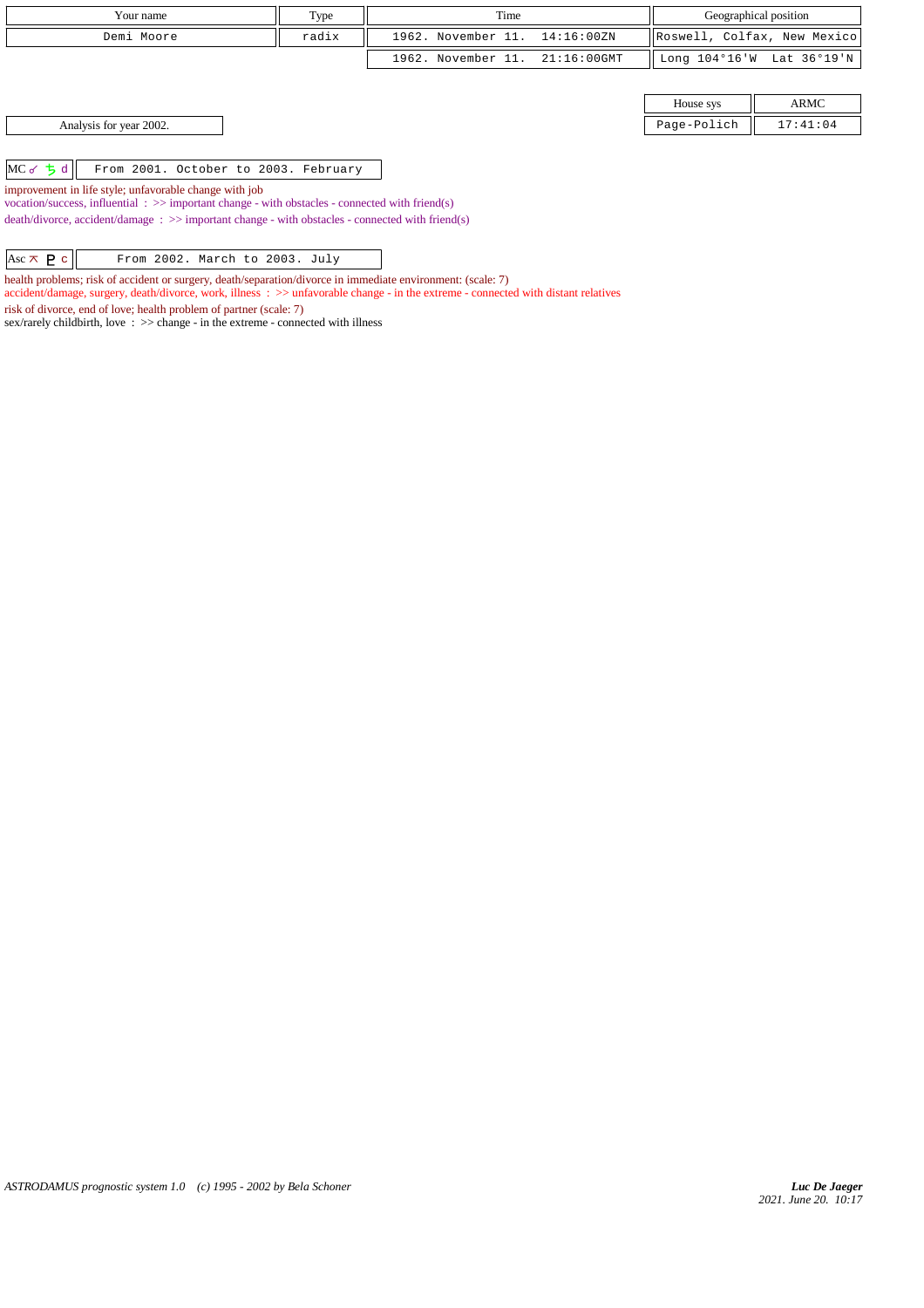| Your name<br>Type                                                                                                                                                                                                                                                                                                                                                                            |       | Time               | Geographical position |  |                             |  |  |  |  |
|----------------------------------------------------------------------------------------------------------------------------------------------------------------------------------------------------------------------------------------------------------------------------------------------------------------------------------------------------------------------------------------------|-------|--------------------|-----------------------|--|-----------------------------|--|--|--|--|
| Demi Moore                                                                                                                                                                                                                                                                                                                                                                                   | radix | 1962. November 11. | 14:16:00ZN            |  | Roswell, Colfax, New Mexico |  |  |  |  |
|                                                                                                                                                                                                                                                                                                                                                                                              |       | 1962. November 11. | $21:16:00$ GMT        |  | Long 104°16'W Lat 36°19'N   |  |  |  |  |
|                                                                                                                                                                                                                                                                                                                                                                                              |       |                    |                       |  |                             |  |  |  |  |
| <b>ARMC</b><br>House sys                                                                                                                                                                                                                                                                                                                                                                     |       |                    |                       |  |                             |  |  |  |  |
| Page-Polich<br>17:41:04<br>Analysis for year 2003.                                                                                                                                                                                                                                                                                                                                           |       |                    |                       |  |                             |  |  |  |  |
|                                                                                                                                                                                                                                                                                                                                                                                              |       |                    |                       |  |                             |  |  |  |  |
| Asc $\angle$ 4 d<br>From 2002. July to 2003. July                                                                                                                                                                                                                                                                                                                                            |       |                    |                       |  |                             |  |  |  |  |
| favorable change with marriage or partnership                                                                                                                                                                                                                                                                                                                                                |       |                    |                       |  |                             |  |  |  |  |
| law, education: >> favorable change - with great luck - connected with secret<br>favorable change related to self                                                                                                                                                                                                                                                                            |       |                    |                       |  |                             |  |  |  |  |
| important life events, foreign countries, law $\Rightarrow$ Savorable change - with great luck - connected with secret                                                                                                                                                                                                                                                                       |       |                    |                       |  |                             |  |  |  |  |
|                                                                                                                                                                                                                                                                                                                                                                                              |       |                    |                       |  |                             |  |  |  |  |
| $2 \times d$<br>From 2002. July to 2003. July                                                                                                                                                                                                                                                                                                                                                |       |                    |                       |  |                             |  |  |  |  |
| (if existed) end of risk of divorce; improvement of partner's financial situation<br>sex/rarely childbirth, illness : >> favorable change - with dynamics - connected with love                                                                                                                                                                                                              |       |                    |                       |  |                             |  |  |  |  |
| improvement of financial situation                                                                                                                                                                                                                                                                                                                                                           |       |                    |                       |  |                             |  |  |  |  |
| finances: >> favorable change - with dynamics - connected with love                                                                                                                                                                                                                                                                                                                          |       |                    |                       |  |                             |  |  |  |  |
|                                                                                                                                                                                                                                                                                                                                                                                              |       |                    |                       |  |                             |  |  |  |  |
| $\Delta \Psi d$<br>3<br>From 2002. July to 2003. November<br>joy with sibling; domestic travel or examination; favorable communication                                                                                                                                                                                                                                                       |       |                    |                       |  |                             |  |  |  |  |
| travel, education : $\gg$ favorable change - with irregularity - connected with sex/rarely childbirth                                                                                                                                                                                                                                                                                        |       |                    |                       |  |                             |  |  |  |  |
| foreign travel; favorable law procedure<br>law, foreign countries : $\gg$ favorable change - with irregularity - connected with sex/rarely childbirth                                                                                                                                                                                                                                        |       |                    |                       |  |                             |  |  |  |  |
|                                                                                                                                                                                                                                                                                                                                                                                              |       |                    |                       |  |                             |  |  |  |  |
| ∡≀ \ }}od<br>From 2002. April to 2004. April<br>Ι⊙                                                                                                                                                                                                                                                                                                                                           |       |                    |                       |  |                             |  |  |  |  |
| events determining long term tendencies:                                                                                                                                                                                                                                                                                                                                                     |       |                    |                       |  |                             |  |  |  |  |
| work, illness, accident/damage, surgery, death/divorce : >> important change - with positive final result                                                                                                                                                                                                                                                                                    |       |                    |                       |  |                             |  |  |  |  |
| $MC \Box \sigma^c$ c<br>From 2002. November to 2003. November                                                                                                                                                                                                                                                                                                                                |       |                    |                       |  |                             |  |  |  |  |
| (public) assault affecting life style; end of job; illness of parents                                                                                                                                                                                                                                                                                                                        |       |                    |                       |  |                             |  |  |  |  |
| principal, authority : >> unfavorable change - with dynamics - connected with accident/damage                                                                                                                                                                                                                                                                                                |       |                    |                       |  |                             |  |  |  |  |
| unfavorable real-estate transaction or move; losses; problem with family<br>accident/damage, surgery : >> unfavorable change - with dynamics - connected with love                                                                                                                                                                                                                           |       |                    |                       |  |                             |  |  |  |  |
|                                                                                                                                                                                                                                                                                                                                                                                              |       |                    |                       |  |                             |  |  |  |  |
| ₽<br>$\underline{\Omega}$   $\mathfrak{m}$ $\subset$<br>From 2002. August to 2004. February                                                                                                                                                                                                                                                                                                  |       |                    |                       |  |                             |  |  |  |  |
| events determining long term tendencies:                                                                                                                                                                                                                                                                                                                                                     |       |                    |                       |  |                             |  |  |  |  |
| immediate family, education, real-estate $\Rightarrow$ important change - with tension                                                                                                                                                                                                                                                                                                       |       |                    |                       |  |                             |  |  |  |  |
| $12 \times 4$ c<br>From 2003. February to 2004. February                                                                                                                                                                                                                                                                                                                                     |       |                    |                       |  |                             |  |  |  |  |
| favorable change with job or illness                                                                                                                                                                                                                                                                                                                                                         |       |                    |                       |  |                             |  |  |  |  |
| distant relatives, work $\Rightarrow$ favorable change - with great luck - connected with law<br>resolution of problems                                                                                                                                                                                                                                                                      |       |                    |                       |  |                             |  |  |  |  |
| secret, distant relatives : >> favorable change - with great luck - connected with law                                                                                                                                                                                                                                                                                                       |       |                    |                       |  |                             |  |  |  |  |
|                                                                                                                                                                                                                                                                                                                                                                                              |       |                    |                       |  |                             |  |  |  |  |
| Asc $\Box$ $\Phi$ c<br>From 2003. March to 2004. March                                                                                                                                                                                                                                                                                                                                       |       |                    |                       |  |                             |  |  |  |  |
| health problems; risk of accident or surgery, death/separation/divorce in immediate environment: (scale: 7)<br>immediate family, education, real-estate: >> unfavorable change - with tension - connected with death/divorce                                                                                                                                                                 |       |                    |                       |  |                             |  |  |  |  |
| risk of divorce, end of love; health problem of partner (scale: 7)<br>sex/rarely childbirth, publicity $\Rightarrow$ solution $\Rightarrow$ sex/rarely childbirth, publicity $\Rightarrow$ sex/rarely childbirth, publicity $\Rightarrow$ solution $\Rightarrow$ solution $\Rightarrow$ solution $\Rightarrow$ solution $\Rightarrow$ solution $\Rightarrow$ solution $\Rightarrow$ solution |       |                    |                       |  |                             |  |  |  |  |
|                                                                                                                                                                                                                                                                                                                                                                                              |       |                    |                       |  |                             |  |  |  |  |
| $I\!\!I\bot\!\!B$ d<br>From 2002. October to 2004. October                                                                                                                                                                                                                                                                                                                                   |       |                    |                       |  |                             |  |  |  |  |

events determining long term tendencies: love, child, finances : >> important change - repeatedly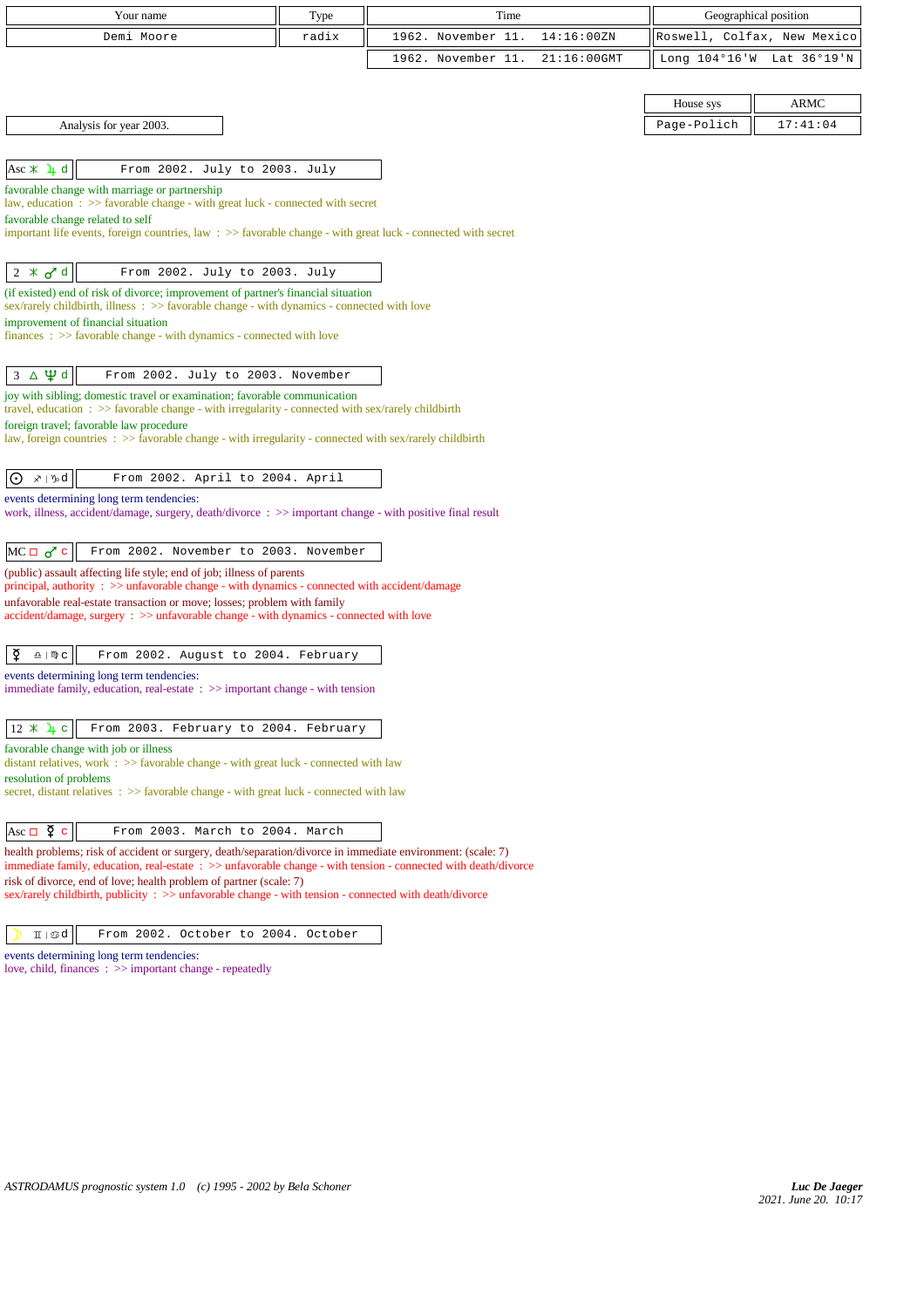| Your name                                                                                                                                                                                                   | Time               |                    | Geographical position       |               |             |
|-------------------------------------------------------------------------------------------------------------------------------------------------------------------------------------------------------------|--------------------|--------------------|-----------------------------|---------------|-------------|
| Demi Moore                                                                                                                                                                                                  | 1962. November 11. | 14:16:00ZN         | Roswell, Colfax, New Mexico |               |             |
|                                                                                                                                                                                                             |                    | 1962. November 11. | 21:16:00GMT                 | Long 104°16'W | Lat 36°19'N |
|                                                                                                                                                                                                             |                    |                    |                             |               |             |
|                                                                                                                                                                                                             |                    |                    |                             | House sys     | ARMC        |
| Analysis for year 2004.                                                                                                                                                                                     |                    |                    |                             | Page-Polich   | 17:41:04    |
|                                                                                                                                                                                                             |                    |                    |                             |               |             |
| P<br>$Q \mid \mathfrak{D} C$<br>From 2003. June to 2004. December                                                                                                                                           |                    |                    |                             |               |             |
| events determining long term tendencies:                                                                                                                                                                    |                    |                    |                             |               |             |
| accident/damage, surgery, death/divorce, work, illness: >> important change - in the extreme                                                                                                                |                    |                    |                             |               |             |
| $3 \times d$<br>From 2003. October to 2004. October                                                                                                                                                         |                    |                    |                             |               |             |
| problem with law; unfavorable foreign travel; poor school test results                                                                                                                                      |                    |                    |                             |               |             |
| authority, distant relatives : >> unfavorable change - with dynamics - connected with accident/damage                                                                                                       |                    |                    |                             |               |             |
| problem with sibling; unfavorable travel; poor school test result; unfavorable communication<br>administration, education: >> change - with dynamics - connected with accident/damage                       |                    |                    |                             |               |             |
|                                                                                                                                                                                                             |                    |                    |                             |               |             |
| $3 \times 9$ c<br>From 2003. December to 2004. December                                                                                                                                                     |                    |                    |                             |               |             |
| problem with sibling; unfavorable travel; poor school test result; unfavorable communication<br>education, immediate family : >> unfavorable change - with good luck - connected with sex/rarely childbirth |                    |                    |                             |               |             |
| problem with law; unfavorable foreign travel; poor school test results                                                                                                                                      |                    |                    |                             |               |             |
| law, foreign countries : $\gg$ change - with good luck - connected with sex/rarely childbirth                                                                                                               |                    |                    |                             |               |             |
| $MC \propto \Psi c$<br>From 2003. December to 2005. April                                                                                                                                                   |                    |                    |                             |               |             |
| improvement in life style; favorable change with job                                                                                                                                                        |                    |                    |                             |               |             |
| vocation/success, immediate family : >> important change - with irregularity - connected with death/divorce                                                                                                 |                    |                    |                             |               |             |
| $death/divorce, accident/damage : \gg important change - with irregularity - connected with self$                                                                                                           |                    |                    |                             |               |             |
| $11 * 5c$<br>From 2004. January to 2005. May                                                                                                                                                                |                    |                    |                             |               |             |
| beginning of love; joy with child; pleasantness<br>love, child: $\gg$ favorable change - with obstacles - connected with friend(s)                                                                          |                    |                    |                             |               |             |
| beginning of new friendship; desire(s), pleasantness                                                                                                                                                        |                    |                    |                             |               |             |
| friend(s), desire $\Rightarrow$ S favorable change - with obstacles - connected with isolation                                                                                                              |                    |                    |                             |               |             |
| $Asc \triangle \mathcal{B} d$<br>From 2004. April to 2005. April                                                                                                                                            |                    |                    |                             |               |             |

favorable change related to self

isolation, secret, work, illness : >> favorable change - unexpectedly - connected with distant relatives

favorable change with marriage or partnership

love, partner/spouse : >> favorable change - unexpectedly - connected with work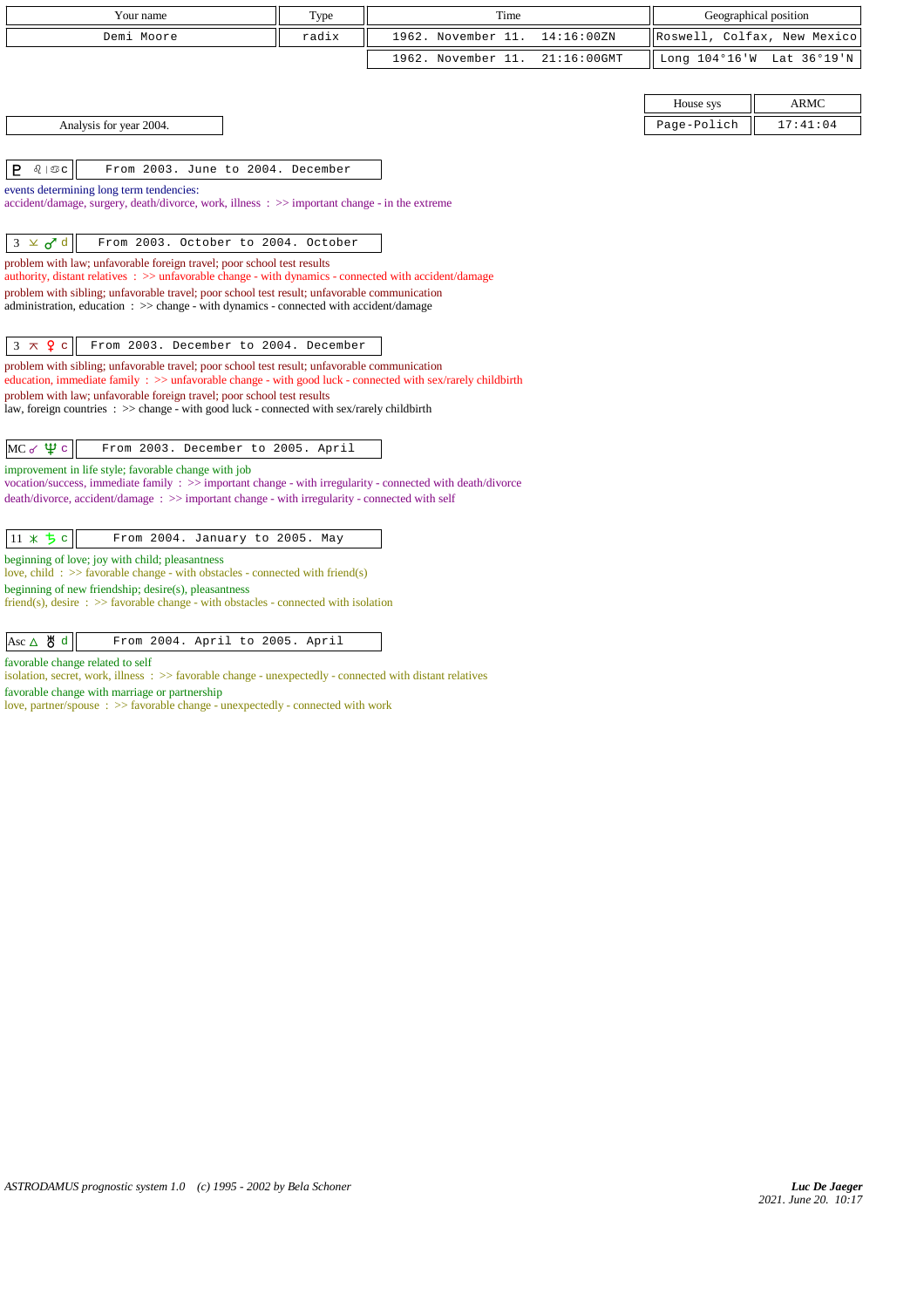| Your name                                                                                                                                                                                                                                | Type  | Time                                 |             | Geographical position       |  |  |  |
|------------------------------------------------------------------------------------------------------------------------------------------------------------------------------------------------------------------------------------------|-------|--------------------------------------|-------------|-----------------------------|--|--|--|
| Demi Moore                                                                                                                                                                                                                               | radix | 1962. November 11.<br>14:16:00ZN     |             | Roswell, Colfax, New Mexico |  |  |  |
|                                                                                                                                                                                                                                          |       | 1962. November 11.<br>$21:16:00$ GMT |             | Long 104°16'W Lat 36°19'N   |  |  |  |
|                                                                                                                                                                                                                                          |       |                                      |             |                             |  |  |  |
|                                                                                                                                                                                                                                          |       |                                      | House sys   | <b>ARMC</b>                 |  |  |  |
| Analysis for year 2005.                                                                                                                                                                                                                  |       |                                      | Page-Polich | 17:41:04                    |  |  |  |
|                                                                                                                                                                                                                                          |       |                                      |             |                             |  |  |  |
| $11$ 口 5 c<br>From 2004. November to 2005. November                                                                                                                                                                                      |       |                                      |             |                             |  |  |  |
| separation from friends; desires are fulfilled with great difficulties                                                                                                                                                                   |       |                                      |             |                             |  |  |  |
| friend(s), desire $\Rightarrow$ >> unfavorable change - unexpectedly - connected with work<br>gynecology problem; end of love; problem with child; unpleasantness                                                                        |       |                                      |             |                             |  |  |  |
| love, child: >> unfavorable change - unexpectedly - connected with work                                                                                                                                                                  |       |                                      |             |                             |  |  |  |
|                                                                                                                                                                                                                                          |       |                                      |             |                             |  |  |  |
| Asc $\Box$ $\Box$ d<br>From 2004. December to 2006. April                                                                                                                                                                                |       |                                      |             |                             |  |  |  |
| health problems; risk of accident or surgery, death/separation/divorce in immediate environment: (scale: 5)<br>isolation, secret, desire, friend(s) $\Rightarrow$ > important change - with obstacles - connected with distant relatives |       |                                      |             |                             |  |  |  |
| risk of divorce, end of love; health problem of partner (scale: 5)                                                                                                                                                                       |       |                                      |             |                             |  |  |  |
| love, partner/spouse $\therefore$ $\gg$ important change - with obstacles - connected with friend(s)                                                                                                                                     |       |                                      |             |                             |  |  |  |
| $2 \triangle 9$ c<br>From 2005. March to 2006. March                                                                                                                                                                                     |       |                                      |             |                             |  |  |  |
| improvement of financial situation                                                                                                                                                                                                       |       |                                      |             |                             |  |  |  |
| finances : $\gg$ favorable change - with good luck - connected with sex/rarely childbirth                                                                                                                                                |       |                                      |             |                             |  |  |  |
| (if existed) end of risk of divorce; improvement of partner's financial situation<br>sex/rarely childbirth, illness: >> favorable change - with good luck - connected with finances                                                      |       |                                      |             |                             |  |  |  |
|                                                                                                                                                                                                                                          |       |                                      |             |                             |  |  |  |
| $\mathfrak{P}$<br>From 2004. December to 2006. June<br>$\underline{\Omega}$   $\mathbb{N}$ C                                                                                                                                             |       |                                      |             |                             |  |  |  |
| events determining long term tendencies:                                                                                                                                                                                                 |       |                                      |             |                             |  |  |  |
| important life events, accident/damage, surgery, death/divorce : >> important change - with irregularity                                                                                                                                 |       |                                      |             |                             |  |  |  |
|                                                                                                                                                                                                                                          |       |                                      |             |                             |  |  |  |
| $3 \times 0c$<br>From 2005. February to 2006. August                                                                                                                                                                                     |       |                                      |             |                             |  |  |  |
| problem with sibling; unfavorable travel; poor school test result; unfavorable communication                                                                                                                                             |       |                                      |             |                             |  |  |  |

immediate family, administration :  $\gg$  important change - with positive final result - connected with illness

distant relatives, authority : >> change - with positive final result - connected with illness

problem with law; unfavorable foreign travel; poor school test results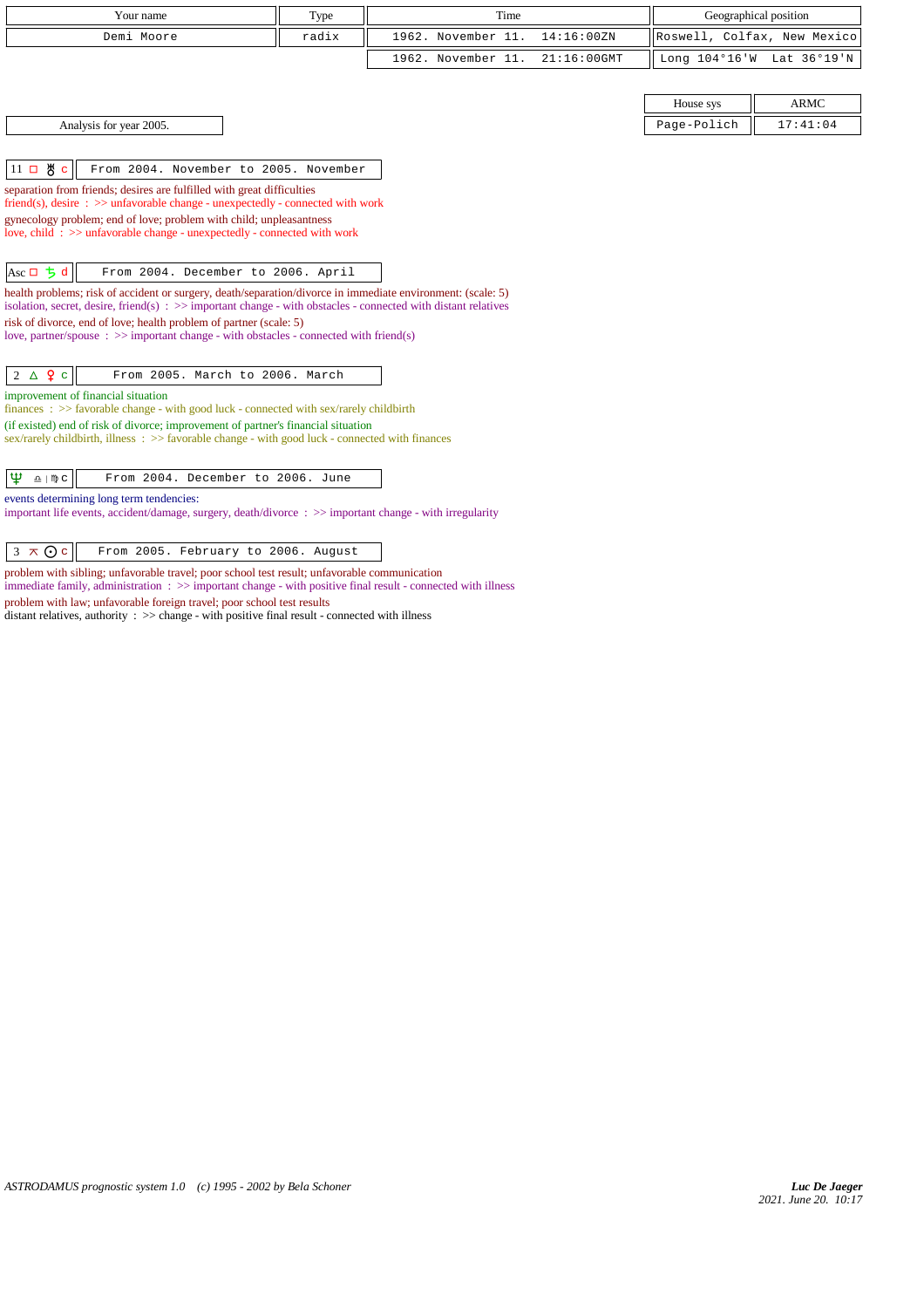| Type<br>Your name                                                                                                                                                                       |       | Time                              |                             | Geographical position |  |
|-----------------------------------------------------------------------------------------------------------------------------------------------------------------------------------------|-------|-----------------------------------|-----------------------------|-----------------------|--|
| Demi Moore                                                                                                                                                                              | radix | 1962. November 11.<br>14:16:00 ZN | Roswell, Colfax, New Mexico |                       |  |
|                                                                                                                                                                                         |       | 1962. November 11.<br>21:16:00GMT | Long 104°16'W Lat 36°19'N   |                       |  |
|                                                                                                                                                                                         |       |                                   |                             |                       |  |
|                                                                                                                                                                                         |       |                                   | House sys                   | <b>ARMC</b>           |  |
| Analysis for year 2006.                                                                                                                                                                 |       |                                   | Page-Polich                 | 17:41:04              |  |
|                                                                                                                                                                                         |       |                                   |                             |                       |  |
| $MC * P c$<br>From 2005. May to 2006. September                                                                                                                                         |       |                                   |                             |                       |  |
| favorable real-estate transaction or move; joy with family                                                                                                                              |       |                                   |                             |                       |  |
| real-estate, immediate family : >> favorable change - in the extreme - connected with illness<br>improvement in life style; favorable change with job                                   |       |                                   |                             |                       |  |
| vocation/success, immediate family : >> favorable change - in the extreme - connected with illness                                                                                      |       |                                   |                             |                       |  |
|                                                                                                                                                                                         |       |                                   |                             |                       |  |
| From 2005. August to 2007. February<br>$3 \times$ D c                                                                                                                                   |       |                                   |                             |                       |  |
| problem with law; unfavorable foreign travel; poor school test results<br>foreign countries, law: $\gg$ unfavorable change - repeatedly - connected with finances                       |       |                                   |                             |                       |  |
| problem with sibling; unfavorable travel; poor school test result; unfavorable communication                                                                                            |       |                                   |                             |                       |  |
| immediate family, travel $\Rightarrow$ >> change - repeatedly - connected with finances                                                                                                 |       |                                   |                             |                       |  |
|                                                                                                                                                                                         |       |                                   |                             |                       |  |
| $MC \propto \Phi$ c<br>From 2006. May to 2007. May                                                                                                                                      |       |                                   |                             |                       |  |
| improvement in life style; favorable change with job<br>immediate family, vocation/success $\Rightarrow$ $\Rightarrow$ important change - with tension - connected with accident/damage |       |                                   |                             |                       |  |
| immediate family, accident/damage: >> important change - with tension - connected with death/divorce                                                                                    |       |                                   |                             |                       |  |
|                                                                                                                                                                                         |       |                                   |                             |                       |  |
| From 2006. February to 2007. August<br>$\vec{\sigma}$<br>$\mathfrak{D}$   II c                                                                                                          |       |                                   |                             |                       |  |
| events determining long term tendencies:                                                                                                                                                |       |                                   |                             |                       |  |
| accident/damage, surgery, death/divorce, work, illness: >> important change - with dynamics                                                                                             |       |                                   |                             |                       |  |
| $2 \times$<br>$\mathbf{D}$ d                                                                                                                                                            |       |                                   |                             |                       |  |
| From 2006. February to 2007. August                                                                                                                                                     |       |                                   |                             |                       |  |

end of love, divorce; risk of accident or surgery, death/separation/divorce in immediate environment: (scale: 4) death/divorce, illness : >> unfavorable change - repeatedly - connected with child financial decline, incidental expenses

finances : >> change - repeatedly - connected with child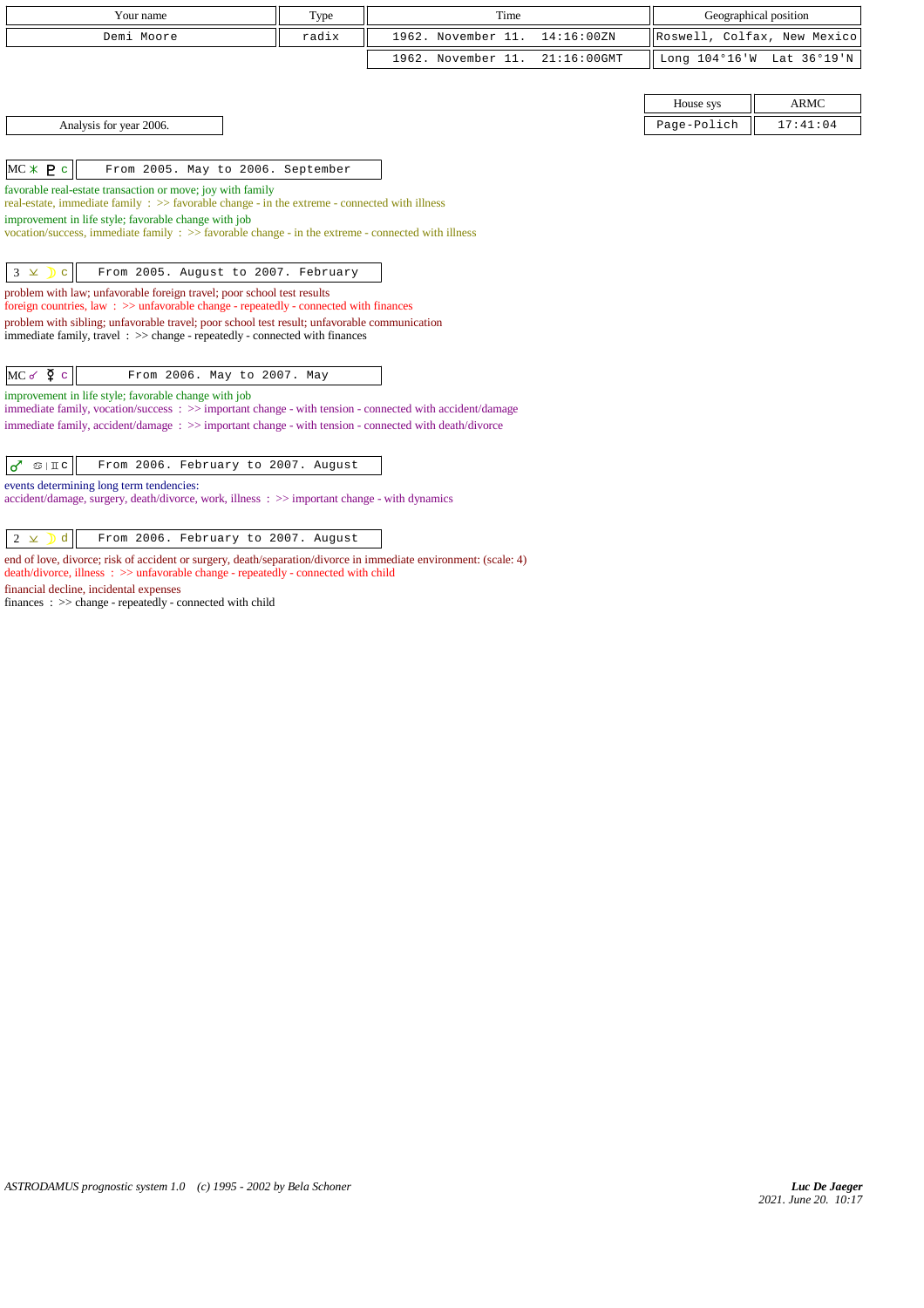| Your name                                                                                                                                                                                                          | Type  | Time               |             |               | Geographical position       |
|--------------------------------------------------------------------------------------------------------------------------------------------------------------------------------------------------------------------|-------|--------------------|-------------|---------------|-----------------------------|
| Demi Moore                                                                                                                                                                                                         | radix | 1962. November 11. | 14:16:00ZN  |               | Roswell, Colfax, New Mexico |
|                                                                                                                                                                                                                    |       | 1962. November 11. | 21:16:00GMT | Long 104°16'W | Lat 36°19'N                 |
|                                                                                                                                                                                                                    |       |                    |             |               |                             |
|                                                                                                                                                                                                                    |       |                    |             | House sys     | <b>ARMC</b>                 |
| Analysis for year 2007.                                                                                                                                                                                            |       |                    |             | Page-Polich   | 17:41:04                    |
|                                                                                                                                                                                                                    |       |                    |             |               |                             |
| $11 \Box \bot$<br>From 2006. August to 2007. August                                                                                                                                                                |       |                    |             |               |                             |
| separation from friends; desires are fulfilled with great difficulties                                                                                                                                             |       |                    |             |               |                             |
| friend(s), desire $\Rightarrow$ >> important change - with great luck - connected with law<br>gynecology problem; end of love; problem with child; unpleasantness                                                  |       |                    |             |               |                             |
| child, love $\Rightarrow$ important change - with great luck - connected with law                                                                                                                                  |       |                    |             |               |                             |
|                                                                                                                                                                                                                    |       |                    |             |               |                             |
| △⊙∊<br>$\overline{2}$<br>From 2006. May to 2007. November                                                                                                                                                          |       |                    |             |               |                             |
| improvement of financial situation<br>$finances : \gg$ favorable change - with positive final result - connected with illness                                                                                      |       |                    |             |               |                             |
| (if existed) end of risk of divorce; improvement of partner's financial situation                                                                                                                                  |       |                    |             |               |                             |
| illness, sex/rarely childbirth $\Rightarrow$ > favorable change - with positive final result - connected with work                                                                                                 |       |                    |             |               |                             |
| $2 \times Qd$<br>From 2006. August to 2008. February                                                                                                                                                               |       |                    |             |               |                             |
| financial decline, incidental expenses                                                                                                                                                                             |       |                    |             |               |                             |
| finances : >> important change - with positive final result - connected with death/divorce                                                                                                                         |       |                    |             |               |                             |
| end of love, divorce; risk of accident or surgery, death/separation/divorce in immediate environment: (scale: 7)<br>death/divorce, illness: >> change - with positive final result - connected with partner/spouse |       |                    |             |               |                             |
|                                                                                                                                                                                                                    |       |                    |             |               |                             |
| $11 \times 11$ d<br>From 2006. November to 2007. November                                                                                                                                                          |       |                    |             |               |                             |
| beginning of new friendship; desire(s), pleasantness                                                                                                                                                               |       |                    |             |               |                             |
| friend(s), desire $\Rightarrow$ > important change - with great luck - connected with law<br>child, love $\Rightarrow$ important change - with great luck - connected with law                                     |       |                    |             |               |                             |
|                                                                                                                                                                                                                    |       |                    |             |               |                             |
| $2 *$<br>$\mathbf{C}$<br>From 2006. November to 2008. May                                                                                                                                                          |       |                    |             |               |                             |
| (if existed) end of risk of divorce; improvement of partner's financial situation                                                                                                                                  |       |                    |             |               |                             |
| illness, sex/rarely childbirth $\Rightarrow$ S favorable change - repeatedly - connected with finances<br>improvement of financial situation                                                                       |       |                    |             |               |                             |
| $finances : \gg$ favorable change - repeatedly - connected with child                                                                                                                                              |       |                    |             |               |                             |
|                                                                                                                                                                                                                    |       |                    |             |               |                             |
| $\sigma$<br>$m \pm d$<br>From 2006. November to 2008. May                                                                                                                                                          |       |                    |             |               |                             |
| events determining long term tendencies:<br>accident/damage, surgery, death/divorce, work, illness: >> important change - with dynamics                                                                            |       |                    |             |               |                             |
|                                                                                                                                                                                                                    |       |                    |             |               |                             |
| $MC \Box \Phi d$<br>From 2007. February to 2008. February                                                                                                                                                          |       |                    |             |               |                             |
| (public) assault affecting life style; end of job; illness of parents                                                                                                                                              |       |                    |             |               |                             |

immediate family, vocation/success :  $>>$  unfavorable change - with tension - connected with death/divorce

unfavorable real-estate transaction or move; losses; problem with family

death/divorce, immediate family : >> unfavorable change - with tension - connected with accident/damage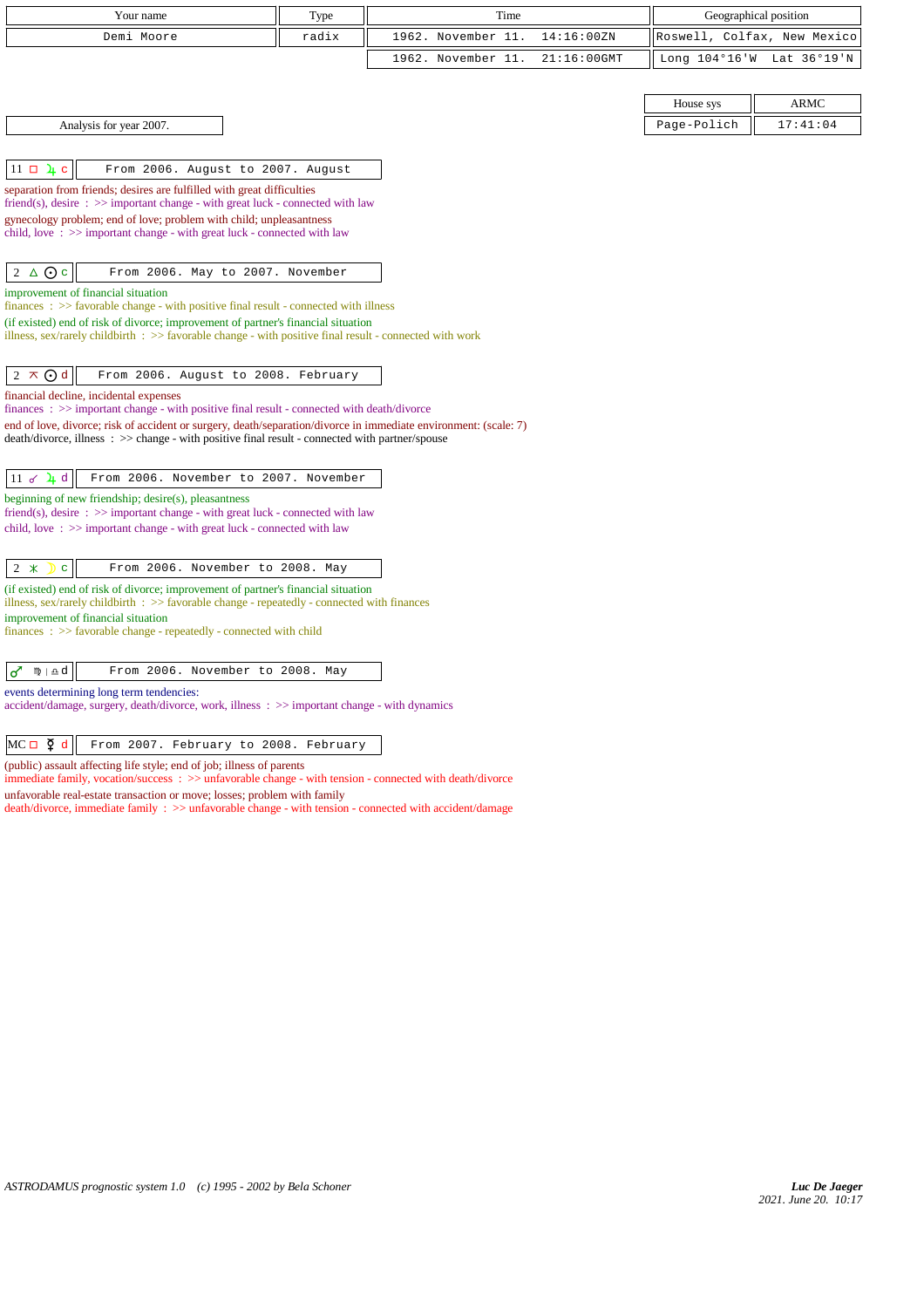| Your name                                                                                                                                                                                                     | Type  | Time               |                | Geographical position |                             |  |  |
|---------------------------------------------------------------------------------------------------------------------------------------------------------------------------------------------------------------|-------|--------------------|----------------|-----------------------|-----------------------------|--|--|
| Demi Moore                                                                                                                                                                                                    | radix | 1962. November 11. | 14:16:00ZN     |                       | Roswell, Colfax, New Mexico |  |  |
|                                                                                                                                                                                                               |       | 1962. November 11. | $21:16:00$ GMT |                       | Long 104°16'W Lat 36°19'N   |  |  |
|                                                                                                                                                                                                               |       |                    |                |                       |                             |  |  |
|                                                                                                                                                                                                               |       |                    |                | House sys             | <b>ARMC</b>                 |  |  |
| Analysis for year 2008.                                                                                                                                                                                       |       |                    |                | Page-Polich           | 17:41:04                    |  |  |
|                                                                                                                                                                                                               |       |                    |                |                       |                             |  |  |
| d<br>$3 *$<br>From 2007. May to 2008. November                                                                                                                                                                |       |                    |                |                       |                             |  |  |
| foreign travel; favorable law procedure<br>foreign countries, law : $\gg$ favorable change - repeatedly - connected with finances                                                                             |       |                    |                |                       |                             |  |  |
| joy with sibling; domestic travel or examination; favorable communication                                                                                                                                     |       |                    |                |                       |                             |  |  |
| immediate family, travel: >> favorable change - repeatedly - connected with finances                                                                                                                          |       |                    |                |                       |                             |  |  |
|                                                                                                                                                                                                               |       |                    |                |                       |                             |  |  |
| $MC \times P$ d<br>From 2007. October to 2009. February                                                                                                                                                       |       |                    |                |                       |                             |  |  |
| (public) assault affecting life style; end of job; illness of parents<br>vocation/success, immediate family $\Rightarrow$ > unfavorable change - in the extreme - connected with illness                      |       |                    |                |                       |                             |  |  |
| unfavorable real-estate transaction or move; losses; problem with family                                                                                                                                      |       |                    |                |                       |                             |  |  |
| surgery, death/divorce $\therefore$ $\gg$ change - in the extreme - connected with distant relatives                                                                                                          |       |                    |                |                       |                             |  |  |
|                                                                                                                                                                                                               |       |                    |                |                       |                             |  |  |
| $3 \triangle$ $\odot$ d<br>From 2007. November to 2009. May                                                                                                                                                   |       |                    |                |                       |                             |  |  |
| joy with sibling; domestic travel or examination; favorable communication<br>immediate family, administration : >> favorable change - with positive final result - connected with illness                     |       |                    |                |                       |                             |  |  |
| foreign travel; favorable law procedure                                                                                                                                                                       |       |                    |                |                       |                             |  |  |
| distant relatives, authority : >> favorable change - with positive final result - connected with illness                                                                                                      |       |                    |                |                       |                             |  |  |
|                                                                                                                                                                                                               |       |                    |                |                       |                             |  |  |
| Ψ<br>$x \upharpoonright y_0$ d<br>From 2008. January to 2009. July                                                                                                                                            |       |                    |                |                       |                             |  |  |
| events determining long term tendencies:<br>important life events, accident/damage, surgery, death/divorce: >> important change - with irregularity                                                           |       |                    |                |                       |                             |  |  |
|                                                                                                                                                                                                               |       |                    |                |                       |                             |  |  |
| $2 \times$ 9 d<br>From 2008. April to 2009. April                                                                                                                                                             |       |                    |                |                       |                             |  |  |
| financial decline, incidental expenses                                                                                                                                                                        |       |                    |                |                       |                             |  |  |
| finances: >> unfavorable change - with good luck - connected with death/divorce                                                                                                                               |       |                    |                |                       |                             |  |  |
| end of love, divorce; risk of accident or surgery, death/separation/divorce in immediate environment: (scale: 4)<br>death/divorce, sex/rarely childbirth : >> change - with good luck - connected with female |       |                    |                |                       |                             |  |  |

 $\begin{array}{|c|c|c|c|c|}\n\hline \text{Asc of } & & \text{From 2008. May to 2009. September}\n\hline \end{array}$ 

unfavorable change related to self

isolation, secret, desire, friend(s) : >> important change - with obstacles - connected with distant relatives love, partner/spouse : >> important change - with obstacles - connected with friend(s)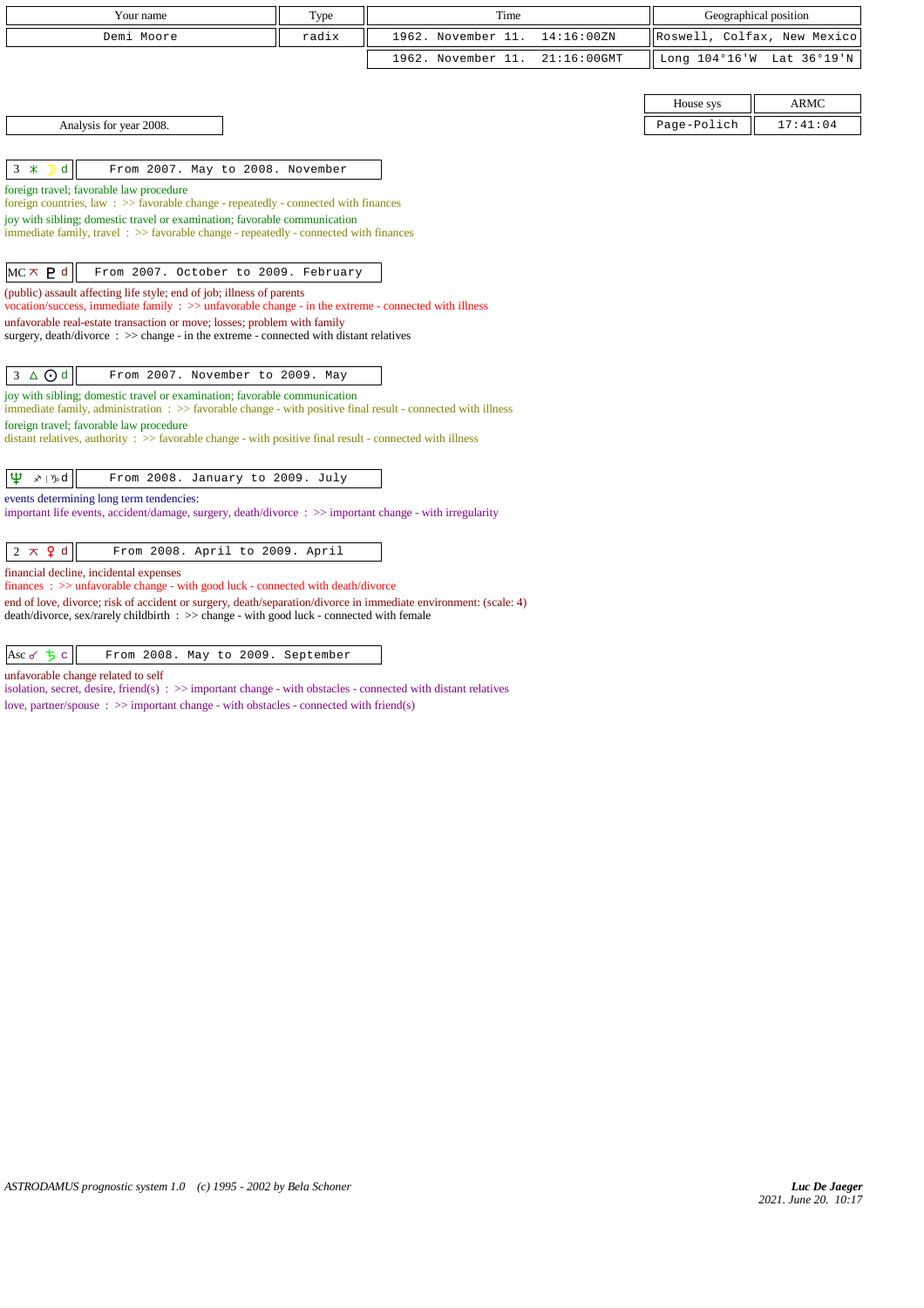|                                                                                                                                                                                                                                    | Type  |                    |                       |                             |             |  |  |  |
|------------------------------------------------------------------------------------------------------------------------------------------------------------------------------------------------------------------------------------|-------|--------------------|-----------------------|-----------------------------|-------------|--|--|--|
| Your name                                                                                                                                                                                                                          | Time  |                    | Geographical position |                             |             |  |  |  |
| Demi Moore                                                                                                                                                                                                                         | radix | 1962. November 11. | 14:16:00 ZN           | Roswell, Colfax, New Mexico |             |  |  |  |
|                                                                                                                                                                                                                                    |       | 1962. November 11. | $21:16:00$ GMT        | Long 104°16'W               | Lat 36°19'N |  |  |  |
|                                                                                                                                                                                                                                    |       |                    |                       |                             |             |  |  |  |
|                                                                                                                                                                                                                                    |       |                    |                       | House sys                   | <b>ARMC</b> |  |  |  |
| Analysis for year 2009.                                                                                                                                                                                                            |       |                    |                       | Page-Polich                 | 17:41:04    |  |  |  |
|                                                                                                                                                                                                                                    |       |                    |                       |                             |             |  |  |  |
| 11 & 5 d<br>From 2008. August to 2009. August                                                                                                                                                                                      |       |                    |                       |                             |             |  |  |  |
| beginning of love; joy with child; pleasantness<br>love, child: >> important change - unexpectedly - connected with work                                                                                                           |       |                    |                       |                             |             |  |  |  |
| friend(s), desire $\Rightarrow$ important change - unexpectedly - connected with work                                                                                                                                              |       |                    |                       |                             |             |  |  |  |
|                                                                                                                                                                                                                                    |       |                    |                       |                             |             |  |  |  |
| $\text{Asc} \times \text{H} \text{c}$<br>From 2009. March to 2010. March                                                                                                                                                           |       |                    |                       |                             |             |  |  |  |
| health problems; risk of accident or surgery, death/separation/divorce in immediate environment: (scale: 7)<br>isolation, secret, work, illness $\Rightarrow$ unfavorable change - unexpectedly - connected with distant relatives |       |                    |                       |                             |             |  |  |  |
| risk of divorce, end of love; health problem of partner (scale: 7)<br>love, partner/spouse: >> change - unexpectedly - connected with work                                                                                         |       |                    |                       |                             |             |  |  |  |
|                                                                                                                                                                                                                                    |       |                    |                       |                             |             |  |  |  |
| $11 \times 5d$<br>From 2009. April to 2010. August                                                                                                                                                                                 |       |                    |                       |                             |             |  |  |  |
| gynecology problem; end of love; problem with child; unpleasantness<br>love, child: $\gg$ change - with obstacles - connected with friend(s)                                                                                       |       |                    |                       |                             |             |  |  |  |
| separation from friends; desires are fulfilled with great difficulties<br>friend(s), desire : $\gg$ change - with obstacles - connected with death/divorce                                                                         |       |                    |                       |                             |             |  |  |  |

| $MC \Box \Psi d$<br>From 2009. May to 2010. September |
|-------------------------------------------------------|
|-------------------------------------------------------|

(public) assault affecting life style; end of job; illness of parents

vocation/success, immediate family : >> unfavorable change - with irregularity - connected with death/divorce

unfavorable real-estate transaction or move; losses; problem with family

death/divorce, accident/damage : >> unfavorable change - with irregularity - connected with self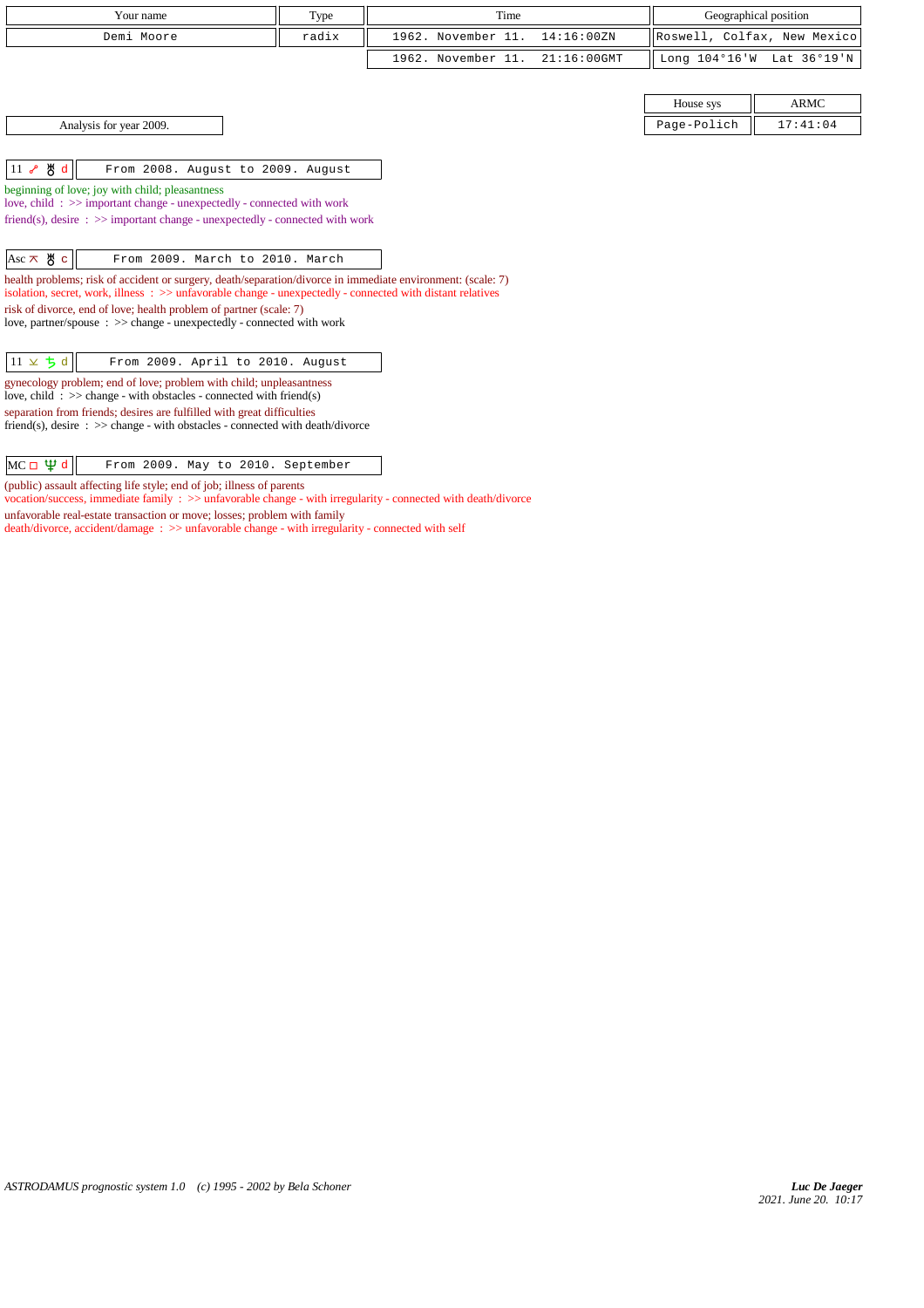| Your name                                                                                                                                                                     | Time<br>Type |                    |                |               | Geographical position       |  |  |  |
|-------------------------------------------------------------------------------------------------------------------------------------------------------------------------------|--------------|--------------------|----------------|---------------|-----------------------------|--|--|--|
| Demi Moore                                                                                                                                                                    | radix        | 1962. November 11. | 14:16:00ZN     |               | Roswell, Colfax, New Mexico |  |  |  |
|                                                                                                                                                                               |              | 1962. November 11. | $21:16:00$ GMT | Long 104°16'W | Lat 36°19'N                 |  |  |  |
|                                                                                                                                                                               |              |                    |                |               |                             |  |  |  |
|                                                                                                                                                                               |              |                    |                | House sys     | <b>ARMC</b>                 |  |  |  |
| Analysis for year 2010.                                                                                                                                                       |              |                    |                | Page-Polich   | 17:41:04                    |  |  |  |
|                                                                                                                                                                               |              |                    |                |               |                             |  |  |  |
| $3 \triangle$ $\varphi$ d<br>From 2009. July to 2010. July                                                                                                                    |              |                    |                |               |                             |  |  |  |
| joy with sibling; domestic travel or examination; favorable communication                                                                                                     |              |                    |                |               |                             |  |  |  |
| education, immediate family : >> favorable change - with good luck - connected with sex/rarely childbirth<br>foreign travel; favorable law procedure                          |              |                    |                |               |                             |  |  |  |
| law, foreign countries : >> favorable change - with good luck - connected with sex/rarely childbirth                                                                          |              |                    |                |               |                             |  |  |  |
|                                                                                                                                                                               |              |                    |                |               |                             |  |  |  |
| From 2009. September to 2010. September<br>$3 \Delta \sigma$ <sup>c</sup>                                                                                                     |              |                    |                |               |                             |  |  |  |
| joy with sibling; domestic travel or examination; favorable communication<br>administration, education $\Rightarrow$ > favorable change - with dynamics - connected with love |              |                    |                |               |                             |  |  |  |
| foreign travel; favorable law procedure                                                                                                                                       |              |                    |                |               |                             |  |  |  |
| authority, distant relatives : >> favorable change - with dynamics - connected with love                                                                                      |              |                    |                |               |                             |  |  |  |
| $\underline{\Omega}$   $M_d$ d<br>From 2009. July to 2011. January<br>$\mathsf{P}$                                                                                            |              |                    |                |               |                             |  |  |  |
| events determining long term tendencies:                                                                                                                                      |              |                    |                |               |                             |  |  |  |
| accident/damage, surgery, death/divorce, work, illness: >> important change - in the extreme                                                                                  |              |                    |                |               |                             |  |  |  |
|                                                                                                                                                                               |              |                    |                |               |                             |  |  |  |
| From 2009. September to 2011. September<br>$\gamma$   $\#$ c                                                                                                                  |              |                    |                |               |                             |  |  |  |
| events determining long term tendencies:                                                                                                                                      |              |                    |                |               |                             |  |  |  |
| love, child, finances : >> important change - repeatedly                                                                                                                      |              |                    |                |               |                             |  |  |  |
| Asc $\sqrt{2}$ d<br>From 2010. April to 2011. April                                                                                                                           |              |                    |                |               |                             |  |  |  |
| favorable change with marriage or partnership                                                                                                                                 |              |                    |                |               |                             |  |  |  |
| sex/rarely childbirth, publicity : >> important change - with tension - connected with immediate family                                                                       |              |                    |                |               |                             |  |  |  |
| immediate family, education, real-estate : >> important change - with tension - connected with accident/damage                                                                |              |                    |                |               |                             |  |  |  |
|                                                                                                                                                                               |              |                    |                |               |                             |  |  |  |

| $ 12 \times 4d $ |  |  |  | From 2010. May to 2011. May |  |
|------------------|--|--|--|-----------------------------|--|
|                  |  |  |  |                             |  |

health problems, (no hospitalization); unfavorable change with job distant relatives, work : >> change - with great luck - connected with law

problems; health problems, (no hospitalization)

secret, distant relatives  $\therefore$  >> change - with great luck - connected with law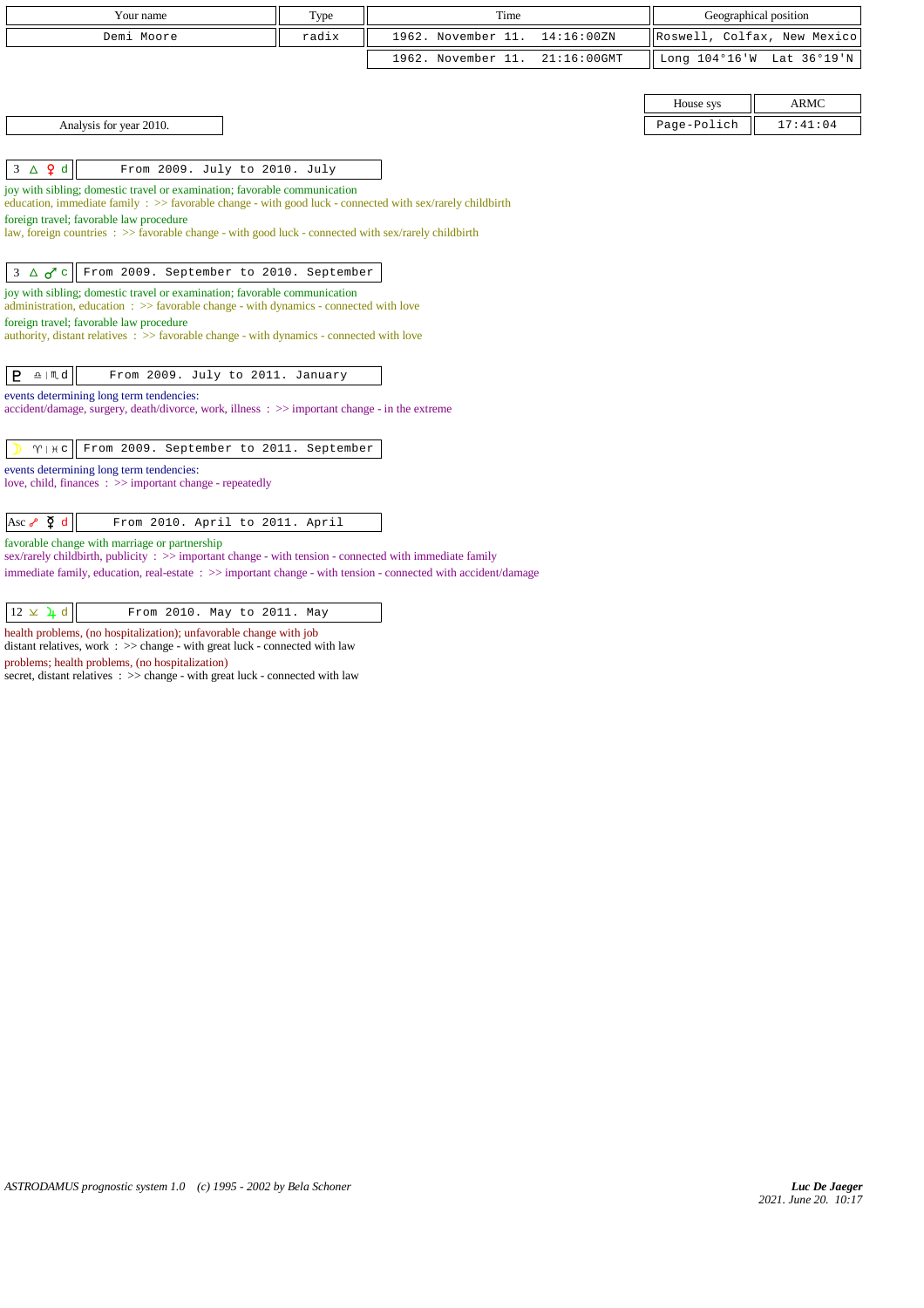| Your name                                                                                                                                                                                            | Type              | Time               |                |                                                      |                           |
|------------------------------------------------------------------------------------------------------------------------------------------------------------------------------------------------------|-------------------|--------------------|----------------|------------------------------------------------------|---------------------------|
| Demi Moore                                                                                                                                                                                           | radix             | 1962. November 11. | 14:16:00ZN     | Geographical position<br>Roswell, Colfax, New Mexico |                           |
|                                                                                                                                                                                                      |                   | 1962. November 11. | $21:16:00$ GMT |                                                      | Long 104°16'W Lat 36°19'N |
|                                                                                                                                                                                                      |                   |                    |                |                                                      |                           |
|                                                                                                                                                                                                      |                   |                    |                | House sys                                            | <b>ARMC</b>               |
| Analysis for year 2011.                                                                                                                                                                              |                   |                    |                | Page-Polich                                          | 17:41:04                  |
|                                                                                                                                                                                                      |                   |                    |                |                                                      |                           |
| ₫<br>$x \upharpoonright y$ d<br>From 2010. May to 2011. November                                                                                                                                     |                   |                    |                |                                                      |                           |
| events determining long term tendencies:                                                                                                                                                             |                   |                    |                |                                                      |                           |
| immediate family, education, real-estate $\Rightarrow$ important change - with tension                                                                                                               |                   |                    |                |                                                      |                           |
|                                                                                                                                                                                                      |                   |                    |                |                                                      |                           |
| MC of d<br>From 2010. August to 2011. August                                                                                                                                                         |                   |                    |                |                                                      |                           |
| favorable real-estate transaction or move; joy with family<br>$accident/damage$ , surgery : $\gg$ important change - with dynamics - connected with love                                             |                   |                    |                |                                                      |                           |
| principal, authority : $\gg$ important change - with dynamics - connected with accident/damage                                                                                                       |                   |                    |                |                                                      |                           |
|                                                                                                                                                                                                      |                   |                    |                |                                                      |                           |
| $\Delta$   $\mathbb{D}$ C<br>From 2010. March to 2012. March<br>$\odot$                                                                                                                              |                   |                    |                |                                                      |                           |
| events determining long term tendencies:<br>work, illness, accident/damage, surgery, death/divorce : >> important change - with positive final result                                                |                   |                    |                |                                                      |                           |
|                                                                                                                                                                                                      |                   |                    |                |                                                      |                           |
| $3 \times \Psi c$<br>From 2010. October to 2012. February                                                                                                                                            |                   |                    |                |                                                      |                           |
| problem with sibling; unfavorable travel; poor school test result; unfavorable communication                                                                                                         |                   |                    |                |                                                      |                           |
| travel, education: >> unfavorable change - with irregularity - connected with death/divorce<br>problem with law; unfavorable foreign travel; poor school test results                                |                   |                    |                |                                                      |                           |
| law, foreign countries $\therefore$ > change - with irregularity - connected with death/divorce                                                                                                      |                   |                    |                |                                                      |                           |
|                                                                                                                                                                                                      |                   |                    |                |                                                      |                           |
| From 2010. December to 2011. December<br>$2 \times \sigma$ c                                                                                                                                         |                   |                    |                |                                                      |                           |
| financial decline, incidental expenses<br>$finances : \gg$ unfavorable change - with dynamics - connected with death/divorce                                                                         |                   |                    |                |                                                      |                           |
| end of love, divorce; risk of accident or surgery, death/separation/divorce in immediate environment: (scale: 10)<br>death/divorce, accident/damage: >> change - with dynamics - connected with love |                   |                    |                |                                                      |                           |
|                                                                                                                                                                                                      |                   |                    |                |                                                      |                           |
| From 2010. December to 2011. December<br>Asc $\times$ $\lambda$ c                                                                                                                                    |                   |                    |                |                                                      |                           |
| risk of divorce, end of love; health problem of partner (scale: 1)                                                                                                                                   |                   |                    |                |                                                      |                           |
| law, education : >> change - with great luck - connected with secret<br>health problems;                                                                                                             |                   |                    |                |                                                      |                           |
| the property of the contract of the con-<br>$\sim$ $\sim$ $\sim$ $\sim$ $\sim$ $\sim$                                                                                                                | $1.4$ $1.4$ $1.4$ |                    |                |                                                      |                           |

important life events, foreign countries, law : >> change - with great luck - connected with secret

Asc  $\triangle$  **P** d From 2010. December to 2012. April

favorable change related to self

work, illness : >> favorable change - in the extreme - connected with sex/rarely childbirth favorable change with marriage or partnership

sex/rarely childbirth, love :  $\gg$  favorable change - in the extreme - connected with illness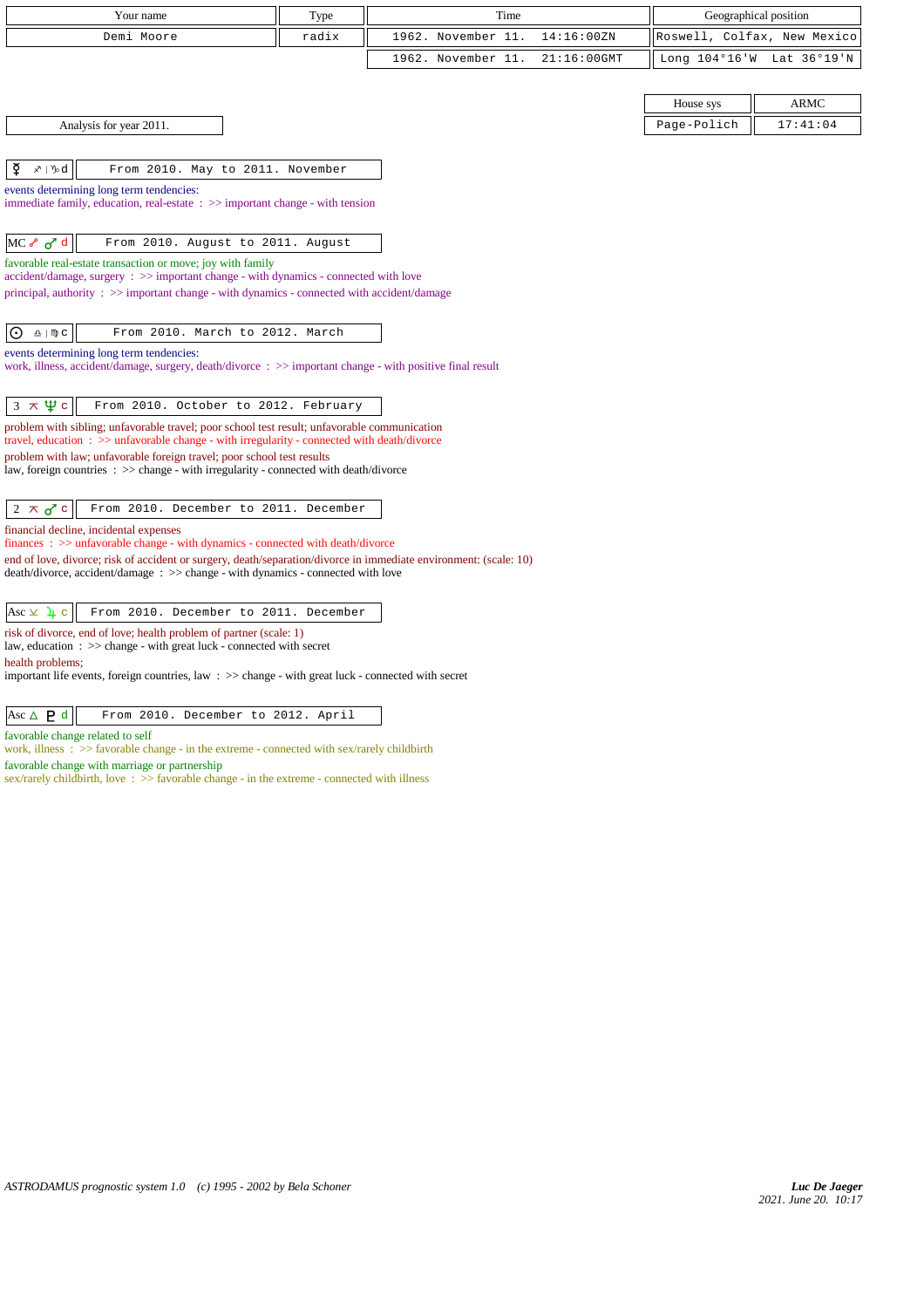| Your name                                                                                                                                                                         | Type  | Time               |                | Geographical position       |                           |
|-----------------------------------------------------------------------------------------------------------------------------------------------------------------------------------|-------|--------------------|----------------|-----------------------------|---------------------------|
| Demi Moore                                                                                                                                                                        | radix | 1962. November 11. | 14:16:00ZN     | Roswell, Colfax, New Mexico |                           |
|                                                                                                                                                                                   |       | 1962. November 11. | $21:16:00$ GMT |                             | Long 104°16'W Lat 36°19'N |
|                                                                                                                                                                                   |       |                    |                |                             |                           |
|                                                                                                                                                                                   |       |                    |                | House sys                   | <b>ARMC</b>               |
| Analysis for year 2012.                                                                                                                                                           |       |                    |                | Page-Polich                 | 17:41:04                  |
|                                                                                                                                                                                   |       |                    |                |                             |                           |
| $MCD$ $5c$<br>From 2011. July to 2012. November                                                                                                                                   |       |                    |                |                             |                           |
| (public) assault affecting life style; end of job; illness of parents<br>vocation/success, influential $\Rightarrow$ important change - with obstacles - connected with friend(s) |       |                    |                |                             |                           |
| unfavorable real-estate transaction or move; losses; problem with family                                                                                                          |       |                    |                |                             |                           |
| death/divorce, accident/damage: >> important change - with obstacles - connected with friend(s)                                                                                   |       |                    |                |                             |                           |
| $12 \times 8$ d<br>From 2012. February to 2013. February                                                                                                                          |       |                    |                |                             |                           |
| problems; health problems, (possible hospitalization)                                                                                                                             |       |                    |                |                             |                           |
| death/divorce, distant relatives : >> unfavorable change - unexpectedly - connected with work                                                                                     |       |                    |                |                             |                           |
| health problems, (possible hospitalization); unfavorable change with job<br>work, illness: >> change - unexpectedly - connected with death/divorce                                |       |                    |                |                             |                           |
|                                                                                                                                                                                   |       |                    |                |                             |                           |
| $2 \Delta \Psi c$<br>From 2012. January to 2013. May                                                                                                                              |       |                    |                |                             |                           |
| improvement of financial situation                                                                                                                                                |       |                    |                |                             |                           |
| finances : $\gg$ favorable change - with irregularity - connected with sex/rarely childbirth<br>(if existed) end of risk of divorce; improvement of partner's financial situation |       |                    |                |                             |                           |
| sex/rarely childbirth, illness $\Rightarrow$ favorable change - with irregularity - connected with passion                                                                        |       |                    |                |                             |                           |
|                                                                                                                                                                                   |       |                    |                |                             |                           |
| ¥<br>$\underline{\upalpha} \mid \texttt{M} \texttt{C}$<br>From 2011. November to 2013. May                                                                                        |       |                    |                |                             |                           |
| events determining long term tendencies:<br>finances, accident/damage, surgery, death/divorce : >> important change - with good luck                                              |       |                    |                |                             |                           |
|                                                                                                                                                                                   |       |                    |                |                             |                           |
| $MC$ $*$ $*$ $*$ $c$<br>From 2012. May to 2013. May                                                                                                                               |       |                    |                |                             |                           |
| favorable real-estate transaction or move; joy with family<br>real-estate, immediate family : >> favorable change - unexpectedly - connected with work                            |       |                    |                |                             |                           |
| improvement in life style; favorable change with job                                                                                                                              |       |                    |                |                             |                           |
| vocation/success, immediate family : >> favorable change - unexpectedly - connected with work                                                                                     |       |                    |                |                             |                           |

 $\begin{array}{|c|c|c|c|c|}\n\hline\n3 & \times & P & c \\
\hline\n\end{array}$  From 2012. March to 2013. July

problem with sibling; unfavorable travel; poor school test result; unfavorable communication communication, education : >> unfavorable change - in the extreme - connected with illness problem with law; unfavorable foreign travel; poor school test results distant relatives, law : >> change - in the extreme - connected with illness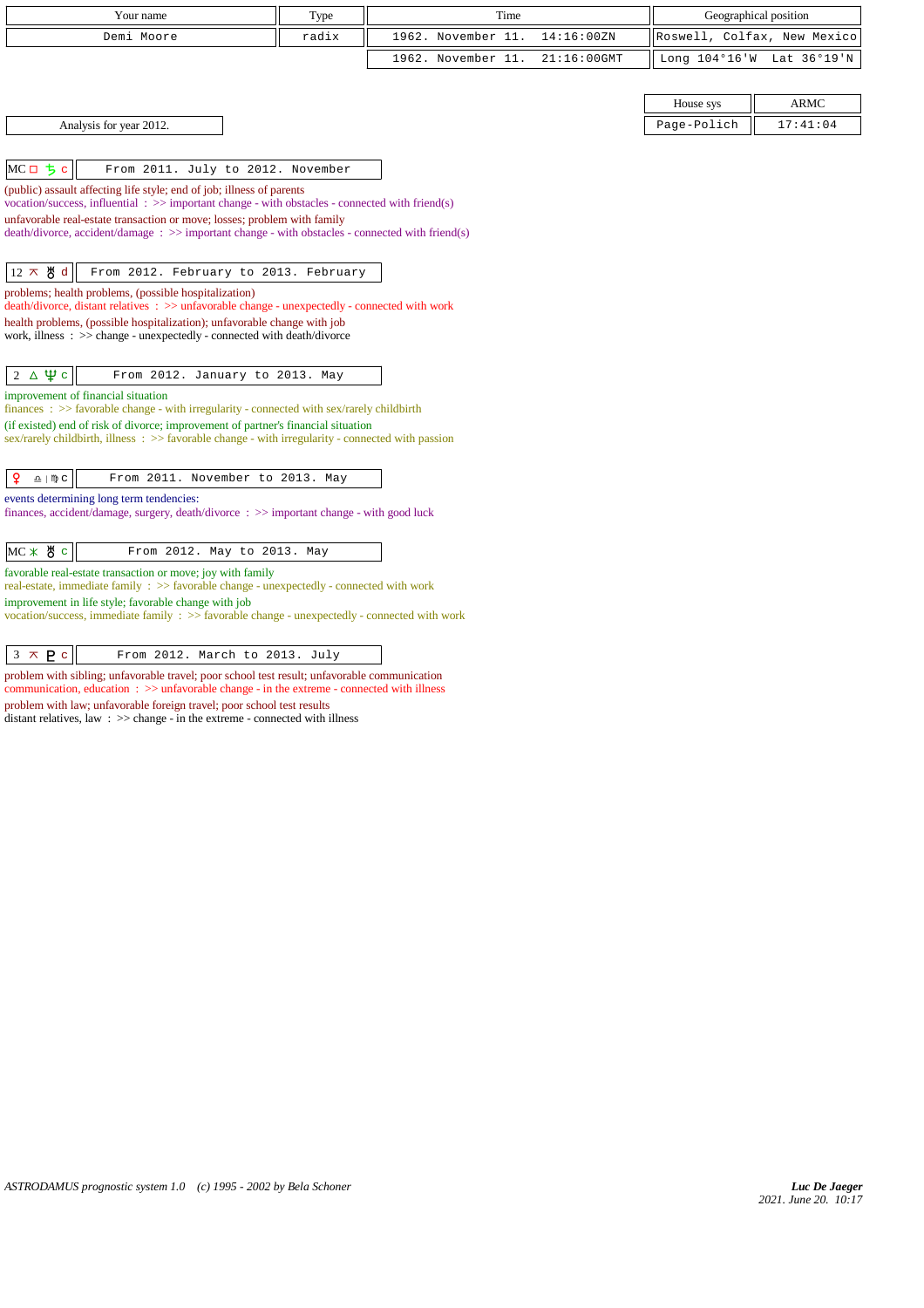| Your name               | Type  | Time                           | Geographical position |                             |
|-------------------------|-------|--------------------------------|-----------------------|-----------------------------|
| Demi Moore              | radix | 1962. November 11. 14:16:00ZN  |                       | Roswell, Colfax, New Mexico |
|                         |       | 1962. November 11. 21:16:00GMT |                       | Long 104°16'W Lat 36°19'N   |
|                         |       |                                |                       |                             |
|                         |       |                                | House sys             | <b>ARMC</b>                 |
| Analysis for year 2013. |       |                                | Page-Polich           | 17:41:04                    |

| 1100000000 | 1.11111 |
|------------|---------|
| lich       |         |

Asc  $\sqrt{\psi d}$  From 2012. July to 2013. November

favorable change with marriage or partnership

sex/rarely childbirth, love : >> important change - with irregularity - connected with death/divorce

important life events, accident/damage, surgery, death/divorce : >> important change - with irregularity - connected with self

|  |  |  |  |  |  | $\begin{vmatrix} 12 \times 5 d \end{vmatrix}$ From 2012. October to 2014. February |
|--|--|--|--|--|--|------------------------------------------------------------------------------------|
|--|--|--|--|--|--|------------------------------------------------------------------------------------|

favorable change with job or illness

distant relatives, work  $\therefore$  >> favorable change - with obstacles - connected with friend(s) resolution of problems

isolation, distant relatives :  $\gg$  favorable change - with obstacles - connected with friend(s)

 $\begin{vmatrix} 3 & \pi & \Phi \\ \end{vmatrix}$  From 2013. March to 2014. March

problem with sibling; unfavorable travel; poor school test result; unfavorable communication

immediate family, communication :  $\gg$  unfavorable change - with tension - connected with death/divorce

problem with law; unfavorable foreign travel; poor school test results

law, foreign countries : >> change - with tension - connected with death/divorce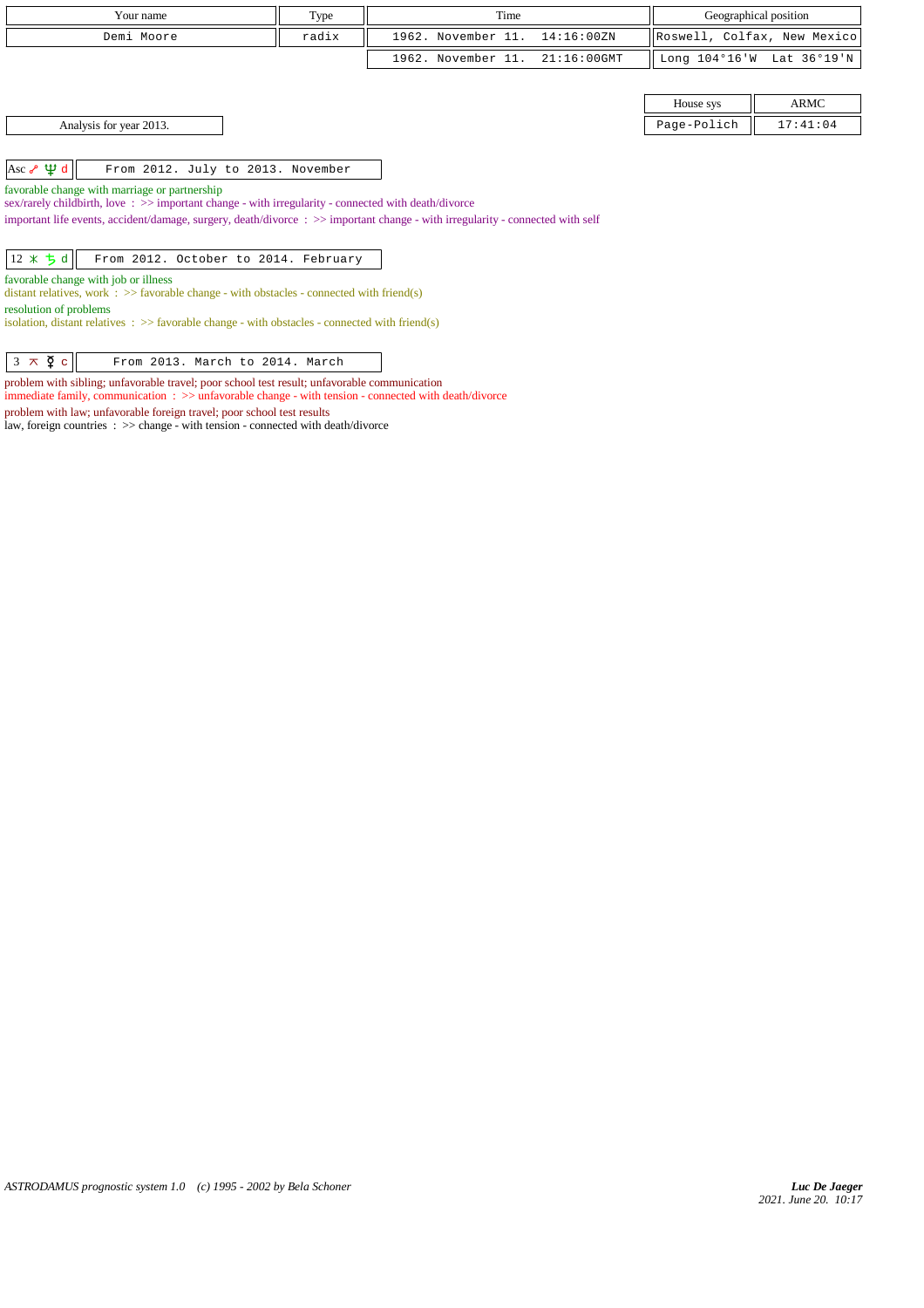| Your name                                                                                                                                                                                                                                                                                                                                                                                                                                                                                                                                                                                                                                                               | Type  | Time                                 | Geographical position       |             |
|-------------------------------------------------------------------------------------------------------------------------------------------------------------------------------------------------------------------------------------------------------------------------------------------------------------------------------------------------------------------------------------------------------------------------------------------------------------------------------------------------------------------------------------------------------------------------------------------------------------------------------------------------------------------------|-------|--------------------------------------|-----------------------------|-------------|
| Demi Moore                                                                                                                                                                                                                                                                                                                                                                                                                                                                                                                                                                                                                                                              | radix | 1962. November 11.<br>14:16:00 ZN    | Roswell, Colfax, New Mexico |             |
|                                                                                                                                                                                                                                                                                                                                                                                                                                                                                                                                                                                                                                                                         |       | 1962. November 11.<br>$21:16:00$ GMT | Long 104°16'W Lat 36°19'N   |             |
|                                                                                                                                                                                                                                                                                                                                                                                                                                                                                                                                                                                                                                                                         |       |                                      |                             |             |
|                                                                                                                                                                                                                                                                                                                                                                                                                                                                                                                                                                                                                                                                         |       |                                      | House sys                   | <b>ARMC</b> |
| Analysis for year 2014.                                                                                                                                                                                                                                                                                                                                                                                                                                                                                                                                                                                                                                                 |       |                                      | Page-Polich                 | 17:41:04    |
| P <sub>c</sub><br>$2\sigma$<br>From 2013. June to 2014. October<br>(if existed) end of risk of divorce; improvement of partner's financial situation<br>illness, death/divorce $\Rightarrow$ > important change - in the extreme - connected with distant relatives<br>$finances : \gg important change - in the extreme - connected with illness$<br>Asc $\Box$ $\sigma$ <sup>7</sup> d<br>From 2013. October to 2014. October<br>health problems; risk of accident or surgery, death/separation/divorce in immediate environment: (scale: 10)<br>accident/damage, surgery, death/divorce, work, illness : >> unfavorable change - with dynamics - connected with love |       |                                      |                             |             |
| risk of divorce, end of love; health problem of partner (scale: 10)<br>love, sex/rarely childbirth : >> unfavorable change - with dynamics - connected with accident/damage                                                                                                                                                                                                                                                                                                                                                                                                                                                                                             |       |                                      |                             |             |
| $MC \triangle \; 4 \; c$<br>From 2014. February to 2015. February<br>improvement in life style; favorable change with job<br>authority, vocation/success $\Rightarrow$ Savorable change - with great luck - connected with law<br>favorable real-estate transaction or move; joy with family<br>immediate family, real-estate $\Rightarrow$ favorable change - with great luck - connected with law                                                                                                                                                                                                                                                                     |       |                                      |                             |             |
| $2 \triangle \Phi$ c<br>From 2014. June to 2015. June<br>improvement of financial situation<br>$finances : \gg$ favorable change - with tension - connected with immediate family<br>(if existed) end of risk of divorce; improvement of partner's financial situation                                                                                                                                                                                                                                                                                                                                                                                                  |       |                                      |                             |             |
| sex/rarely childbirth, illness $\Rightarrow$ Savorable change - with tension - connected with immediate family<br>$MC \Box$<br>d<br>From 2014. March to 2015. September                                                                                                                                                                                                                                                                                                                                                                                                                                                                                                 |       |                                      |                             |             |

(public) assault affecting life style; end of job; illness of parents

immediate family, vocation/success :  $\gg$  unfavorable change - repeatedly - connected with finances unfavorable real-estate transaction or move; losses; problem with family immediate family, real-estate : >> unfavorable change - repeatedly - connected with finances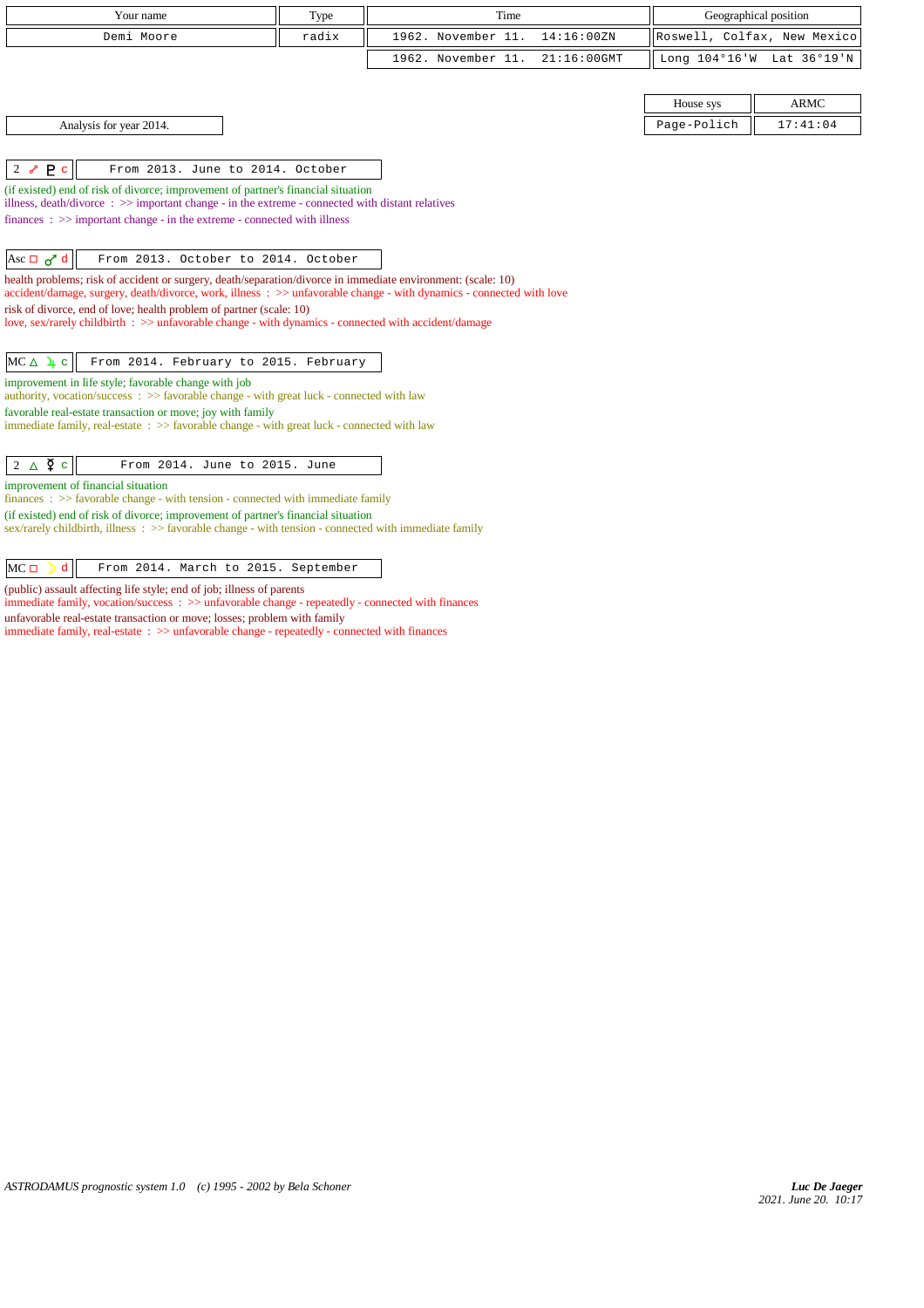| Your name                                                                                                                                                                                     | Type  | Time                                 |               | Geographical position       |  |  |
|-----------------------------------------------------------------------------------------------------------------------------------------------------------------------------------------------|-------|--------------------------------------|---------------|-----------------------------|--|--|
| Demi Moore                                                                                                                                                                                    | radix | 1962. November 11.<br>14:16:00ZN     |               | Roswell, Colfax, New Mexico |  |  |
|                                                                                                                                                                                               |       | 1962. November 11.<br>$21:16:00$ GMT | Long 104°16'W | Lat 36°19'N                 |  |  |
|                                                                                                                                                                                               |       |                                      |               |                             |  |  |
|                                                                                                                                                                                               |       |                                      | House sys     | <b>ARMC</b>                 |  |  |
| Analysis for year 2015.                                                                                                                                                                       |       |                                      | Page-Polich   | 17:41:04                    |  |  |
|                                                                                                                                                                                               |       |                                      |               |                             |  |  |
| $11 \triangle \n\Phi$ d<br>From 2014. August to 2015. August                                                                                                                                  |       |                                      |               |                             |  |  |
| beginning of new friendship; desire(s), pleasantness<br>desire, friend(s) : $\gg$ favorable change - with tension - connected with immediate family                                           |       |                                      |               |                             |  |  |
| beginning of love; joy with child; pleasantness<br>sex/rarely childbirth, child: >> favorable change - with tension - connected with immediate family                                         |       |                                      |               |                             |  |  |
| $MC \Box$ $O d$<br>From 2014. September to 2016. March                                                                                                                                        |       |                                      |               |                             |  |  |
| (public) assault affecting life style; end of job; illness of parents<br>vocation/success, immediate family : >> important change - with positive final result - connected with illness       |       |                                      |               |                             |  |  |
| unfavorable real-estate transaction or move; losses; problem with family<br>death/divorce, accident/damage : >> important change - with positive final result - connected with partner/spouse |       |                                      |               |                             |  |  |
| $11 \sim P d$<br>From 2015. April to 2016. August                                                                                                                                             |       |                                      |               |                             |  |  |

beginning of love; joy with child; pleasantness

sex/rarely childbirth, love :  $\gg$  important change - in the extreme - connected with illness desire, friend(s)  $\Rightarrow$  >> important change - in the extreme - connected with illness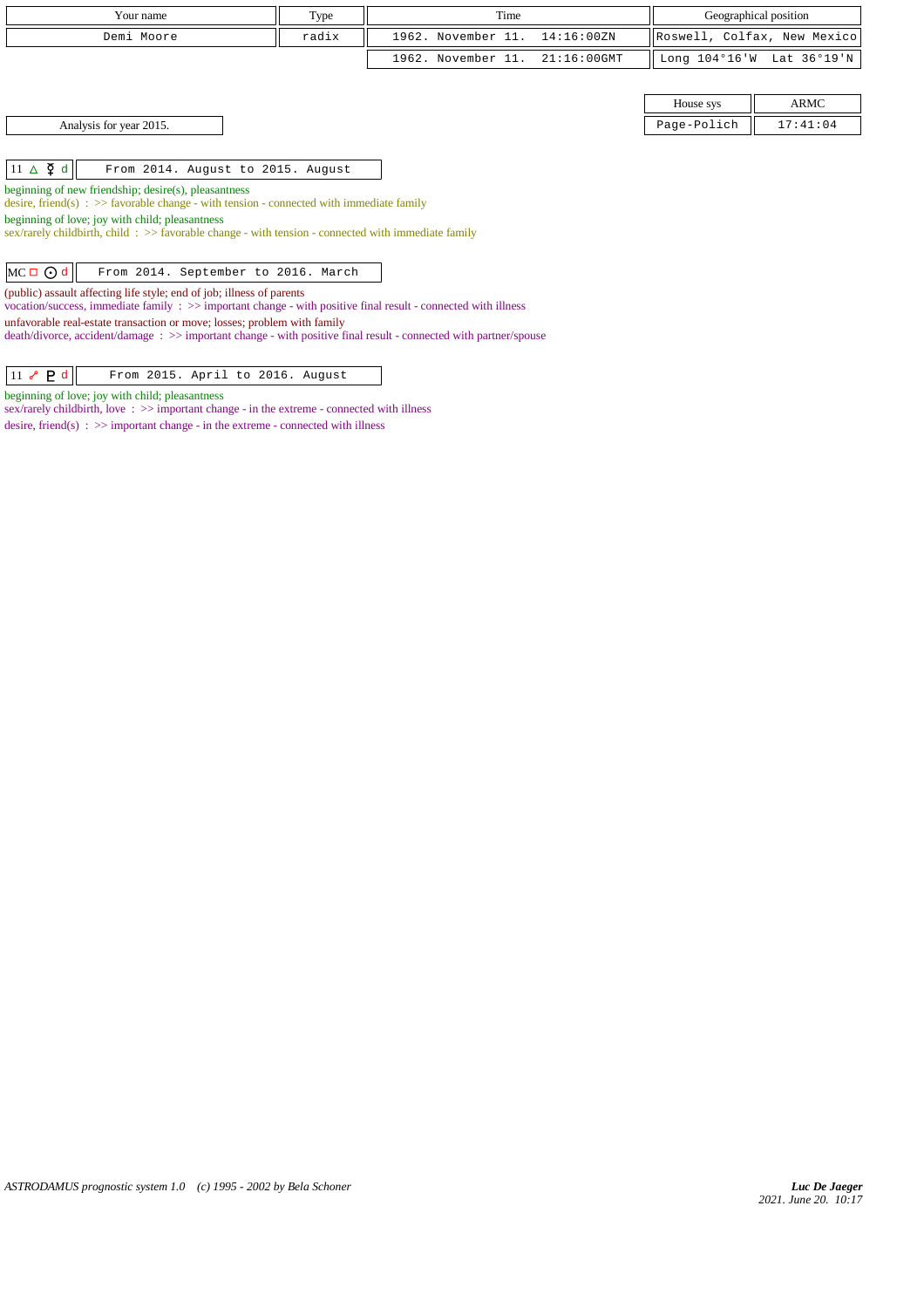| Your name                                                                                                                                                                    | Type  | Time               |                |             | Geographical position       |  |
|------------------------------------------------------------------------------------------------------------------------------------------------------------------------------|-------|--------------------|----------------|-------------|-----------------------------|--|
| Demi Moore                                                                                                                                                                   | radix | 1962. November 11. | 14:16:00ZN     |             | Roswell, Colfax, New Mexico |  |
|                                                                                                                                                                              |       | 1962. November 11. | $21:16:00$ GMT |             | Long 104°16'W Lat 36°19'N   |  |
|                                                                                                                                                                              |       |                    |                |             |                             |  |
|                                                                                                                                                                              |       |                    |                | House sys   | ARMC                        |  |
| Analysis for year 2016.                                                                                                                                                      |       |                    |                | Page-Polich | 17:41:04                    |  |
|                                                                                                                                                                              |       |                    |                |             |                             |  |
| $12 \times 9$ c<br>From 2015. July to 2016. July                                                                                                                             |       |                    |                |             |                             |  |
| health problems, (possible hospitalization); unfavorable change with job<br>illness, work : $\gg$ unfavorable change - with good luck - connected with sex/rarely childbirth |       |                    |                |             |                             |  |
| problems; health problems, (possible hospitalization)                                                                                                                        |       |                    |                |             |                             |  |
| death/divorce, accident/damage : >> change - with good luck - connected with female                                                                                          |       |                    |                |             |                             |  |
| $5$ $H Vd$<br>From 2015. August to 2017. February                                                                                                                            |       |                    |                |             |                             |  |
| events determining long term tendencies:<br>isolation, secret, desire, friend(s) $\Rightarrow$ important change - with obstacles                                             |       |                    |                |             |                             |  |
|                                                                                                                                                                              |       |                    |                |             |                             |  |
| $MC \Box 9 d$<br>From 2016. June to 2017. June                                                                                                                               |       |                    |                |             |                             |  |

*ASTRODAMUS prognostic system 1.0 (c) 1995 - 2002 by Bela Schoner*

(public) assault affecting life style; end of job; illness of parents

unfavorable real-estate transaction or move; losses; problem with family

vocation/success, immediate family : >> unfavorable change - with good luck - connected with sex/rarely childbirth

death/divorce, accident/damage : >> unfavorable change - with good luck - connected with female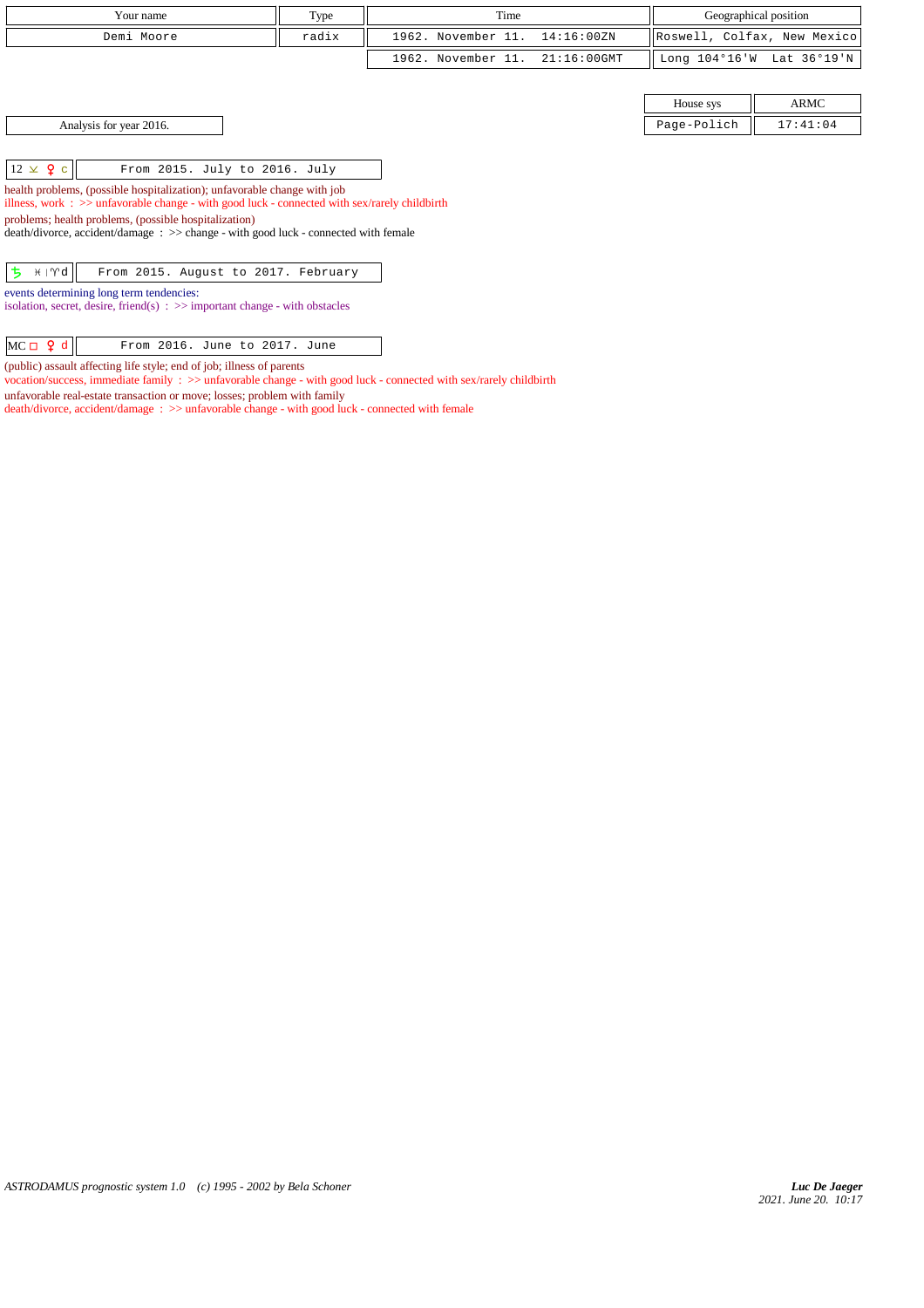| Your name                                                                                                                                                        | Type  | Time               |                | Geographical position |                             |
|------------------------------------------------------------------------------------------------------------------------------------------------------------------|-------|--------------------|----------------|-----------------------|-----------------------------|
| Demi Moore                                                                                                                                                       | radix | 1962. November 11. | 14:16:00 ZN    |                       | Roswell, Colfax, New Mexico |
|                                                                                                                                                                  |       | 1962. November 11. | $21:16:00$ GMT | Long 104°16'W         | Lat 36°19'N                 |
|                                                                                                                                                                  |       |                    |                |                       |                             |
|                                                                                                                                                                  |       |                    |                | House sys             | <b>ARMC</b>                 |
| Analysis for year 2017.                                                                                                                                          |       |                    |                | Page-Polich           | 17:41:04                    |
|                                                                                                                                                                  |       |                    |                |                       |                             |
| ₩<br>$\underline{\mathtt{a}}$   $\mathtt{M}$ d<br>From 2016. May to 2017. November                                                                               |       |                    |                |                       |                             |
| events determining long term tendencies:                                                                                                                         |       |                    |                |                       |                             |
| isolation, secret, work, illness : >> important change - unexpectedly                                                                                            |       |                    |                |                       |                             |
| $11 \Delta \Psi d$<br>From 2016. November to 2018. March                                                                                                         |       |                    |                |                       |                             |
| beginning of new friendship; desire(s), pleasantness                                                                                                             |       |                    |                |                       |                             |
| desire, friend(s) : $\gg$ favorable change - with irregularity - connected with sex/rarely childbirth                                                            |       |                    |                |                       |                             |
| beginning of love; joy with child; pleasantness<br>sex/rarely childbirth, love: >> favorable change - with irregularity - connected with illness                 |       |                    |                |                       |                             |
|                                                                                                                                                                  |       |                    |                |                       |                             |
| $12 \times 0c$<br>From 2016. September to 2018. March                                                                                                            |       |                    |                |                       |                             |
| health problems, (possible hospitalization); unfavorable change with job                                                                                         |       |                    |                |                       |                             |
| illness, work $\Rightarrow$ important change - with positive final result - connected with death/divorce                                                         |       |                    |                |                       |                             |
| problems; health problems, (possible hospitalization)<br>death/divorce, accident/damage : >> change - with positive final result - connected with partner/spouse |       |                    |                |                       |                             |
|                                                                                                                                                                  |       |                    |                |                       |                             |

 $\boxed{12 \times 0 \text{ c}}$  From 2017. March to 2018. September

beginning of secret love (or attempt); problems; health problems, (possible hospitalization) surgery, accident/damage : >> unfavorable change - repeatedly - connected with child health problems, (possible hospitalization); unfavorable change with job illness, work : >> change - repeatedly - connected with finances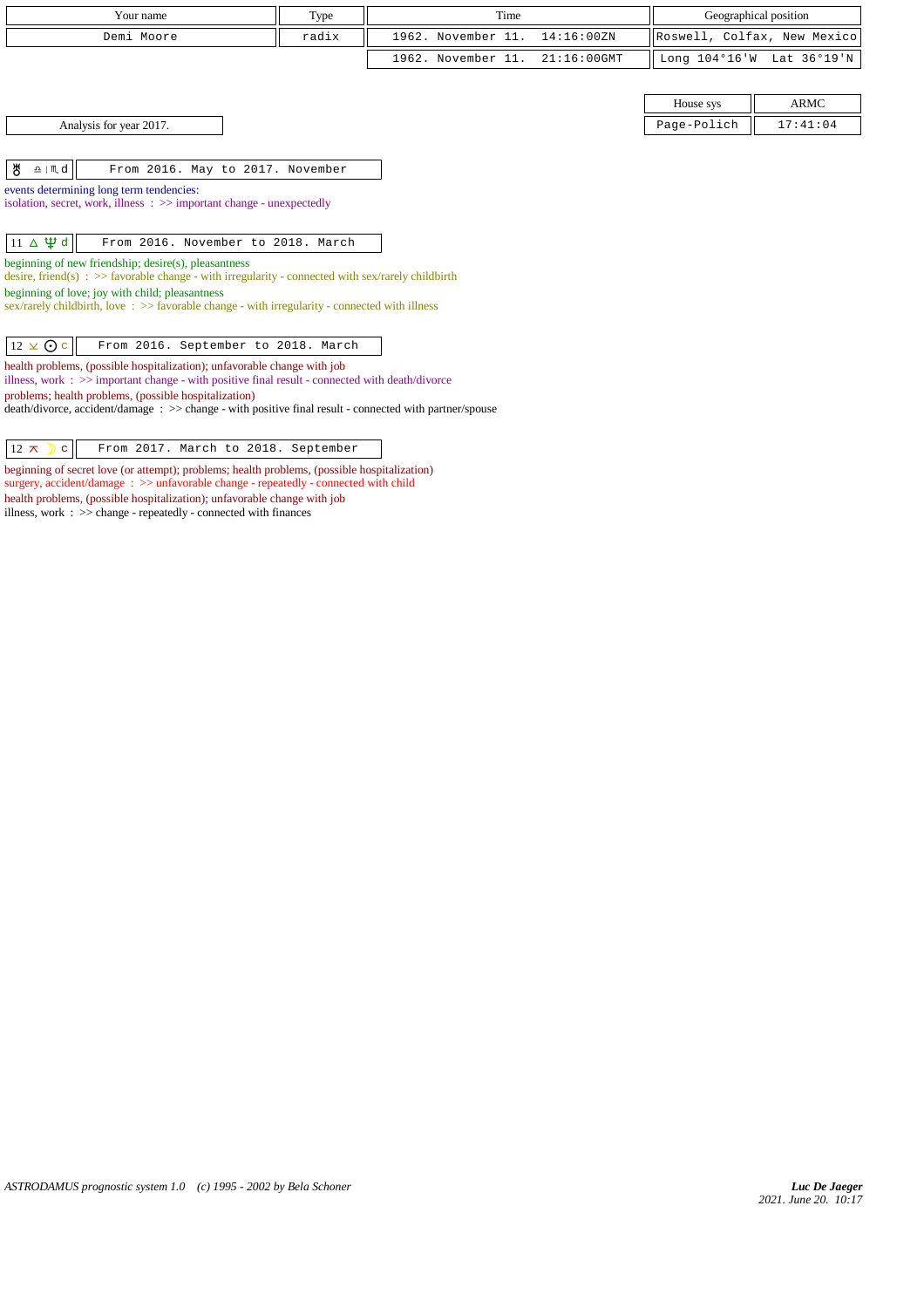| Your name                                                                                                                                                                     | Type  | Time                                                                                                                                     |             | Geographical position       |  |
|-------------------------------------------------------------------------------------------------------------------------------------------------------------------------------|-------|------------------------------------------------------------------------------------------------------------------------------------------|-------------|-----------------------------|--|
| Demi Moore                                                                                                                                                                    | radix | 1962. November 11.<br>14:16:00ZN                                                                                                         |             | Roswell, Colfax, New Mexico |  |
|                                                                                                                                                                               |       | 1962. November 11.<br>21:16:00GMT                                                                                                        |             | Long 104°16'W Lat 36°19'N   |  |
|                                                                                                                                                                               |       |                                                                                                                                          |             |                             |  |
|                                                                                                                                                                               |       |                                                                                                                                          | House sys   | <b>ARMC</b>                 |  |
| Analysis for year 2018.                                                                                                                                                       |       |                                                                                                                                          | Page-Polich | 17:41:04                    |  |
|                                                                                                                                                                               |       |                                                                                                                                          |             |                             |  |
| From 2017. May to 2018. November<br>d<br>Asc $\sigma$                                                                                                                         |       |                                                                                                                                          |             |                             |  |
| favorable change related to self                                                                                                                                              |       |                                                                                                                                          |             |                             |  |
| love, child, finances : >> important change - repeatedly - connected with female<br>love, publicity : $\gg$ important change - repeatedly - connected with finances           |       |                                                                                                                                          |             |                             |  |
|                                                                                                                                                                               |       |                                                                                                                                          |             |                             |  |
| Asc $\circ$ $\odot$ d<br>From 2017. November to 2019. May                                                                                                                     |       |                                                                                                                                          |             |                             |  |
| favorable change with marriage or partnership                                                                                                                                 |       |                                                                                                                                          |             |                             |  |
| sex/rarely childbirth, partner/spouse : >> important change - with positive final result - connected with illness                                                             |       |                                                                                                                                          |             |                             |  |
|                                                                                                                                                                               |       | work, illness, accident/damage, surgery, death/divorce: >> important change - with positive final result - connected with partner/spouse |             |                             |  |
| $12 \times \xi$ d<br>From 2018. February to 2019. February                                                                                                                    |       |                                                                                                                                          |             |                             |  |
| beginning of secret love (or attempt); problems; health problems, (possible hospitalization)                                                                                  |       |                                                                                                                                          |             |                             |  |
| accident/damage, death/divorce : >> unfavorable change - with tension - connected with immediate family                                                                       |       |                                                                                                                                          |             |                             |  |
| health problems, (possible hospitalization); unfavorable change with job<br>illness, work $\Rightarrow$ $\Rightarrow$ change - with tension - connected with immediate family |       |                                                                                                                                          |             |                             |  |
|                                                                                                                                                                               |       |                                                                                                                                          |             |                             |  |
| From 2018. February to 2019. February<br>$11 \times d$ d                                                                                                                      |       |                                                                                                                                          |             |                             |  |
| separation from friends; desires are fulfilled with great difficulties<br>desire, friend(s) : $\gg$ unfavorable change - with dynamics - connected with accident/damage       |       |                                                                                                                                          |             |                             |  |
| gynecology problem; end of love; problem with child; unpleasantness<br>love, sex/rarely childbirth : >> change - with dynamics - connected with accident/damage               |       |                                                                                                                                          |             |                             |  |
|                                                                                                                                                                               |       |                                                                                                                                          |             |                             |  |
| $\gamma \mid \gamma d$<br>From 2018. February to 2019. August                                                                                                                 |       |                                                                                                                                          |             |                             |  |
| events determining long term tendencies:<br>the compact of the first of the continuous control of the control of the control of the chi-                                      |       |                                                                                                                                          |             |                             |  |

important life events, foreign countries, law :  $\gg$  important change - with great luck

 $3 \times 5 c$  From 2018. May to 2019. September

foreign travel; favorable law procedure

distant relatives, law :  $\gg$  favorable change - with obstacles - connected with friend(s)

joy with sibling; domestic travel or examination; favorable communication education, immediate family :  $\gg$  favorable change - with obstacles - connected with friend(s)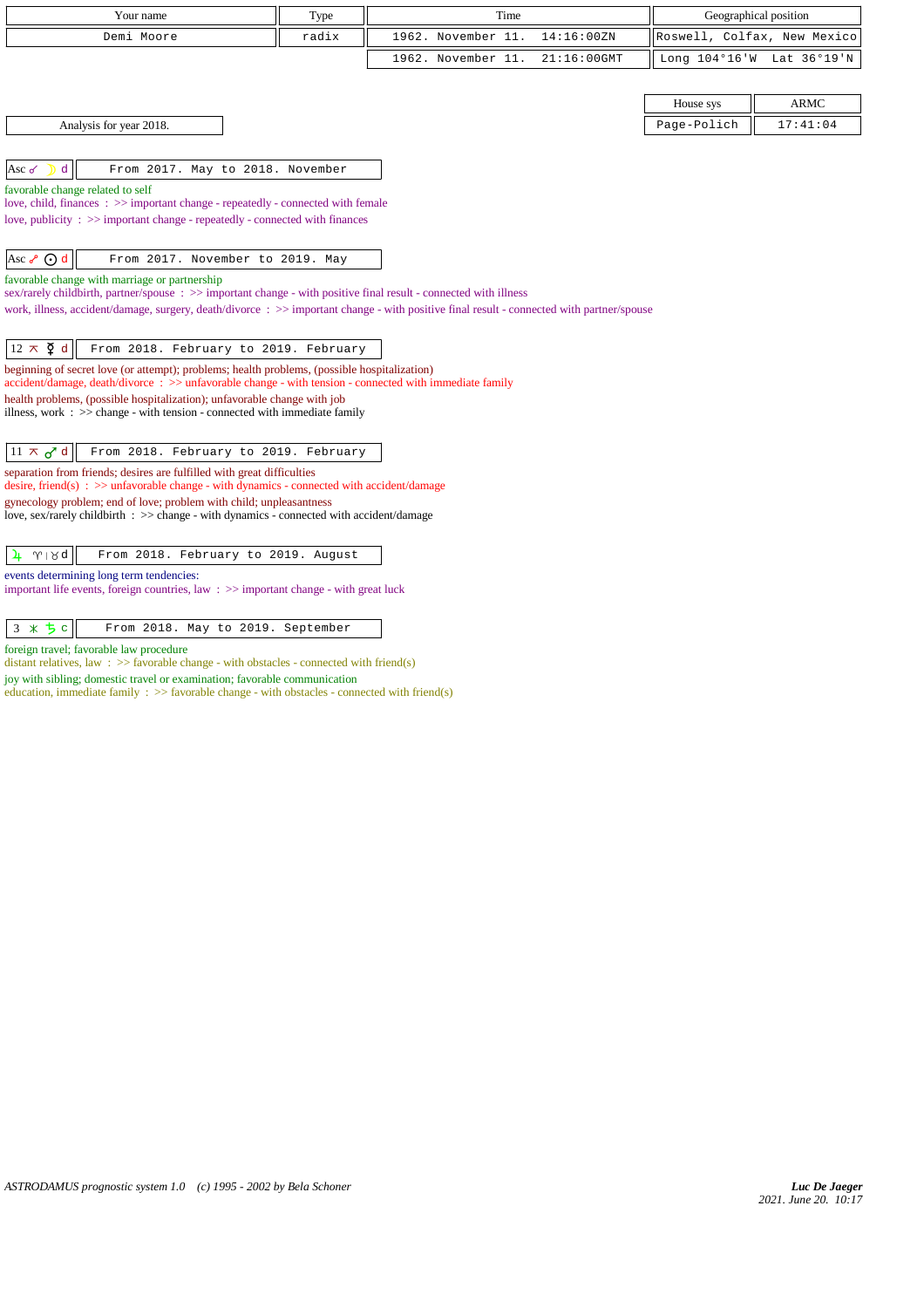| Your name                                                                                                                                                         | Type                                                                                               | Time               |                | Geographical position   |                             |  |
|-------------------------------------------------------------------------------------------------------------------------------------------------------------------|----------------------------------------------------------------------------------------------------|--------------------|----------------|-------------------------|-----------------------------|--|
| Demi Moore                                                                                                                                                        | radix                                                                                              | 1962. November 11. | 14:16:00ZN     |                         | Roswell, Colfax, New Mexico |  |
|                                                                                                                                                                   |                                                                                                    | 1962. November 11. | $21:16:00$ GMT | Long $104^{\circ}16$ 'W | Lat 36°19'N                 |  |
|                                                                                                                                                                   |                                                                                                    |                    |                |                         |                             |  |
|                                                                                                                                                                   |                                                                                                    |                    |                | House sys               | ARMC                        |  |
| Analysis for year 2019.                                                                                                                                           |                                                                                                    |                    |                | Page-Polich             | 17:41:04                    |  |
|                                                                                                                                                                   |                                                                                                    |                    |                |                         |                             |  |
| $12 \times P d$<br>From 2018. October to 2020. February                                                                                                           |                                                                                                    |                    |                |                         |                             |  |
| problems; health problems, (possible hospitalization)                                                                                                             | death/divorce, surgery : >> unfavorable change - in the extreme - connected with distant relatives |                    |                |                         |                             |  |
| health problems, (possible hospitalization); unfavorable change with job<br>illness, work $\Rightarrow$ >> change - in the extreme - connected with death/divorce |                                                                                                    |                    |                |                         |                             |  |
|                                                                                                                                                                   |                                                                                                    |                    |                |                         |                             |  |
| 11 $\sigma$ $\Omega$ c<br>From 2019. January to 2020. January                                                                                                     |                                                                                                    |                    |                |                         |                             |  |
| beginning of new friendship; desire(s), pleasantness                                                                                                              |                                                                                                    |                    |                |                         |                             |  |

desire, friend(s) :  $\gg$  important change - with good luck - connected with sex/rarely childbirth sex/rarely childbirth, love :  $\gg$  important change - with good luck - connected with death/divorce

problem with sibling; unfavorable travel; poor school test result; unfavorable communication communication, transportation : >> unfavorable change - unexpectedly - connected with work problem with law; unfavorable foreign travel; poor school test results distant relatives, law : >> change - unexpectedly - connected with work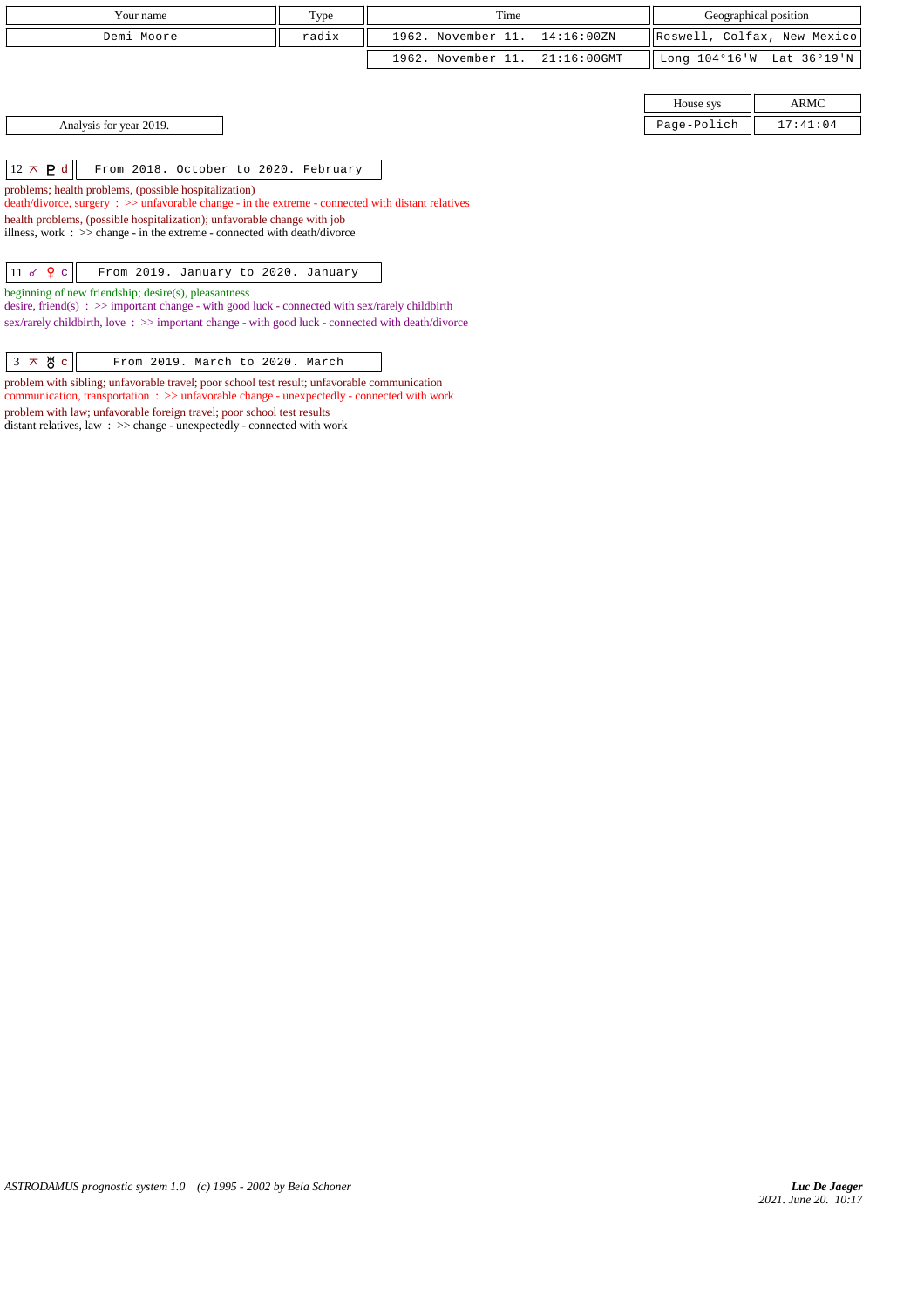| Your name                                                                                                                                                                                                           | Type  | Time                                 | Geographical position       |                           |
|---------------------------------------------------------------------------------------------------------------------------------------------------------------------------------------------------------------------|-------|--------------------------------------|-----------------------------|---------------------------|
| Demi Moore                                                                                                                                                                                                          | radix | 1962. November 11.<br>14:16:00ZN     | Roswell, Colfax, New Mexico |                           |
|                                                                                                                                                                                                                     |       | 1962. November 11.<br>$21:16:00$ GMT |                             | Long 104°16'W Lat 36°19'N |
|                                                                                                                                                                                                                     |       |                                      |                             |                           |
|                                                                                                                                                                                                                     |       |                                      | House sys                   | <b>ARMC</b>               |
| Analysis for year 2020.                                                                                                                                                                                             |       |                                      | Page-Polich                 | 17:41:04                  |
|                                                                                                                                                                                                                     |       |                                      |                             |                           |
| Asc $\sqrt{2}$ d<br>From 2019. July to 2020. July                                                                                                                                                                   |       |                                      |                             |                           |
| favorable change with marriage or partnership                                                                                                                                                                       |       |                                      |                             |                           |
| sex/rarely childbirth, love: >> important change - with good luck - connected with death/divorce<br>finances, accident/damage, surgery, death/divorce: >> important change - with good luck - connected with female |       |                                      |                             |                           |
|                                                                                                                                                                                                                     |       |                                      |                             |                           |
|                                                                                                                                                                                                                     |       |                                      |                             |                           |
| $2 \times 5c$<br>From 2019. August to 2020. December                                                                                                                                                                |       |                                      |                             |                           |
| end of love, divorce; risk of accident or surgery, death/separation/divorce in immediate environment: (scale: 5)<br>$death/divorce, accident/damage : >> change - with obstacles - connected with friend(s)$        |       |                                      |                             |                           |
| financial decline, incidental expenses                                                                                                                                                                              |       |                                      |                             |                           |
| finances : $\gg$ change - with obstacles - connected with friend(s)                                                                                                                                                 |       |                                      |                             |                           |
|                                                                                                                                                                                                                     |       |                                      |                             |                           |
| $12 \times \Psi d$<br>From 2020. May to 2021. September                                                                                                                                                             |       |                                      |                             |                           |
| problems; health problems, (possible hospitalization)<br>death/divorce, accident/damage: >> unfavorable change - with irregularity - connected with self                                                            |       |                                      |                             |                           |
|                                                                                                                                                                                                                     |       |                                      |                             |                           |
| health problems, (possible hospitalization); unfavorable change with job<br>illness, work : >> change - with irregularity - connected with death/divorce                                                            |       |                                      |                             |                           |
|                                                                                                                                                                                                                     |       |                                      |                             |                           |
| 11 $\sigma$ Oc<br>From 2020. March to 2021. September                                                                                                                                                               |       |                                      |                             |                           |
| beginning of new friendship; desire(s), pleasantness                                                                                                                                                                |       |                                      |                             |                           |
| $\alpha$ decire friend(e) $\rightarrow \infty$ important change - with positive final result - connected with illness                                                                                               |       |                                      |                             |                           |

desire, friend(s)  $\div$   $>$  important change - with positive final result - connected with illness sex/rarely childbirth, love : >> important change - with positive final result - connected with illness

 $\begin{array}{|c|c|c|c|c|}\n\hline\n2 & e & \texttt{g} & \texttt{From 2020. June to 2021. June}\n\end{array}$ 

(if existed) end of risk of divorce; improvement of partner's financial situation illness, accident/damage : >> important change - unexpectedly - connected with distant relatives finances : >> important change - unexpectedly - connected with work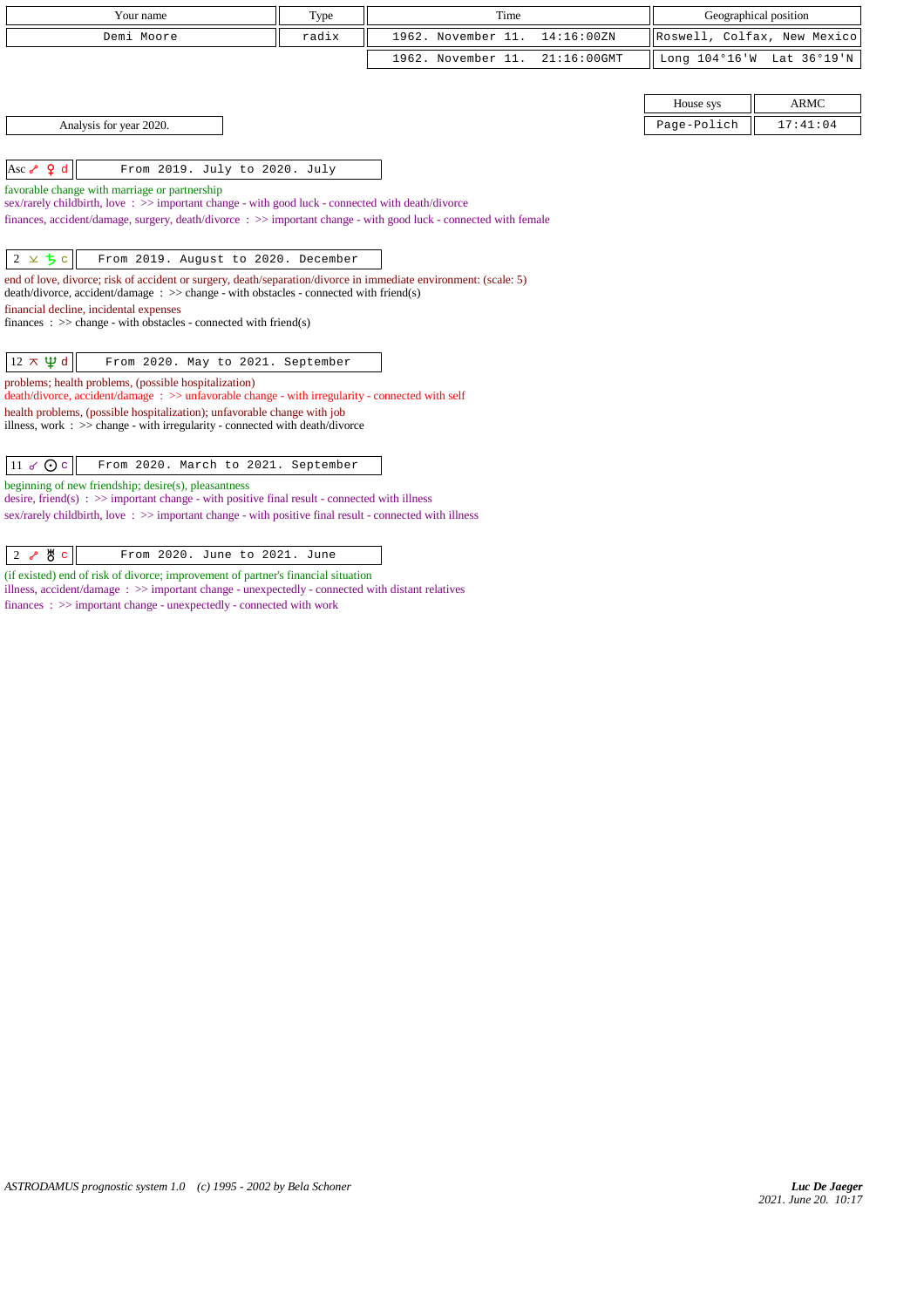| Your name  | Type  | Time                           |  | Geographical position                             |  |
|------------|-------|--------------------------------|--|---------------------------------------------------|--|
| Demi Moore | radix | 1962. November 11. 14:16:00ZN  |  | Roswell, Colfax, New Mexico                       |  |
|            |       | 1962. November 11. 21:16:00GMT |  | $\parallel$ Long 104°16'W Lat 36°19'N $\parallel$ |  |
|            |       |                                |  |                                                   |  |

Analysis for year 2021. 17:41:04 Page-Polich 17:41:04

2 d From 2020. September to 2021. September

improvement of financial situation

finances : >> favorable change - with great luck - connected with law (if existed) end of risk of divorce; improvement of partner's financial situation

illness, sex/rarely childbirth : >> favorable change - with great luck - connected with law

11 *S* D c From 2020. September to 2022. March

beginning of love; joy with child; pleasantness

child, love : >> important change - repeatedly - connected with finances

desire, friend(s) :  $\gg$  important change - repeatedly - connected with finances

problem with law; unfavorable foreign travel; poor school test results

law, foreign countries : >> change - with great luck - connected with secret

problem with sibling; unfavorable travel; poor school test result; unfavorable communication immediate family, education : >> change - with great luck - connected with law

resolution of problems

distant relatives, isolation : >> favorable change - with dynamics - connected with love favorable change with job or illness

illness, work  $\therefore$  >> favorable change - with dynamics - connected with love

House sys  $\parallel$  ARMC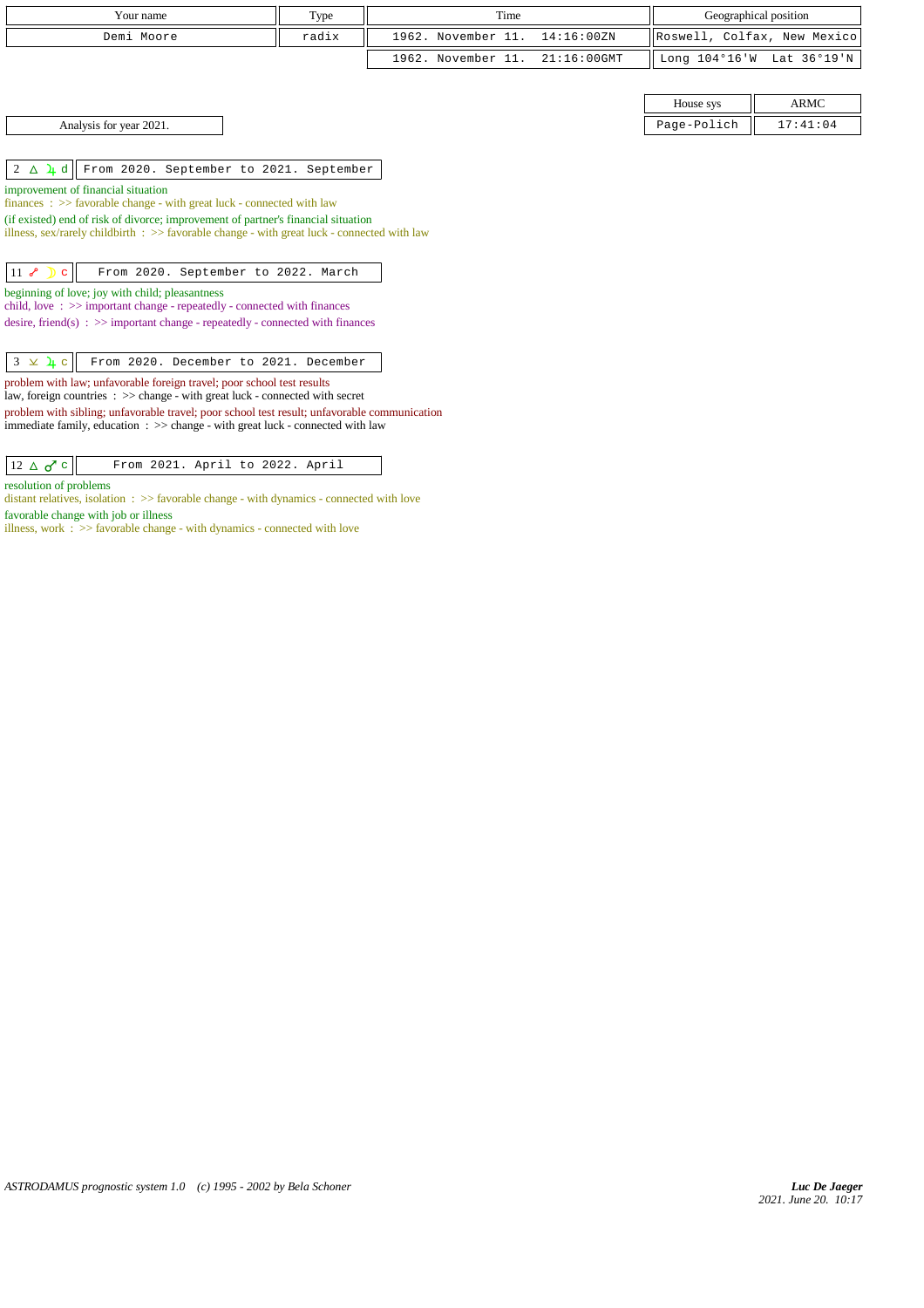| Your name                                                                                                                                                                                  | Type  | Time                                 | Geographical position       |             |
|--------------------------------------------------------------------------------------------------------------------------------------------------------------------------------------------|-------|--------------------------------------|-----------------------------|-------------|
| Demi Moore                                                                                                                                                                                 | radix | 1962. November 11.<br>14:16:00ZN     | Roswell, Colfax, New Mexico |             |
|                                                                                                                                                                                            |       | 1962. November 11.<br>$21:16:00$ GMT | Long 104°16'W Lat 36°19'N   |             |
|                                                                                                                                                                                            |       |                                      |                             |             |
|                                                                                                                                                                                            |       |                                      | House sys                   | <b>ARMC</b> |
| Analysis for year 2022.                                                                                                                                                                    |       |                                      | Page-Polich                 | 17:41:04    |
|                                                                                                                                                                                            |       |                                      |                             |             |
| $12 \triangle \sigma^d$ d<br>From 2021. August to 2022. August                                                                                                                             |       |                                      |                             |             |
| resolution of problems                                                                                                                                                                     |       |                                      |                             |             |
| distant relatives, isolation : >> favorable change - with dynamics - connected with love<br>favorable change with job or illness                                                           |       |                                      |                             |             |
| illness, work $\Rightarrow$ Savorable change - with dynamics - connected with love                                                                                                         |       |                                      |                             |             |
|                                                                                                                                                                                            |       |                                      |                             |             |
| $3 \times 1$ d<br>From 2021. December to 2022. December                                                                                                                                    |       |                                      |                             |             |
| problem with sibling; unfavorable travel; poor school test result; unfavorable communication<br>immediate family, education : >> change - with great luck - connected with law             |       |                                      |                             |             |
| problem with law; unfavorable foreign travel; poor school test results                                                                                                                     |       |                                      |                             |             |
| law, foreign countries : >> change - with great luck - connected with secret                                                                                                               |       |                                      |                             |             |
|                                                                                                                                                                                            |       |                                      |                             |             |
| d<br>$11 \times$<br>From 2021. September to 2023. March                                                                                                                                    |       |                                      |                             |             |
| beginning of love; joy with child; pleasantness<br>child, love: >> favorable change - repeatedly - connected with finances                                                                 |       |                                      |                             |             |
| beginning of new friendship; desire(s), pleasantness                                                                                                                                       |       |                                      |                             |             |
| desire, friend(s) : $\gg$ favorable change - repeatedly - connected with finances                                                                                                          |       |                                      |                             |             |
| $2 \times 4c$<br>From 2022. March to 2023. March                                                                                                                                           |       |                                      |                             |             |
| improvement of financial situation                                                                                                                                                         |       |                                      |                             |             |
| finances: >> important change - with great luck - connected with law                                                                                                                       |       |                                      |                             |             |
| illness, sex/rarely childbirth $\Rightarrow$ important change - with great luck - connected with law                                                                                       |       |                                      |                             |             |
| $2 * 8d$<br>From 2022. June to 2023. June                                                                                                                                                  |       |                                      |                             |             |
| (if existed) end of risk of divorce; improvement of partner's financial situation                                                                                                          |       |                                      |                             |             |
| illness, sex/rarely childbirth : $\gg$ favorable change - unexpectedly - connected with work                                                                                               |       |                                      |                             |             |
| improvement of financial situation<br>finances: >> favorable change - unexpectedly - connected with work                                                                                   |       |                                      |                             |             |
|                                                                                                                                                                                            |       |                                      |                             |             |
| $11 \triangle$ Od<br>From 2022. March to 2023. September                                                                                                                                   |       |                                      |                             |             |
| beginning of new friendship; desire(s), pleasantness                                                                                                                                       |       |                                      |                             |             |
| desire, friend(s) : $\gg$ favorable change - with positive final result - connected with illness<br>beginning of love; joy with child; pleasantness                                        |       |                                      |                             |             |
| $sex/rarely childbirth$ , love : $>>$ favorable change - with positive final result - connected with illness                                                                               |       |                                      |                             |             |
|                                                                                                                                                                                            |       |                                      |                             |             |
| $12 \times \Psi$ c<br>From 2022. May to 2023. September                                                                                                                                    |       |                                      |                             |             |
| health problems, (possible hospitalization); unfavorable change with job<br>illness, work $\therefore$ $\Rightarrow$ unfavorable change - with irregularity - connected with death/divorce |       |                                      |                             |             |
| problems; health problems, (possible hospitalization)                                                                                                                                      |       |                                      |                             |             |

death/divorce, accident/damage : >> change - with irregularity - connected with self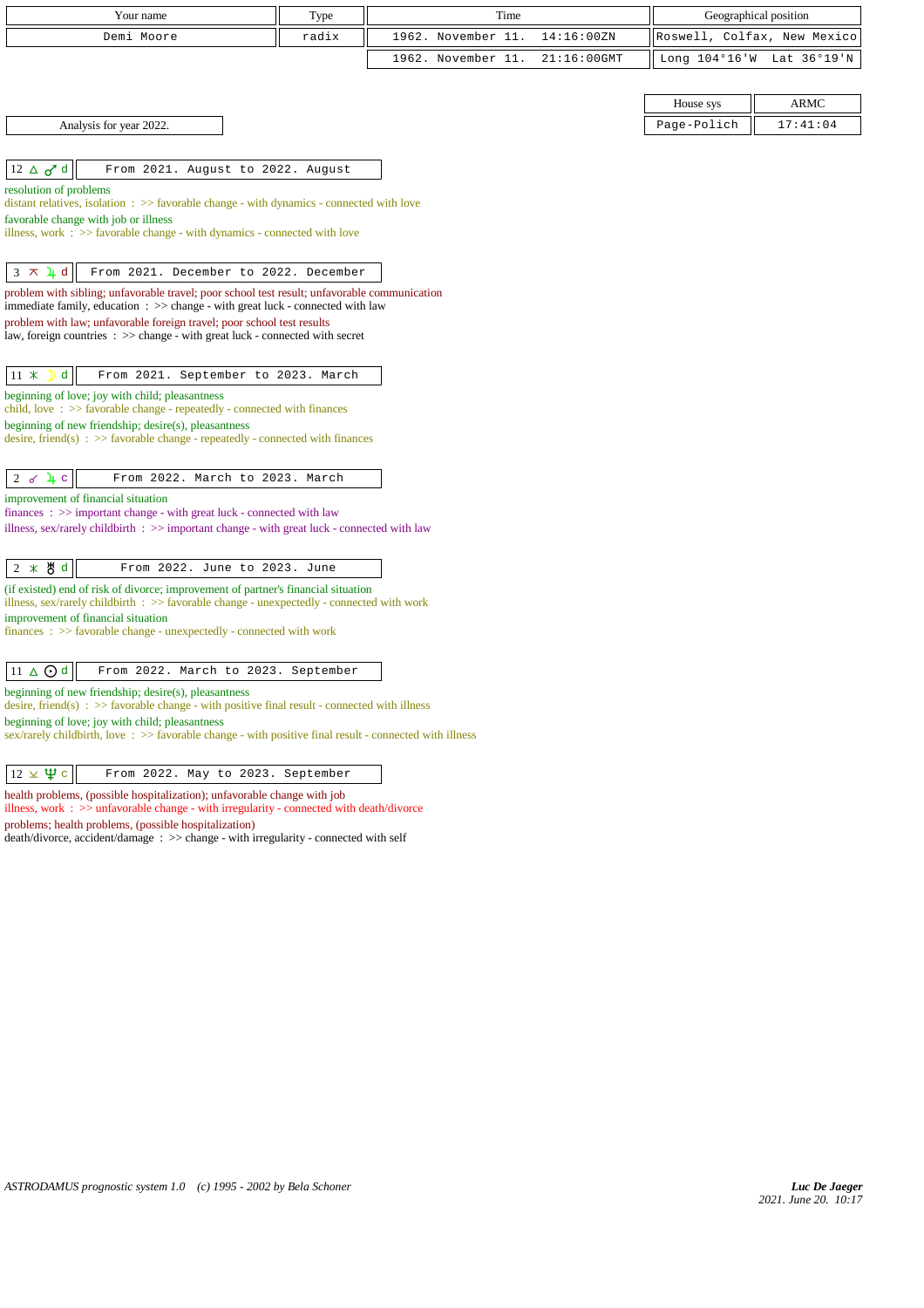| Your name  | Type  | Time                           |  |                             | Geographical position                       |
|------------|-------|--------------------------------|--|-----------------------------|---------------------------------------------|
| Demi Moore | radix | 1962. November 11. 14:16:00ZN  |  | Roswell, Colfax, New Mexico |                                             |
|            |       | 1962. November 11. 21:16:00GMT |  |                             | Long $104^{\circ}16'W$ Lat $36^{\circ}19'W$ |
|            |       |                                |  |                             |                                             |
|            |       |                                |  |                             | ADMO                                        |

| House sys | <b>ARMC</b> |  |  |
|-----------|-------------|--|--|
| ae-Polich | 17:41:04    |  |  |

Analysis for year 2023.

 $\begin{array}{|c|c|c|c|c|}\n\hline\n2 \times 5 \text{ d} & \text{From 2023. February to 2024. June}\n\end{array}$ 

financial decline, incidental expenses

finances : >> change - with obstacles - connected with friend(s)

end of love, divorce; risk of accident or surgery, death/separation/divorce in immediate environment: (scale: 5) death/divorce, accident/damage : >> change - with obstacles - connected with friend(s)

 $\begin{array}{|c|c|c|c|c|}\n\hline \end{array}$   $\begin{array}{|c|c|c|c|c|}\n\hline \text{From 2023. May to 2024. May}\n\end{array}$ 

favorable change with marriage or partnership

sex/rarely childbirth, love : >> favorable change - with good luck - connected with finances

favorable change related to self

finances :  $\gg$  favorable change - with good luck - connected with sex/rarely childbirth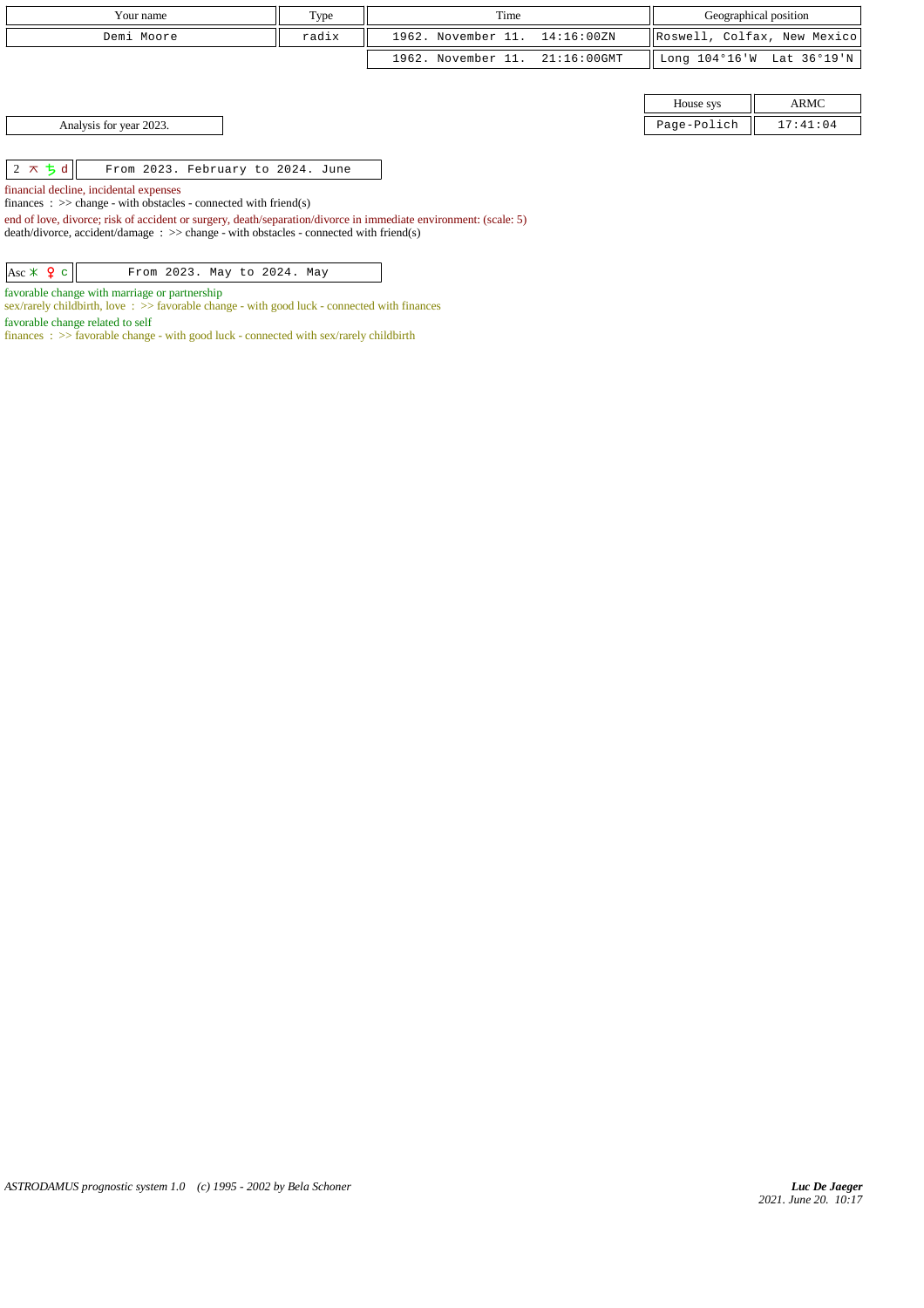| Your name                                                                                                                                                                      | Type                                                                                           | Time                                 |             | Geographical position       |  |  |
|--------------------------------------------------------------------------------------------------------------------------------------------------------------------------------|------------------------------------------------------------------------------------------------|--------------------------------------|-------------|-----------------------------|--|--|
| Demi Moore                                                                                                                                                                     | radix                                                                                          | 1962. November 11.<br>14:16:00ZN     |             | Roswell, Colfax, New Mexico |  |  |
|                                                                                                                                                                                |                                                                                                | 1962. November 11.<br>$21:16:00$ GMT |             | Long 104°16'W Lat 36°19'N   |  |  |
|                                                                                                                                                                                |                                                                                                |                                      |             |                             |  |  |
|                                                                                                                                                                                |                                                                                                |                                      | House sys   | ARMC                        |  |  |
| Analysis for year 2024.                                                                                                                                                        |                                                                                                |                                      | Page-Polich | 17:41:04                    |  |  |
|                                                                                                                                                                                |                                                                                                |                                      |             |                             |  |  |
| $3 \times 8 d$<br>From 2023. September to 2024. September                                                                                                                      |                                                                                                |                                      |             |                             |  |  |
|                                                                                                                                                                                | problem with law; unfavorable foreign travel; poor school test results                         |                                      |             |                             |  |  |
|                                                                                                                                                                                | distant relatives, law $\Rightarrow$ > unfavorable change - unexpectedly - connected with work |                                      |             |                             |  |  |
| problem with sibling; unfavorable travel; poor school test result; unfavorable communication<br>communication, transportation : >> change - unexpectedly - connected with work |                                                                                                |                                      |             |                             |  |  |
|                                                                                                                                                                                |                                                                                                |                                      |             |                             |  |  |
|                                                                                                                                                                                |                                                                                                |                                      |             |                             |  |  |

 $\begin{vmatrix} 11 & \Delta & 9 \end{vmatrix}$  From 2023. December to 2024. December

beginning of new friendship; desire(s), pleasantness

desire, friend(s) :  $\gg$  favorable change - with good luck - connected with sex/rarely childbirth beginning of love; joy with child; pleasantness

sex/rarely childbirth, love :  $\gg$  favorable change - with good luck - connected with finances

12 **P** c From 2023. October to 2025. February

problems; health problems, (possible hospitalization)

death/divorce, surgery : >> unfavorable change - in the extreme - connected with distant relatives health problems, (possible hospitalization); unfavorable change with job illness, work : >> unfavorable change - in the extreme - connected with death/divorce

 $\begin{array}{|c|c|c|c|c|}\n\hline\n3 & \text{if } 3 & \text{if } 3 & \text{if } 3 & \text{if } 3 & \text{if } 3 & \text{if } 3 & \text{if } 3 & \text{if } 3 & \text{if } 3 & \text{if } 3 & \text{if } 3 & \text{if } 3 & \text{if } 3 & \text{if } 3 & \text{if } 3 & \text{if } 3 & \text{if } 3 & \text{if } 3 & \text{if } 3 & \text{if } 3 & \text{if } 3 & \text{if } 3 & \text{if } 3 & \text{if } 3 & \text{if$ 

foreign travel; favorable law procedure

distant relatives, law :  $\gg$  important change - with obstacles - connected with friend(s) education, immediate family  $\Rightarrow$  >> important change - with obstacles - connected with friend(s)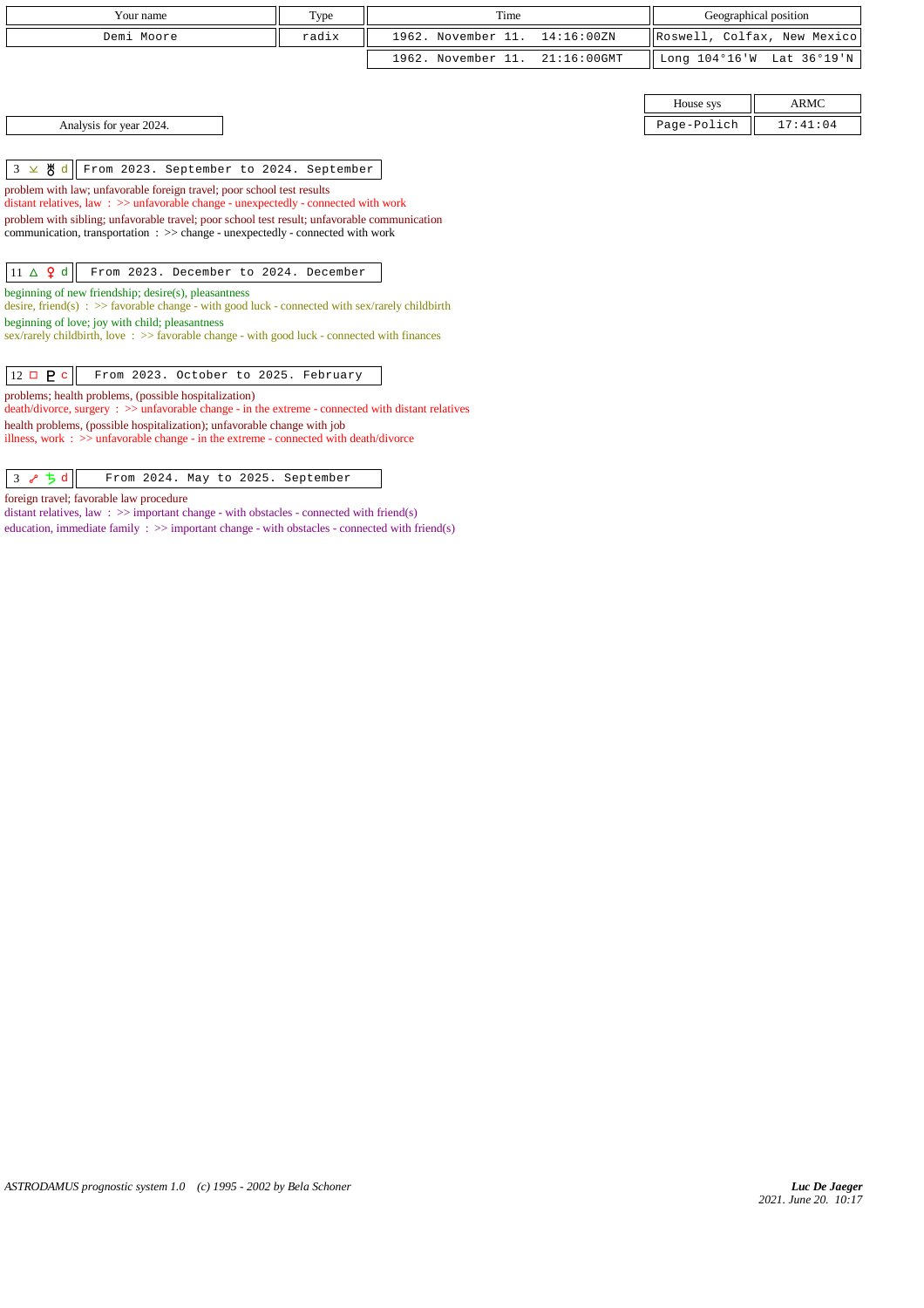| Your name                                                                                                                                                                     | Type  | Time                                 | Geographical position       |             |
|-------------------------------------------------------------------------------------------------------------------------------------------------------------------------------|-------|--------------------------------------|-----------------------------|-------------|
| Demi Moore                                                                                                                                                                    | radix | 1962. November 11.<br>14:16:00ZN     | Roswell, Colfax, New Mexico |             |
|                                                                                                                                                                               |       | 1962. November 11.<br>$21:16:00$ GMT | Long $104^{\circ}16$ 'W     | Lat 36°19'N |
|                                                                                                                                                                               |       |                                      |                             |             |
|                                                                                                                                                                               |       |                                      | House sys                   | <b>ARMC</b> |
| Analysis for year 2025.                                                                                                                                                       |       |                                      | Page-Polich                 | 17:41:04    |
|                                                                                                                                                                               |       |                                      |                             |             |
| From 2024. April to 2025. October<br><b>D</b>   ヌ C<br>4                                                                                                                      |       |                                      |                             |             |
| events determining long term tendencies:                                                                                                                                      |       |                                      |                             |             |
| important life events, foreign countries, law $\Rightarrow$ important change - with great luck                                                                                |       |                                      |                             |             |
|                                                                                                                                                                               |       |                                      |                             |             |
| $11 \Box \sigma$ <sup><math>\sigma</math></sup> c<br>From 2024. October to 2025. October                                                                                      |       |                                      |                             |             |
| separation from friends; desires are fulfilled with great difficulties<br>desire, friend(s) : $\gg$ unfavorable change - with dynamics - connected with accident/damage       |       |                                      |                             |             |
| gynecology problem; end of love; problem with child; unpleasantness                                                                                                           |       |                                      |                             |             |
| love, sex/rarely childbirth : >> unfavorable change - with dynamics - connected with accident/damage                                                                          |       |                                      |                             |             |
|                                                                                                                                                                               |       |                                      |                             |             |
| $12 \times \xi$ c<br>From 2024. October to 2025. October                                                                                                                      |       |                                      |                             |             |
| health problems, (possible hospitalization); unfavorable change with job<br>illness, work $\Rightarrow$ > unfavorable change - with tension - connected with immediate family |       |                                      |                             |             |
| beginning of secret love (or attempt); problems; health problems, (possible hospitalization)                                                                                  |       |                                      |                             |             |
| $accident/damage$ , $death/divorce : >> change - with tension - connected with immediate family$                                                                              |       |                                      |                             |             |
|                                                                                                                                                                               |       |                                      |                             |             |
| Asc $\ast$ $\odot$ c<br>From 2024. August to 2026. February                                                                                                                   |       |                                      |                             |             |
| favorable change with marriage or partnership<br>sex/rarely childbirth, partner/spouse : >> favorable change - with positive final result - connected with illness            |       |                                      |                             |             |
| favorable change related to self                                                                                                                                              |       |                                      |                             |             |
| work, illness : $\gg$ favorable change - with positive final result - connected with sex/rarely childbirth                                                                    |       |                                      |                             |             |
|                                                                                                                                                                               |       |                                      |                             |             |
| From 2025. January to 2026. July<br>Asc $\Delta$<br>$\mathbf{C}$                                                                                                              |       |                                      |                             |             |
| favorable change related to self                                                                                                                                              |       |                                      |                             |             |
| love, child, finances : >> favorable change - repeatedly - connected with female                                                                                              |       |                                      |                             |             |
| favorable change with marriage or partnership<br>love, publicity : >> favorable change - repeatedly - connected with finances                                                 |       |                                      |                             |             |

 $\boxed{12 \times$  d From 2025. March to 2026. September

health problems, (possible hospitalization); unfavorable change with job illness, work : >> unfavorable change - repeatedly - connected with finances beginning of secret love (or attempt); problems; health problems, (possible hospitalization) surgery, accident/damage : >> change - repeatedly - connected with child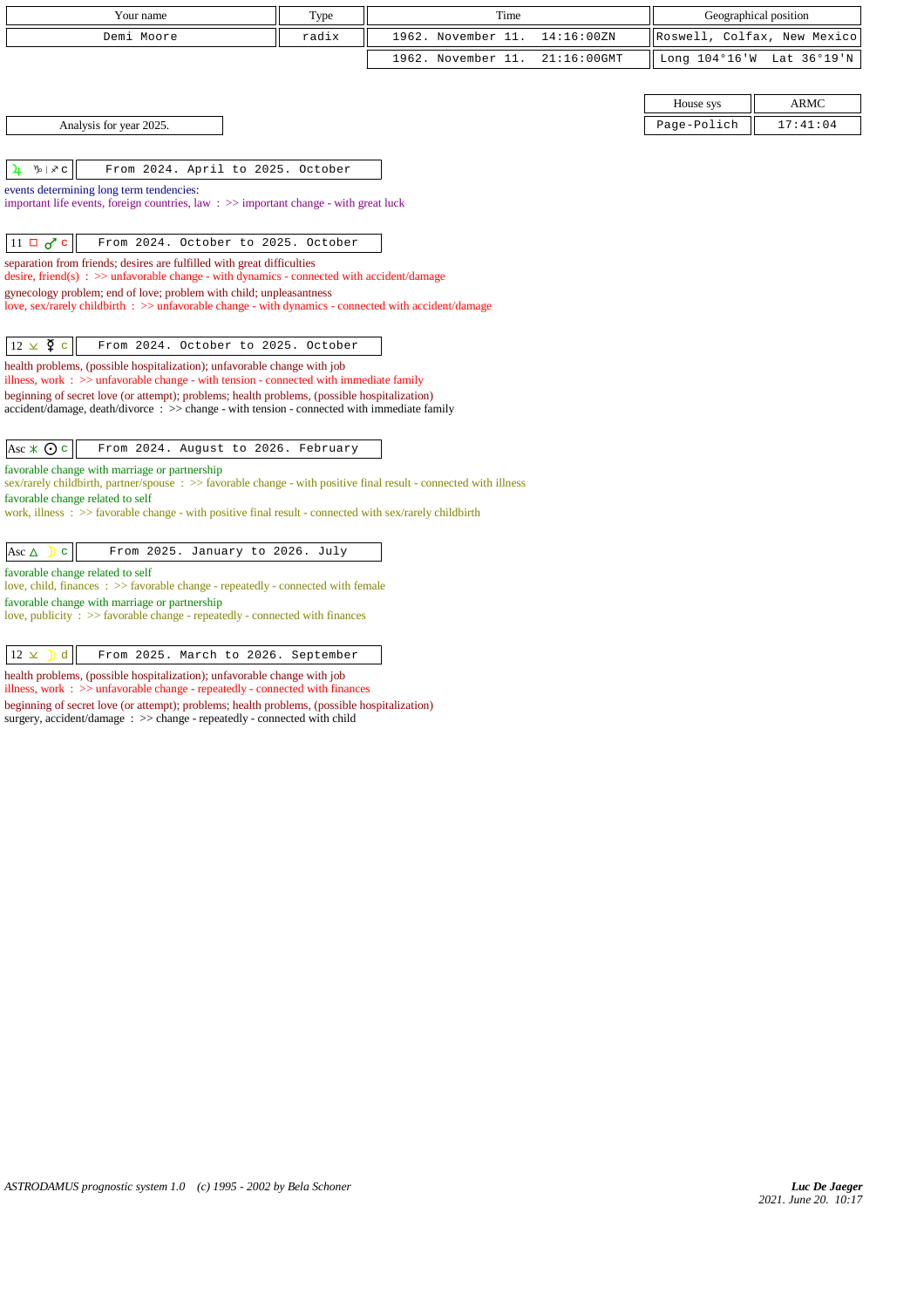| Your name                                                                                                                                                                                                                                                                                                                                                                                                   | Type  | Time                                 | Geographical position       |                           |  |  |
|-------------------------------------------------------------------------------------------------------------------------------------------------------------------------------------------------------------------------------------------------------------------------------------------------------------------------------------------------------------------------------------------------------------|-------|--------------------------------------|-----------------------------|---------------------------|--|--|
| Demi Moore                                                                                                                                                                                                                                                                                                                                                                                                  | radix | 1962. November 11.<br>14:16:00ZN     | Roswell, Colfax, New Mexico |                           |  |  |
|                                                                                                                                                                                                                                                                                                                                                                                                             |       | 1962. November 11.<br>$21:16:00$ GMT |                             | Long 104°16'W Lat 36°19'N |  |  |
|                                                                                                                                                                                                                                                                                                                                                                                                             |       |                                      |                             |                           |  |  |
|                                                                                                                                                                                                                                                                                                                                                                                                             |       |                                      | House sys                   | ARMC                      |  |  |
| Analysis for year 2026.                                                                                                                                                                                                                                                                                                                                                                                     |       |                                      | Page-Polich                 | 17:41:04                  |  |  |
|                                                                                                                                                                                                                                                                                                                                                                                                             |       |                                      |                             |                           |  |  |
| $12 \times Qd$<br>From 2025. September to 2027. March<br>problems; health problems, (possible hospitalization)<br>death/divorce, accident/damage : >> important change - with positive final result - connected with partner/spouse<br>health problems, (possible hospitalization); unfavorable change with job<br>illness, work : $\gg$ change - with positive final result - connected with death/divorce |       |                                      |                             |                           |  |  |
| $11 \times \Psi c$<br>From 2025. November to 2027. March<br>beginning of new friendship; desire(s), pleasantness<br>desire, friend(s) : $\gg$ important change - with irregularity - connected with death/divorce<br>sex/rarely childbirth, love: >> important change - with irregularity - connected with death/divorce                                                                                    |       |                                      |                             |                           |  |  |

| $\frac{18}{9}$ $\frac{11}{10}$<br>From 2026. January to 2027. July |  |
|--------------------------------------------------------------------|--|
|--------------------------------------------------------------------|--|

events determining long term tendencies:

isolation, secret, work, illness : >> important change - unexpectedly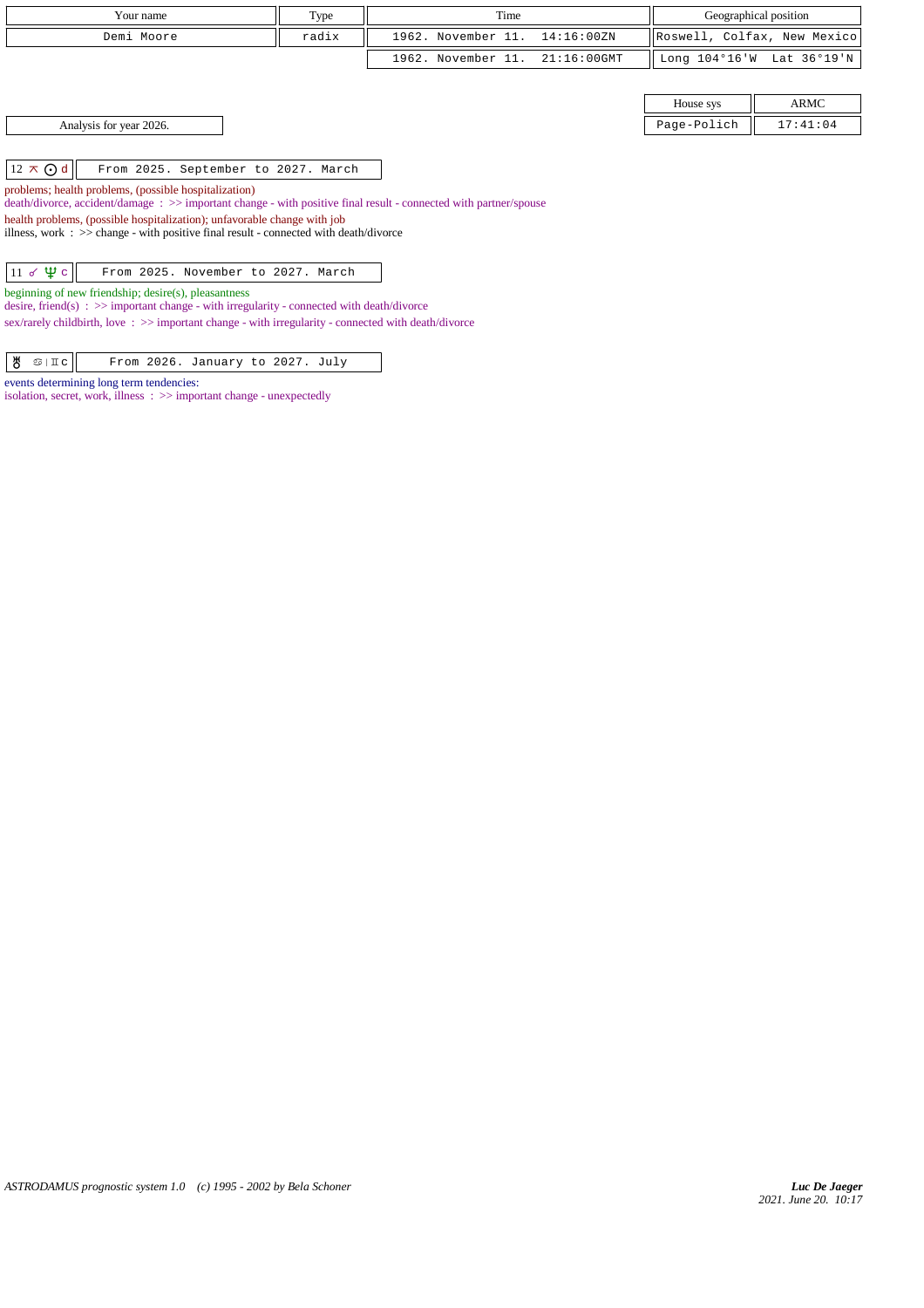| Your name                                                                                                                                                                                  | Type  | Time               |                | Geographical position       |                           |
|--------------------------------------------------------------------------------------------------------------------------------------------------------------------------------------------|-------|--------------------|----------------|-----------------------------|---------------------------|
| Demi Moore                                                                                                                                                                                 | radix | 1962. November 11. | 14:16:00ZN     | Roswell, Colfax, New Mexico |                           |
|                                                                                                                                                                                            |       | 1962. November 11. | $21:16:00$ GMT |                             | Long 104°16'W Lat 36°19'N |
|                                                                                                                                                                                            |       |                    |                |                             |                           |
|                                                                                                                                                                                            |       |                    |                | House sys                   | <b>ARMC</b>               |
| Analysis for year 2027.                                                                                                                                                                    |       |                    |                | Page-Polich                 | 17:41:04                  |
|                                                                                                                                                                                            |       |                    |                |                             |                           |
| $MC \times 9$ c<br>From 2026. July to 2027. July                                                                                                                                           |       |                    |                |                             |                           |
| unfavorable real-estate transaction or move; losses; problem with family<br>death/divorce, accident/damage: >> unfavorable change - with good luck - connected with female                 |       |                    |                |                             |                           |
| (public) assault affecting life style; end of job; illness of parents<br>vocation/success, immediate family $\Rightarrow$ > change - with good luck - connected with sex/rarely childbirth |       |                    |                |                             |                           |
| $x \mid M$ c<br>From 2026. October to 2028. April<br>ち                                                                                                                                     |       |                    |                |                             |                           |
| events determining long term tendencies:<br>isolation, secret, desire, friend(s) $\Rightarrow$ important change - with obstacles                                                           |       |                    |                |                             |                           |
| $12 \times$ 9 d<br>From 2027. May to 2028. May                                                                                                                                             |       |                    |                |                             |                           |
| problems; health problems, (possible hospitalization)<br>death/divorce, accident/damage: >> unfavorable change - with good luck - connected with female                                    |       |                    |                |                             |                           |
| health problems, (possible hospitalization); unfavorable change with job<br>illness, work : $\gg$ change - with good luck - connected with sex/rarely childbirth                           |       |                    |                |                             |                           |

 $\boxed{11 \times P c}$  From 2027. April to 2028. August

sex/rarely childbirth, love :  $\gg$  favorable change - in the extreme - connected with illness

desire, friend(s)  $\Rightarrow$  5 favorable change - in the extreme - connected with illness

beginning of love; joy with child; pleasantness

beginning of new friendship; desire(s), pleasantness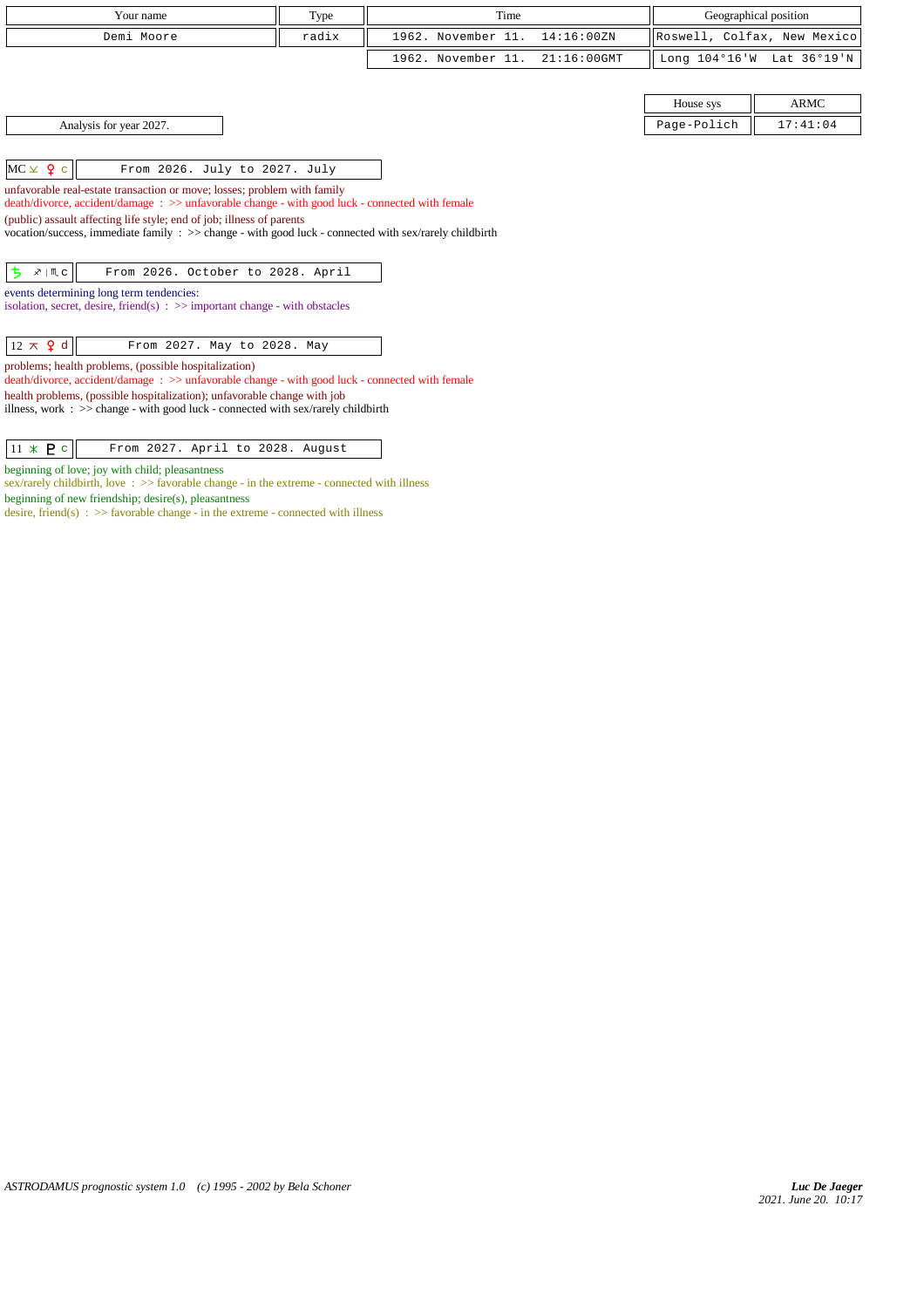| Your name                                                                                                                                                                                    | Type  | Time                                 |                             | Geographical position |
|----------------------------------------------------------------------------------------------------------------------------------------------------------------------------------------------|-------|--------------------------------------|-----------------------------|-----------------------|
| Demi Moore                                                                                                                                                                                   | radix | 1962. November 11.<br>14:16:00ZN     | Roswell, Colfax, New Mexico |                       |
|                                                                                                                                                                                              |       | 1962. November 11.<br>$21:16:00$ GMT | Long 104°16'W               | Lat 36°19'N           |
|                                                                                                                                                                                              |       |                                      |                             |                       |
|                                                                                                                                                                                              |       |                                      | House sys                   | <b>ARMC</b>           |
| Analysis for year 2028.                                                                                                                                                                      |       |                                      | Page-Polich                 | 17:41:04              |
|                                                                                                                                                                                              |       |                                      |                             |                       |
| $MC \times 0c$<br>From 2027. September to 2029. March                                                                                                                                        |       |                                      |                             |                       |
| unfavorable real-estate transaction or move; losses; problem with family<br>death/divorce, accident/damage: >> important change - with positive final result - connected with partner/spouse |       |                                      |                             |                       |
| (public) assault affecting life style; end of job; illness of parents                                                                                                                        |       |                                      |                             |                       |
| vocation/success, immediate family $\Rightarrow$ change - with positive final result - connected with illness                                                                                |       |                                      |                             |                       |
|                                                                                                                                                                                              |       |                                      |                             |                       |
| $11 \times \overline{2}$ c<br>From 2028. April to 2029. April                                                                                                                                |       |                                      |                             |                       |
| beginning of new friendship; desire(s), pleasantness                                                                                                                                         |       |                                      |                             |                       |
| desire, friend(s) : $\gg$ important change - with tension - connected with immediate family                                                                                                  |       |                                      |                             |                       |
| sex/rarely childbirth, child: $\gg$ important change - with tension - connected with immediate family                                                                                        |       |                                      |                             |                       |
|                                                                                                                                                                                              |       |                                      |                             |                       |
| $MC \times$ $c$<br>From 2028. March to 2029. September                                                                                                                                       |       |                                      |                             |                       |
| (public) assault affecting life style; end of job; illness of parents<br>immediate family, vocation/success $\Rightarrow$ unfavorable change - repeatedly - connected with finances          |       |                                      |                             |                       |
| unfavorable real-estate transaction or move; losses; problem with family                                                                                                                     |       |                                      |                             |                       |

immediate family, real-estate : >> change - repeatedly - connected with finances

improvement of financial situation

finances : >> favorable change - with tension - connected with immediate family

(if existed) end of risk of divorce; improvement of partner's financial situation

sex/rarely childbirth, illness :  $>>$  favorable change - with tension - connected with immediate family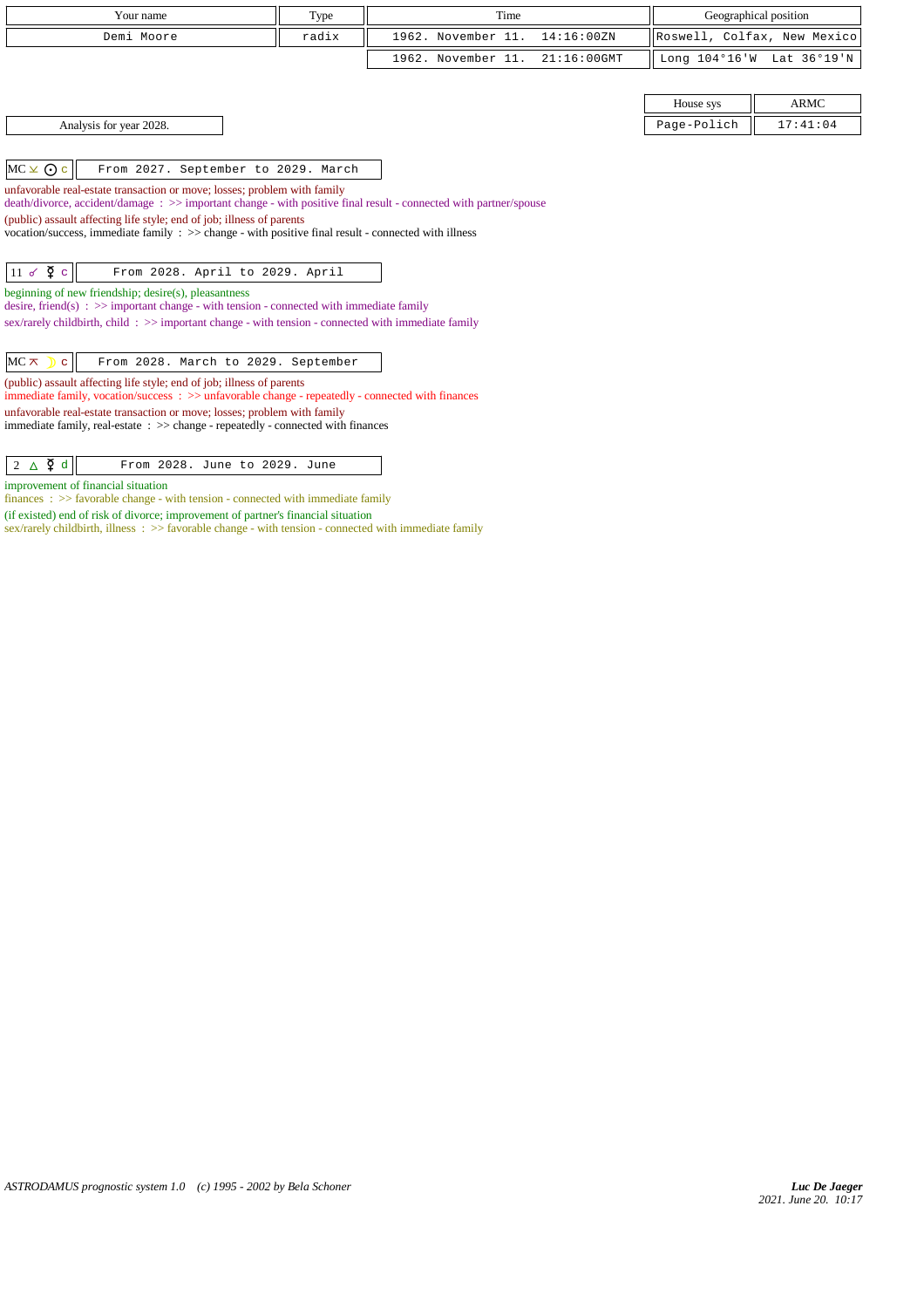| Type                                                 | Time                                                                                                       | Geographical position                                                                                                                                                                                                                                                                                                                                                                                                                                                                                                                                                                |                             |  |  |  |
|------------------------------------------------------|------------------------------------------------------------------------------------------------------------|--------------------------------------------------------------------------------------------------------------------------------------------------------------------------------------------------------------------------------------------------------------------------------------------------------------------------------------------------------------------------------------------------------------------------------------------------------------------------------------------------------------------------------------------------------------------------------------|-----------------------------|--|--|--|
| radix                                                | 1962. November 11.<br>14:16:00ZN                                                                           |                                                                                                                                                                                                                                                                                                                                                                                                                                                                                                                                                                                      | Roswell, Colfax, New Mexico |  |  |  |
|                                                      | 1962. November 11.<br>$21:16:00$ GMT                                                                       |                                                                                                                                                                                                                                                                                                                                                                                                                                                                                                                                                                                      | Long 104°16'W Lat 36°19'N   |  |  |  |
|                                                      |                                                                                                            |                                                                                                                                                                                                                                                                                                                                                                                                                                                                                                                                                                                      |                             |  |  |  |
|                                                      |                                                                                                            | House sys                                                                                                                                                                                                                                                                                                                                                                                                                                                                                                                                                                            | ARMC                        |  |  |  |
|                                                      |                                                                                                            | Page-Polich                                                                                                                                                                                                                                                                                                                                                                                                                                                                                                                                                                          | 17:41:04                    |  |  |  |
|                                                      |                                                                                                            |                                                                                                                                                                                                                                                                                                                                                                                                                                                                                                                                                                                      |                             |  |  |  |
|                                                      |                                                                                                            |                                                                                                                                                                                                                                                                                                                                                                                                                                                                                                                                                                                      |                             |  |  |  |
| improvement in life style; favorable change with job |                                                                                                            |                                                                                                                                                                                                                                                                                                                                                                                                                                                                                                                                                                                      |                             |  |  |  |
|                                                      |                                                                                                            |                                                                                                                                                                                                                                                                                                                                                                                                                                                                                                                                                                                      |                             |  |  |  |
|                                                      |                                                                                                            |                                                                                                                                                                                                                                                                                                                                                                                                                                                                                                                                                                                      |                             |  |  |  |
|                                                      |                                                                                                            |                                                                                                                                                                                                                                                                                                                                                                                                                                                                                                                                                                                      |                             |  |  |  |
|                                                      |                                                                                                            |                                                                                                                                                                                                                                                                                                                                                                                                                                                                                                                                                                                      |                             |  |  |  |
|                                                      |                                                                                                            |                                                                                                                                                                                                                                                                                                                                                                                                                                                                                                                                                                                      |                             |  |  |  |
|                                                      |                                                                                                            |                                                                                                                                                                                                                                                                                                                                                                                                                                                                                                                                                                                      |                             |  |  |  |
|                                                      | From 2028. October to 2029. October<br>risk of divorce, end of love; health problem of partner (scale: 10) | authority, vocation/success: >> important change - with great luck - connected with law<br>immediate family, real-estate $\Rightarrow$ important change - with great luck - connected with law<br>From 2029. February to 2030. February<br>health problems; risk of accident or surgery, death/separation/divorce in immediate environment: (scale: 10)<br>accident/damage, surgery, death/divorce, work, illness : >> unfavorable change - with dynamics - connected with love<br>love, sex/rarely childbirth $\Rightarrow$ change - with dynamics - connected with accident/damage |                             |  |  |  |

(if existed) end of risk of divorce; improvement of partner's financial situation illness, sex/rarely childbirth : >> favorable change - in the extreme - connected with work

improvement of financial situation

finances :  $\gg$  favorable change - in the extreme - connected with illness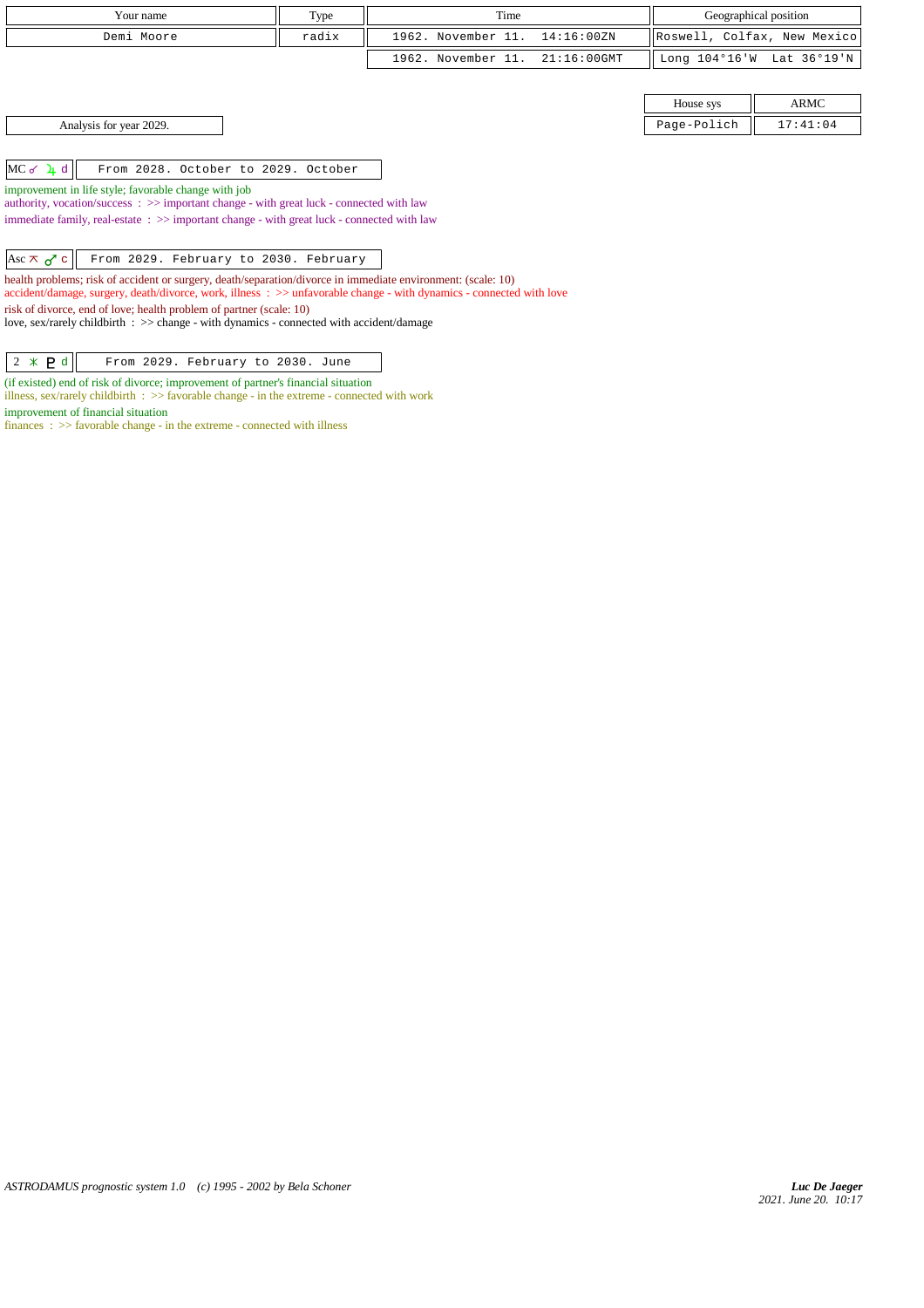| Your name  | Type  | Time                           |  | Geographical position       |  |
|------------|-------|--------------------------------|--|-----------------------------|--|
| Demi Moore | radix | 1962. November 11. 14:16:00ZN  |  | Roswell, Colfax, New Mexico |  |
|            |       | 1962. November 11. 21:16:00GMT |  | Long 104°16'W Lat 36°19'N   |  |

Analysis for year 2030.

3 d From 2029. September to 2030. September

problem with sibling; unfavorable travel; poor school test result; unfavorable communication immediate family, communication : >> unfavorable change - with tension - connected with death/divorce problem with law; unfavorable foreign travel; poor school test results

law, foreign countries : >> unfavorable change - with tension - connected with death/divorce

 $\boxed{12 \times 5 c}$  From 2030. January to 2031. May

favorable change with job or illness

distant relatives, work  $\therefore$  >> favorable change - with obstacles - connected with friend(s) resolution of problems

isolation, distant relatives :  $\gg$  favorable change - with obstacles - connected with friend(s)

 $\left|\text{Asc} \times \text{ }\right|$  From 2030. March to 2031. July

favorable change with marriage or partnership

sex/rarely childbirth, love :  $\gg$  favorable change - with irregularity - connected with illness favorable change related to self

important life events : >> favorable change - with irregularity - connected with sex/rarely childbirth

| House sys   | $\triangle$ R MC |
|-------------|------------------|
| Page-Polich | 17:41:04         |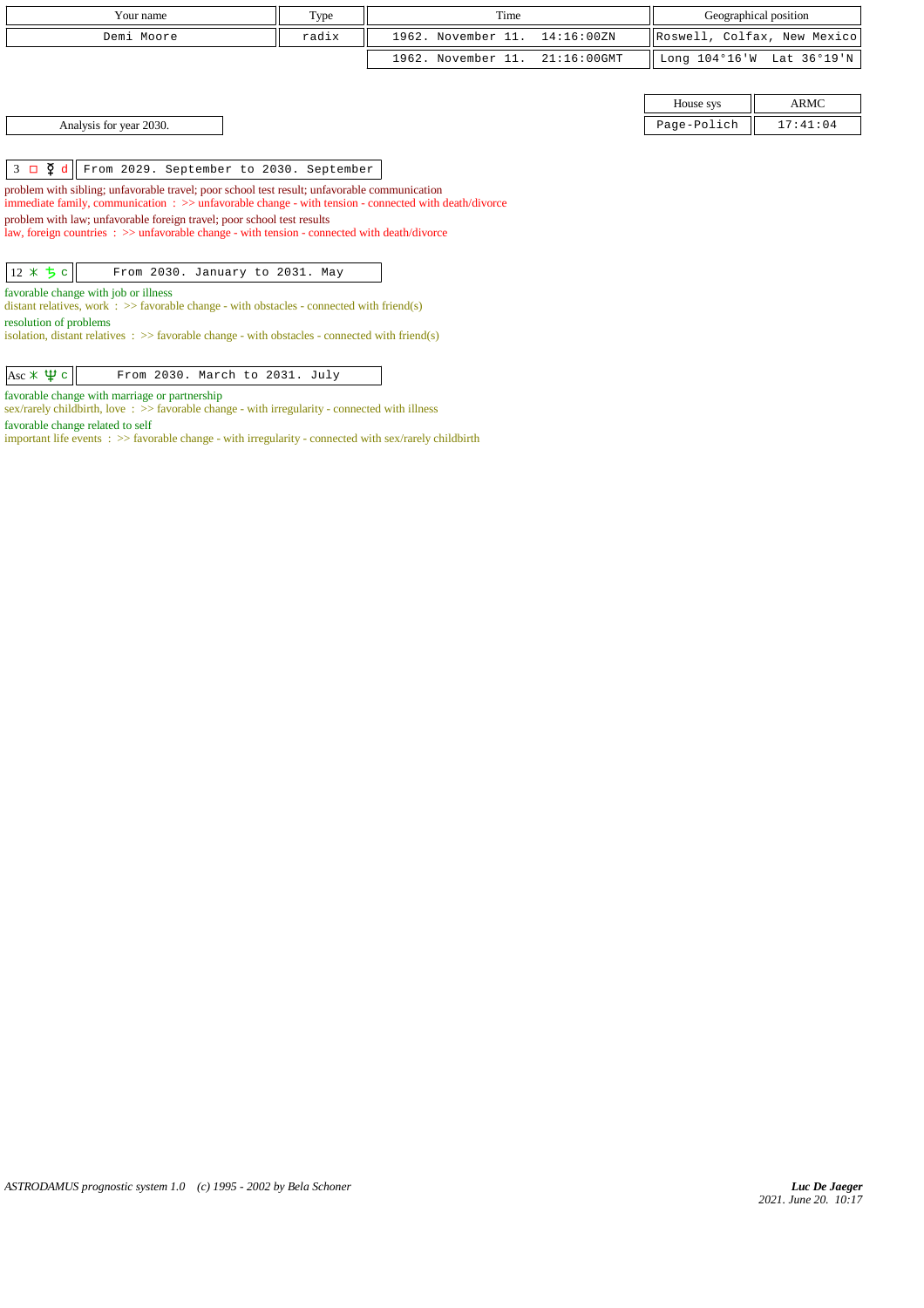| Your name                                                                                                                                                                         | Type  | Time               |                |                                                      |                           |
|-----------------------------------------------------------------------------------------------------------------------------------------------------------------------------------|-------|--------------------|----------------|------------------------------------------------------|---------------------------|
| Demi Moore                                                                                                                                                                        | radix | 1962. November 11. | 14:16:00ZN     | Geographical position<br>Roswell, Colfax, New Mexico |                           |
|                                                                                                                                                                                   |       |                    |                |                                                      |                           |
|                                                                                                                                                                                   |       | 1962. November 11. | $21:16:00$ GMT |                                                      | Long 104°16'W Lat 36°19'N |
|                                                                                                                                                                                   |       |                    |                |                                                      |                           |
|                                                                                                                                                                                   |       |                    |                | House sys                                            | <b>ARMC</b>               |
| Analysis for year 2031.                                                                                                                                                           |       |                    |                | Page-Polich                                          | 17:41:04                  |
|                                                                                                                                                                                   |       |                    |                |                                                      |                           |
| $3 \times P d$<br>From 2030. May to 2031. September                                                                                                                               |       |                    |                |                                                      |                           |
| problem with law; unfavorable foreign travel; poor school test results<br>distant relatives, law $\Rightarrow$ >> unfavorable change - in the extreme - connected with illness    |       |                    |                |                                                      |                           |
| problem with sibling; unfavorable travel; poor school test result; unfavorable communication                                                                                      |       |                    |                |                                                      |                           |
| communication, education $\Rightarrow$ >> change - in the extreme - connected with illness                                                                                        |       |                    |                |                                                      |                           |
| MC & y d<br>From 2030. July to 2031. July                                                                                                                                         |       |                    |                |                                                      |                           |
| favorable real-estate transaction or move; joy with family                                                                                                                        |       |                    |                |                                                      |                           |
| $accident/damage$ , surgery : $\gg$ important change - unexpectedly - connected with distant relatives                                                                            |       |                    |                |                                                      |                           |
| vocation/success, immediate family : >> important change - unexpectedly - connected with work                                                                                     |       |                    |                |                                                      |                           |
|                                                                                                                                                                                   |       |                    |                |                                                      |                           |
| ₽<br>$\n  y$ $\infty$ $d$<br>From 2030. July to 2032. January                                                                                                                     |       |                    |                |                                                      |                           |
| events determining long term tendencies:<br>finances, accident/damage, surgery, death/divorce : >> important change - with good luck                                              |       |                    |                |                                                      |                           |
|                                                                                                                                                                                   |       |                    |                |                                                      |                           |
| $2 \Delta \Psi d$<br>From 2030. September to 2032. January                                                                                                                        |       |                    |                |                                                      |                           |
| improvement of financial situation                                                                                                                                                |       |                    |                |                                                      |                           |
| finances : $\gg$ favorable change - with irregularity - connected with sex/rarely childbirth<br>(if existed) end of risk of divorce; improvement of partner's financial situation |       |                    |                |                                                      |                           |
| sex/rarely childbirth, illness : >> favorable change - with irregularity - connected with passion                                                                                 |       |                    |                |                                                      |                           |
|                                                                                                                                                                                   |       |                    |                |                                                      |                           |
| 12 口 5 c<br>From 2030. November to 2031. November                                                                                                                                 |       |                    |                |                                                      |                           |
| problems; health problems, (possible hospitalization)<br>death/divorce, distant relatives : >> unfavorable change - unexpectedly - connected with work                            |       |                    |                |                                                      |                           |
| health problems, (possible hospitalization); unfavorable change with job                                                                                                          |       |                    |                |                                                      |                           |
| work, illness : >> unfavorable change - unexpectedly - connected with death/divorce                                                                                               |       |                    |                |                                                      |                           |
|                                                                                                                                                                                   |       |                    |                |                                                      |                           |
| $MC \times 5d$<br>From 2031. March to 2032. July                                                                                                                                  |       |                    |                |                                                      |                           |

unfavorable real-estate transaction or move; losses; problem with family death/divorce, accident/damage : >> change - with obstacles - connected with friend(s)

(public) assault affecting life style; end of job; illness of parents

vocation/success, influential : >> change - with obstacles - connected with friend(s)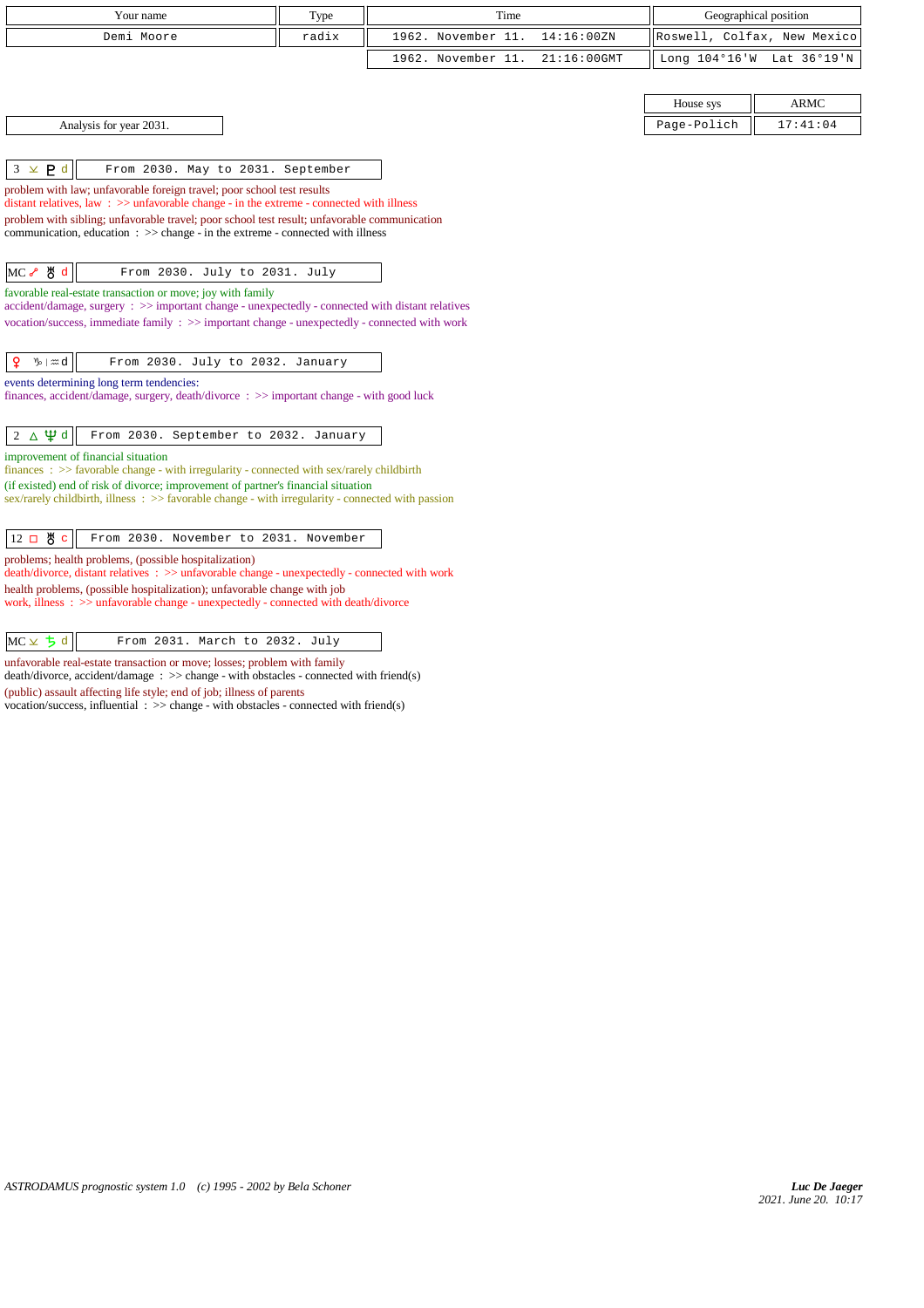| Your name                                                                                                                                                                                                         | Type  | Time                              | Geographical position       |             |
|-------------------------------------------------------------------------------------------------------------------------------------------------------------------------------------------------------------------|-------|-----------------------------------|-----------------------------|-------------|
| Demi Moore                                                                                                                                                                                                        | radix | 1962. November 11.<br>14:16:00ZN  | Roswell, Colfax, New Mexico |             |
|                                                                                                                                                                                                                   |       | 1962. November 11.<br>21:16:00GMT | Long $104^{\circ}16$ 'W     | Lat 36°19'N |
|                                                                                                                                                                                                                   |       |                                   |                             |             |
|                                                                                                                                                                                                                   |       |                                   | House sys                   | <b>ARMC</b> |
| Analysis for year 2032.                                                                                                                                                                                           |       |                                   | Page-Polich                 | 17:41:04    |
|                                                                                                                                                                                                                   |       |                                   |                             |             |
| Asc $\triangle$ <b>P</b> c<br>From 2031. September to 2033. January                                                                                                                                               |       |                                   |                             |             |
| favorable change related to self<br>work, illness : $\gg$ favorable change - in the extreme - connected with sex/rarely childbirth                                                                                |       |                                   |                             |             |
| favorable change with marriage or partnership                                                                                                                                                                     |       |                                   |                             |             |
| sex/rarely childbirth, love $\Rightarrow$ favorable change - in the extreme - connected with illness                                                                                                              |       |                                   |                             |             |
| $\text{Asc} \Box$ 4 d<br>From 2031. December to 2032. December                                                                                                                                                    |       |                                   |                             |             |
| health problems;                                                                                                                                                                                                  |       |                                   |                             |             |
| important life events, foreign countries, law : >> important change - with great luck - connected with secret                                                                                                     |       |                                   |                             |             |
| risk of divorce, end of love; health problem of partner (scale: 1)<br>law, education $\Rightarrow$ important change - with great luck - connected with secret                                                     |       |                                   |                             |             |
|                                                                                                                                                                                                                   |       |                                   |                             |             |
| From 2031. December to 2032. December<br>$2 \times d^d$                                                                                                                                                           |       |                                   |                             |             |
| end of love, divorce; risk of accident or surgery, death/separation/divorce in immediate environment: (scale: 10)<br>death/divorce, accident/damage : >> unfavorable change - with dynamics - connected with love |       |                                   |                             |             |
| financial decline, incidental expenses                                                                                                                                                                            |       |                                   |                             |             |
| $finances : \gg change - with dynamics - connected with death/divorce$                                                                                                                                            |       |                                   |                             |             |
| $3 \Box \Psi d$<br>From 2031. December to 2033. April                                                                                                                                                             |       |                                   |                             |             |
| problem with sibling; unfavorable travel; poor school test result; unfavorable communication                                                                                                                      |       |                                   |                             |             |
| travel, education $\Rightarrow$ >> unfavorable change - with irregularity - connected with death/divorce                                                                                                          |       |                                   |                             |             |
| problem with law; unfavorable foreign travel; poor school test results<br>law, foreign countries $\Rightarrow$ > unfavorable change - with irregularity - connected with death/divorce                            |       |                                   |                             |             |
|                                                                                                                                                                                                                   |       |                                   |                             |             |
| From 2031. October to 2033. October<br>$\odot$<br>$\n  y$ $\infty$ $d$                                                                                                                                            |       |                                   |                             |             |
| events determining long term tendencies:                                                                                                                                                                          |       |                                   |                             |             |
| work, illness, accident/damage, surgery, death/divorce: >> important change - with positive final result                                                                                                          |       |                                   |                             |             |
| $MC * 0' c$<br>From 2032. April to 2033. April                                                                                                                                                                    |       |                                   |                             |             |
| favorable real-estate transaction or move; joy with family                                                                                                                                                        |       |                                   |                             |             |
| immediate family, real-estate $\Rightarrow$ favorable change - with dynamics - connected with love                                                                                                                |       |                                   |                             |             |
| improvement in life style; favorable change with job<br>principal, authority $\Rightarrow$ Savorable change - with dynamics - connected with love                                                                 |       |                                   |                             |             |
|                                                                                                                                                                                                                   |       |                                   |                             |             |
| ₫<br>$m \mid \delta$ $c$<br>From 2032. January to 2033. July                                                                                                                                                      |       |                                   |                             |             |

events determining long term tendencies: immediate family, education, real-estate :  $\gg$  important change - with tension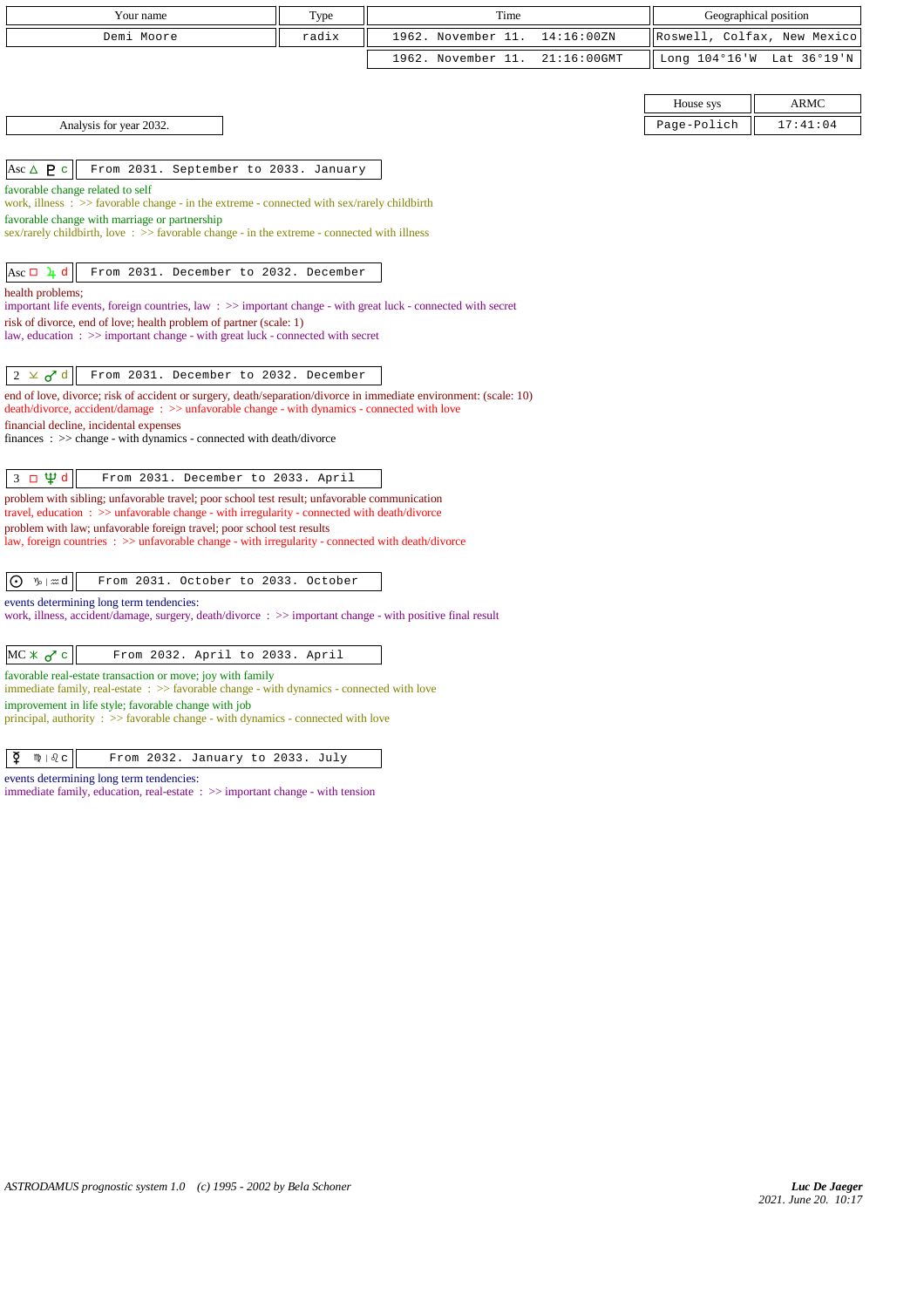| Your name                                                                                                                                                                              | Type  | Time                                 |               | Geographical position       |
|----------------------------------------------------------------------------------------------------------------------------------------------------------------------------------------|-------|--------------------------------------|---------------|-----------------------------|
| Demi Moore                                                                                                                                                                             | radix | 1962. November 11.<br>14:16:00ZN     |               | Roswell, Colfax, New Mexico |
|                                                                                                                                                                                        |       | 1962. November 11.<br>$21:16:00$ GMT | Long 104°16'W | Lat 36°19'N                 |
|                                                                                                                                                                                        |       |                                      |               |                             |
|                                                                                                                                                                                        |       |                                      | House sys     | <b>ARMC</b>                 |
| Analysis for year 2033.                                                                                                                                                                |       |                                      | Page-Polich   | 17:41:04                    |
|                                                                                                                                                                                        |       |                                      |               |                             |
| $12 \square \square$ e<br>From 2032. August to 2033. August                                                                                                                            |       |                                      |               |                             |
| problems; health problems, (no hospitalization)<br>secret, distant relatives : >> important change - with great luck - connected with law                                              |       |                                      |               |                             |
| health problems, (no hospitalization); unfavorable change with job                                                                                                                     |       |                                      |               |                             |
| distant relatives, work $\Rightarrow$ > important change - with great luck - connected with law                                                                                        |       |                                      |               |                             |
|                                                                                                                                                                                        |       |                                      |               |                             |
| Asc $\angle$ $\frac{6}{5}$ c<br>From 2032. August to 2033. August<br>favorable change with marriage or partnership                                                                     |       |                                      |               |                             |
| sex/rarely childbirth, publicity : >> favorable change - with tension - connected with immediate family                                                                                |       |                                      |               |                             |
| favorable change related to self                                                                                                                                                       |       |                                      |               |                             |
| immediate family, education, real-estate : >> favorable change - with tension - connected with communication                                                                           |       |                                      |               |                             |
| $\circledcirc$   $\circledcirc$ d<br>From 2032. March to 2034. March                                                                                                                   |       |                                      |               |                             |
| events determining long term tendencies:                                                                                                                                               |       |                                      |               |                             |
| love, child, finances $\Rightarrow$ important change - repeatedly                                                                                                                      |       |                                      |               |                             |
| P<br>$\mathfrak{S} \mid \mathbb{I}$ C<br>From 2032. November to 2034. May                                                                                                              |       |                                      |               |                             |
| events determining long term tendencies:                                                                                                                                               |       |                                      |               |                             |
| accident/damage, surgery, death/divorce, work, illness: >> important change - in the extreme                                                                                           |       |                                      |               |                             |
|                                                                                                                                                                                        |       |                                      |               |                             |
| $3 \times d d$<br>From 2033. March to 2034. March                                                                                                                                      |       |                                      |               |                             |
| joy with sibling; domestic travel or examination; favorable communication<br>administration, education: >> important change - with dynamics - connected with accident/damage           |       |                                      |               |                             |
| authority, distant relatives : >> important change - with dynamics - connected with accident/damage                                                                                    |       |                                      |               |                             |
|                                                                                                                                                                                        |       |                                      |               |                             |
| $\Delta$ 9 c<br>3<br>From 2033. May to 2034. May                                                                                                                                       |       |                                      |               |                             |
| joy with sibling; domestic travel or examination; favorable communication<br>education, immediate family : >> favorable change - with good luck - connected with sex/rarely childbirth |       |                                      |               |                             |

foreign travel; favorable law procedure

law, foreign countries : >> favorable change - with good luck - connected with sex/rarely childbirth

 $MC \times \Psi c$  From 2033. May to 2034. September

unfavorable real-estate transaction or move; losses; problem with family

death/divorce, accident/damage : >> unfavorable change - with irregularity - connected with self

(public) assault affecting life style; end of job; illness of parents

vocation/success, immediate family : >> change - with irregularity - connected with death/divorce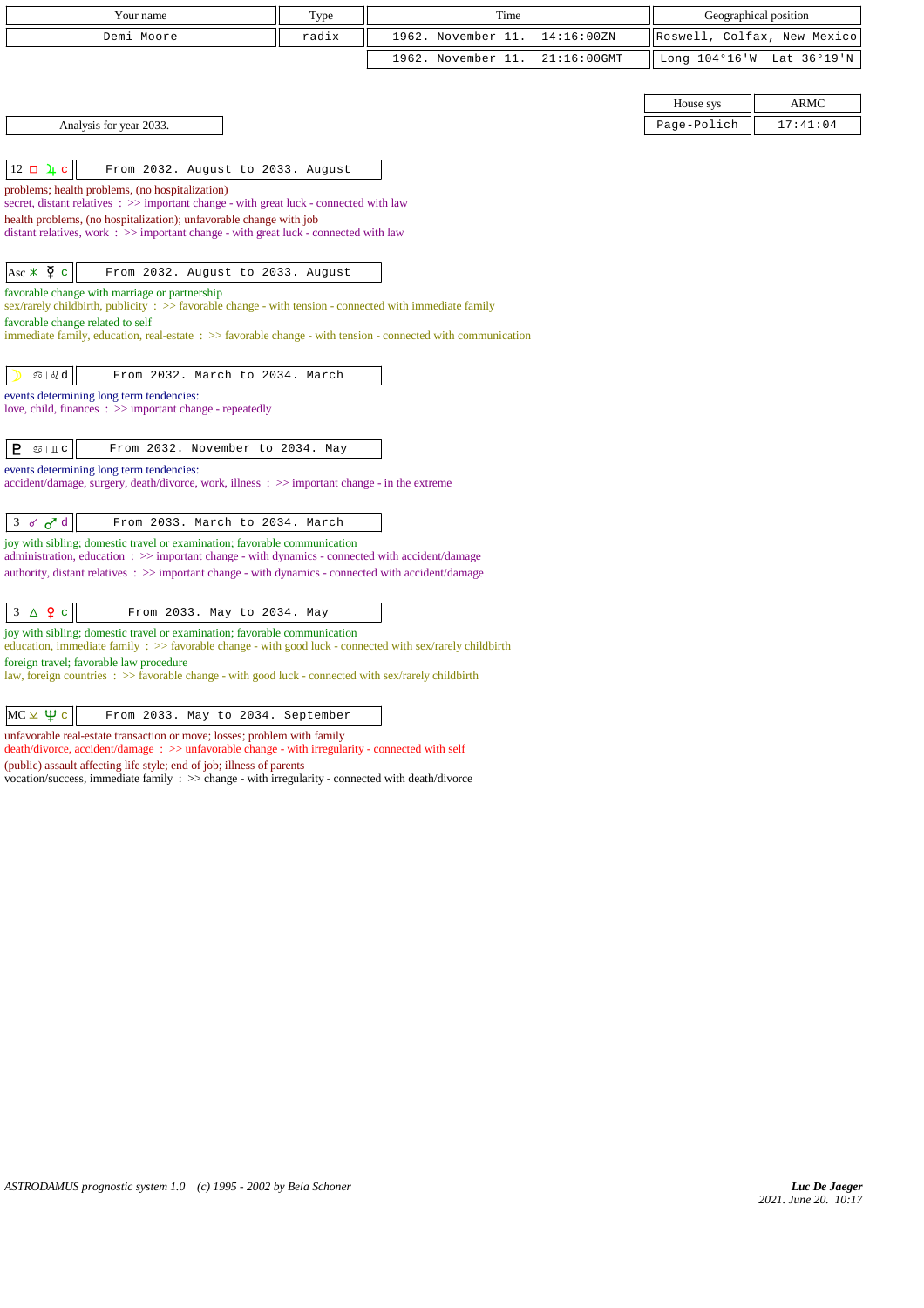| Your name                                                                                                                                                                                                                                                                                                                                                                                                                                                                                                                                                                                                                                                                                                                                                                                                       | Type  | Time               |                |                         | Geographical position       |
|-----------------------------------------------------------------------------------------------------------------------------------------------------------------------------------------------------------------------------------------------------------------------------------------------------------------------------------------------------------------------------------------------------------------------------------------------------------------------------------------------------------------------------------------------------------------------------------------------------------------------------------------------------------------------------------------------------------------------------------------------------------------------------------------------------------------|-------|--------------------|----------------|-------------------------|-----------------------------|
| Demi Moore                                                                                                                                                                                                                                                                                                                                                                                                                                                                                                                                                                                                                                                                                                                                                                                                      | radix | 1962. November 11. | 14:16:00ZN     |                         | Roswell, Colfax, New Mexico |
|                                                                                                                                                                                                                                                                                                                                                                                                                                                                                                                                                                                                                                                                                                                                                                                                                 |       | 1962. November 11. | $21:16:00$ GMT | Long $104^{\circ}16$ 'W | Lat 36°19'N                 |
|                                                                                                                                                                                                                                                                                                                                                                                                                                                                                                                                                                                                                                                                                                                                                                                                                 |       |                    |                |                         |                             |
|                                                                                                                                                                                                                                                                                                                                                                                                                                                                                                                                                                                                                                                                                                                                                                                                                 |       |                    |                | House sys               | <b>ARMC</b>                 |
| Analysis for year 2034.                                                                                                                                                                                                                                                                                                                                                                                                                                                                                                                                                                                                                                                                                                                                                                                         |       |                    |                | Page-Polich             | 17:41:04                    |
|                                                                                                                                                                                                                                                                                                                                                                                                                                                                                                                                                                                                                                                                                                                                                                                                                 |       |                    |                |                         |                             |
| $11$ ロ ち c<br>From 2033. June to 2034. October                                                                                                                                                                                                                                                                                                                                                                                                                                                                                                                                                                                                                                                                                                                                                                  |       |                    |                |                         |                             |
| separation from friends; desires are fulfilled with great difficulties<br>friend(s), desire : >> important change - with obstacles - connected with death/divorce<br>gynecology problem; end of love; problem with child; unpleasantness<br>love, child: $\gg$ important change - with obstacles - connected with friend(s)<br>$Asc \Box$ $\bigcup$ d<br>From 2033. September to 2034. September<br>health problems; risk of accident or surgery, death/separation/divorce in immediate environment: (scale: 7)<br>isolation, secret, work, illness $\Rightarrow$ $\Rightarrow$ unfavorable change - unexpectedly - connected with distant relatives<br>risk of divorce, end of love; health problem of partner (scale: 7)<br>love, partner/spouse : >> unfavorable change - unexpectedly - connected with work |       |                    |                |                         |                             |
| $11 \times 8$ c<br>From 2034. May to 2035. May<br>beginning of love; joy with child; pleasantness<br>love, child: >> favorable change - unexpectedly - connected with work<br>beginning of new friendship; desire(s), pleasantness<br>friend(s), desire : $\gg$ favorable change - unexpectedly - connected with work                                                                                                                                                                                                                                                                                                                                                                                                                                                                                           |       |                    |                |                         |                             |

 $\begin{array}{|c|c|c|c|c|}\n \hline \text{Asc } \Delta & \frac{1}{2} \text{ d} & \text{From 2034. May to 2035. September}\n\hline \end{array}$ 

favorable change related to self

isolation, secret, desire, friend(s) : >> favorable change - with obstacles - connected with distant relatives

favorable change with marriage or partnership

love, partner/spouse : >> favorable change - with obstacles - connected with friend(s)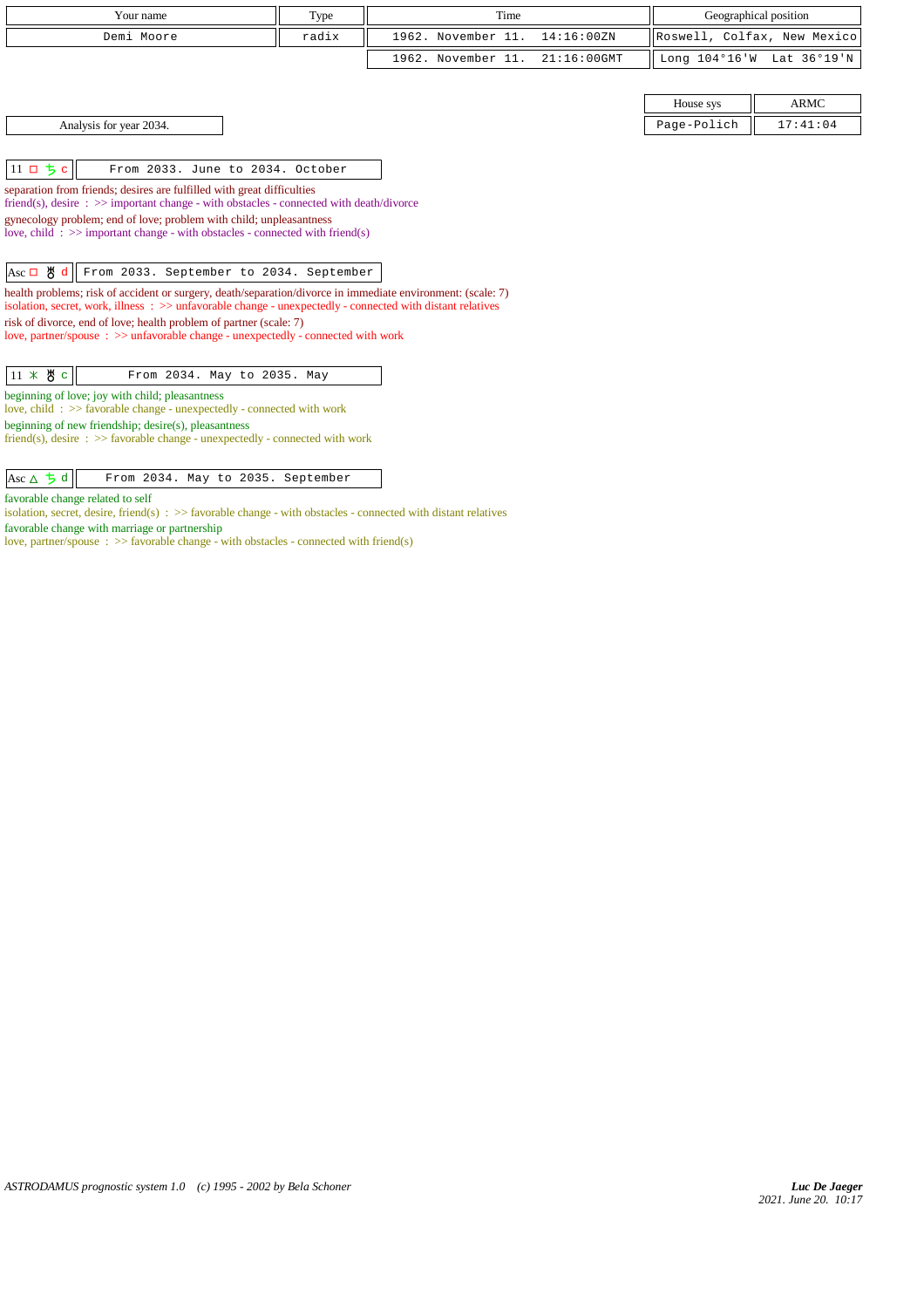| Your name                                                                                                                                                                      | Type  | Time               |             |             | Geographical position       |
|--------------------------------------------------------------------------------------------------------------------------------------------------------------------------------|-------|--------------------|-------------|-------------|-----------------------------|
| Demi Moore                                                                                                                                                                     | radix | 1962. November 11. | 14:16:00ZN  |             | Roswell, Colfax, New Mexico |
|                                                                                                                                                                                |       | 1962. November 11. | 21:16:00GMT |             | Long 104°16'W Lat 36°19'N   |
|                                                                                                                                                                                |       |                    |             |             |                             |
|                                                                                                                                                                                |       |                    |             | House sys   | <b>ARMC</b>                 |
| Analysis for year 2035.                                                                                                                                                        |       |                    |             | Page-Polich | 17:41:04                    |
|                                                                                                                                                                                |       |                    |             |             |                             |
| $2 \Box$ $9 \Box$<br>From 2034. August to 2035. August                                                                                                                         |       |                    |             |             |                             |
| financial decline, incidental expenses<br>finances: >> unfavorable change - with good luck - connected with death/divorce                                                      |       |                    |             |             |                             |
| end of love, divorce; risk of accident or surgery, death/separation/divorce in immediate environment: (scale: 4)                                                               |       |                    |             |             |                             |
| death/divorce, sex/rarely childbirth : >> unfavorable change - with good luck - connected with female                                                                          |       |                    |             |             |                             |
|                                                                                                                                                                                |       |                    |             |             |                             |
| Ψ<br>$m + \delta$ $c$<br>From 2034. June to 2035. December                                                                                                                     |       |                    |             |             |                             |
| events determining long term tendencies:<br>important life events, accident/damage, surgery, death/divorce: >> important change - with irregularity                            |       |                    |             |             |                             |
|                                                                                                                                                                                |       |                    |             |             |                             |
| $3 \triangle$ Oc<br>From 2034. August to 2036. February                                                                                                                        |       |                    |             |             |                             |
| joy with sibling; domestic travel or examination; favorable communication                                                                                                      |       |                    |             |             |                             |
| immediate family, administration : >> favorable change - with positive final result - connected with illness<br>foreign travel; favorable law procedure                        |       |                    |             |             |                             |
| distant relatives, authority $\therefore$ >> favorable change - with positive final result - connected with illness                                                            |       |                    |             |             |                             |
|                                                                                                                                                                                |       |                    |             |             |                             |
| $MC \times P$ c<br>From 2034. October to 2036. February                                                                                                                        |       |                    |             |             |                             |
| unfavorable real-estate transaction or move; losses; problem with family<br>surgery, death/divorce : >> unfavorable change - in the extreme - connected with distant relatives |       |                    |             |             |                             |
| (public) assault affecting life style; end of job; illness of parents                                                                                                          |       |                    |             |             |                             |
| vocation/success, immediate family $\Rightarrow$ $\Rightarrow$ change - in the extreme - connected with illness                                                                |       |                    |             |             |                             |
|                                                                                                                                                                                |       |                    |             |             |                             |
| $3 \times$<br>$\mathbf{C}$<br>From 2035. January to 2036. July                                                                                                                 |       |                    |             |             |                             |

foreign travel; favorable law procedure foreign countries, law : >> favorable change - repeatedly - connected with finances

joy with sibling; domestic travel or examination; favorable communication

immediate family, travel :  $\gg$  favorable change - repeatedly - connected with finances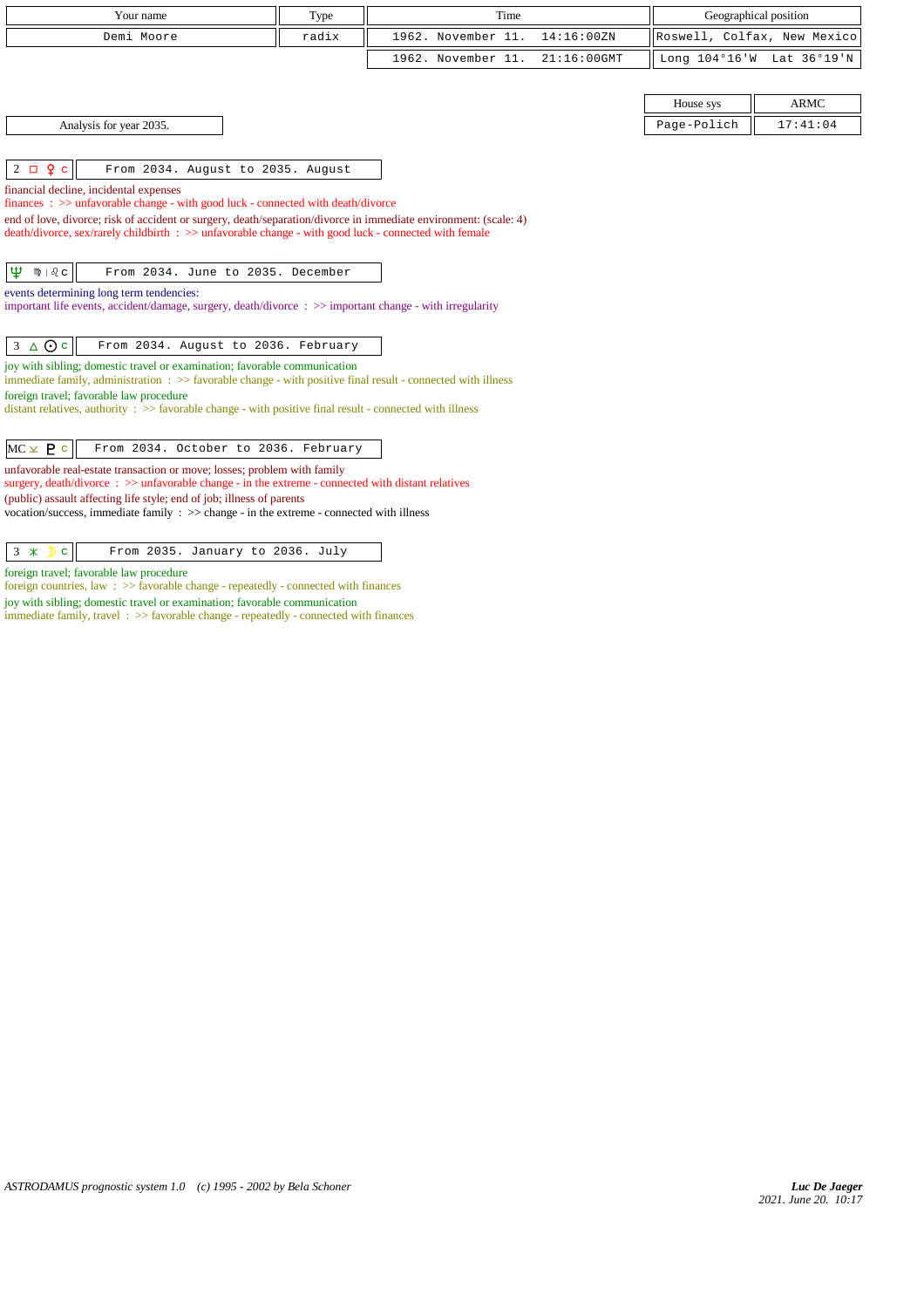| Your name                                                                                                                                                                                               | Type  | Time               |                |             | Geographical position       |
|---------------------------------------------------------------------------------------------------------------------------------------------------------------------------------------------------------|-------|--------------------|----------------|-------------|-----------------------------|
| Demi Moore                                                                                                                                                                                              | radix | 1962. November 11. | 14:16:00ZN     |             | Roswell, Colfax, New Mexico |
|                                                                                                                                                                                                         |       | 1962. November 11. | $21:16:00$ GMT |             | Long 104°16'W Lat 36°19'N   |
|                                                                                                                                                                                                         |       |                    |                |             |                             |
|                                                                                                                                                                                                         |       |                    |                | House sys   | <b>ARMC</b>                 |
| Analysis for year 2036.                                                                                                                                                                                 |       |                    |                | Page-Polich | 17:41:04                    |
|                                                                                                                                                                                                         |       |                    |                |             |                             |
| $MC \times \Sigma$ c<br>From 2035. October to 2036. October                                                                                                                                             |       |                    |                |             |                             |
| unfavorable real-estate transaction or move; losses; problem with family<br>$death/divorce, immediate family : >> unfavorable change - with tension - connected with accident/damage$                   |       |                    |                |             |                             |
| (public) assault affecting life style; end of job; illness of parents                                                                                                                                   |       |                    |                |             |                             |
| immediate family, vocation/success : >> change - with tension - connected with death/divorce                                                                                                            |       |                    |                |             |                             |
| $\sigma$<br>$\pi$   $\chi$ c<br>From 2035. July to 2037. January                                                                                                                                        |       |                    |                |             |                             |
| events determining long term tendencies:                                                                                                                                                                |       |                    |                |             |                             |
| accident/damage, surgery, death/divorce, work, illness: $\gg$ important change - with dynamics                                                                                                          |       |                    |                |             |                             |
|                                                                                                                                                                                                         |       |                    |                |             |                             |
| d<br>$2 *$<br>From 2035. August to 2037. February                                                                                                                                                       |       |                    |                |             |                             |
| (if existed) end of risk of divorce; improvement of partner's financial situation<br>illness, sex/rarely childbirth $\Rightarrow$ favorable change - repeatedly - connected with finances               |       |                    |                |             |                             |
| improvement of financial situation                                                                                                                                                                      |       |                    |                |             |                             |
| $finances : \gg$ favorable change - repeatedly - connected with child                                                                                                                                   |       |                    |                |             |                             |
| $11 \Delta \mu c$<br>From 2036. February to 2037. February                                                                                                                                              |       |                    |                |             |                             |
| beginning of new friendship; desire(s), pleasantness                                                                                                                                                    |       |                    |                |             |                             |
| friend(s), desire $\Rightarrow$ Savorable change - with great luck - connected with law<br>beginning of love; joy with child; pleasantness                                                              |       |                    |                |             |                             |
| child, love $\Rightarrow$ 5 favorable change - with great luck - connected with law                                                                                                                     |       |                    |                |             |                             |
|                                                                                                                                                                                                         |       |                    |                |             |                             |
| $2 \Box$ O c<br>From 2035. November to 2037. May                                                                                                                                                        |       |                    |                |             |                             |
| financial decline, incidental expenses<br>finances : >> important change - with positive final result - connected with death/divorce                                                                    |       |                    |                |             |                             |
| end of love, divorce; risk of accident or surgery, death/separation/divorce in immediate environment: (scale: 7)                                                                                        |       |                    |                |             |                             |
| death/divorce, illness: >> important change - with positive final result - connected with partner/spouse                                                                                                |       |                    |                |             |                             |
| $2 \triangle$ $\odot$ d<br>From 2036. January to 2037. July                                                                                                                                             |       |                    |                |             |                             |
| improvement of financial situation                                                                                                                                                                      |       |                    |                |             |                             |
| $finances: >> favorable change - with positive final result - connected with illness$                                                                                                                   |       |                    |                |             |                             |
| (if existed) end of risk of divorce; improvement of partner's financial situation<br>illness, sex/rarely childbirth $\Rightarrow$ 5 favorable change - with positive final result - connected with work |       |                    |                |             |                             |
|                                                                                                                                                                                                         |       |                    |                |             |                             |
| $11 \times \lambda d$<br>From 2036. April to 2037. April                                                                                                                                                |       |                    |                |             |                             |

gynecology problem; end of love; problem with child; unpleasantness child, love : >> change - with great luck - connected with law separation from friends; desires are fulfilled with great difficulties

friend(s), desire : >> change - with great luck - connected with law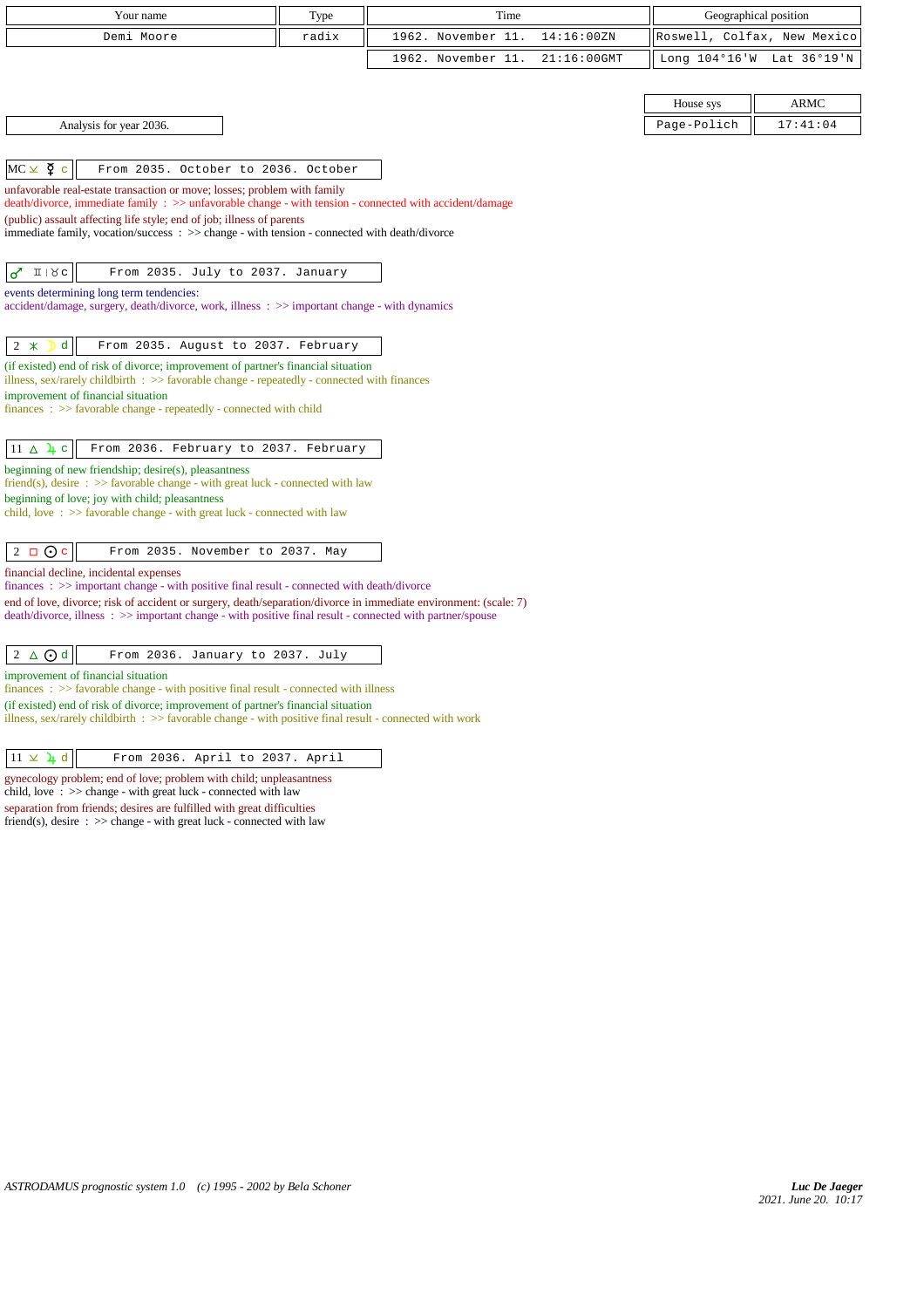| Your name                                                                                                                                                                                 | Type  | Time<br>Geographical position |             |                             |                           |
|-------------------------------------------------------------------------------------------------------------------------------------------------------------------------------------------|-------|-------------------------------|-------------|-----------------------------|---------------------------|
| Demi Moore                                                                                                                                                                                | radix | 1962. November 11.            | 14:16:00ZN  | Roswell, Colfax, New Mexico |                           |
|                                                                                                                                                                                           |       | 1962. November 11.            | 21:16:00GMT |                             | Long 104°16'W Lat 36°19'N |
|                                                                                                                                                                                           |       |                               |             |                             |                           |
|                                                                                                                                                                                           |       |                               |             | House sys                   | <b>ARMC</b>               |
| Analysis for year 2037.                                                                                                                                                                   |       |                               |             | Page-Polich                 | 17:41:04                  |
|                                                                                                                                                                                           |       |                               |             |                             |                           |
| From 2036. April to 2037. October<br>$2\Box$<br>$\mathbf C$                                                                                                                               |       |                               |             |                             |                           |
| financial decline, incidental expenses<br>$finances : \gg$ unfavorable change - repeatedly - connected with child                                                                         |       |                               |             |                             |                           |
| end of love, divorce; risk of accident or surgery, death/separation/divorce in immediate environment: (scale: 4)                                                                          |       |                               |             |                             |                           |
| death/divorce, illness: >> unfavorable change - repeatedly - connected with child                                                                                                         |       |                               |             |                             |                           |
|                                                                                                                                                                                           |       |                               |             |                             |                           |
| $\underline{\circ}$   $M$ d<br>♂<br>From 2036. April to 2037. October                                                                                                                     |       |                               |             |                             |                           |
| events determining long term tendencies:<br>accident/damage, surgery, death/divorce, work, illness: >> important change - with dynamics                                                   |       |                               |             |                             |                           |
|                                                                                                                                                                                           |       |                               |             |                             |                           |
| $MC \triangle \n\Phi d$<br>From 2036. July to 2037. July                                                                                                                                  |       |                               |             |                             |                           |
| improvement in life style; favorable change with job                                                                                                                                      |       |                               |             |                             |                           |
| immediate family, vocation/success $\therefore$ >> favorable change - with tension - connected with communication<br>favorable real-estate transaction or move; joy with family           |       |                               |             |                             |                           |
| immediate family, real-estate : >> favorable change - with tension - connected with communication                                                                                         |       |                               |             |                             |                           |
|                                                                                                                                                                                           |       |                               |             |                             |                           |
| $\mathbf d$<br>From 2036. November to 2038. May<br>$3\Box$                                                                                                                                |       |                               |             |                             |                           |
| problem with sibling; unfavorable travel; poor school test result; unfavorable communication<br>immediate family, travel: $\gg$ unfavorable change - repeatedly - connected with finances |       |                               |             |                             |                           |
| problem with law; unfavorable foreign travel; poor school test results                                                                                                                    |       |                               |             |                             |                           |
| foreign countries, law : $\gg$ unfavorable change - repeatedly - connected with finances                                                                                                  |       |                               |             |                             |                           |
|                                                                                                                                                                                           |       |                               |             |                             |                           |
| $MC \rightarrow P d$<br>From 2037. March to 2038. July                                                                                                                                    |       |                               |             |                             |                           |
| favorable real-estate transaction or move; joy with family                                                                                                                                |       |                               |             |                             |                           |

surgery, death/divorce :  $\gg$  important change - in the extreme - connected with distant relatives vocation/success, immediate family : >> important change - in the extreme - connected with illness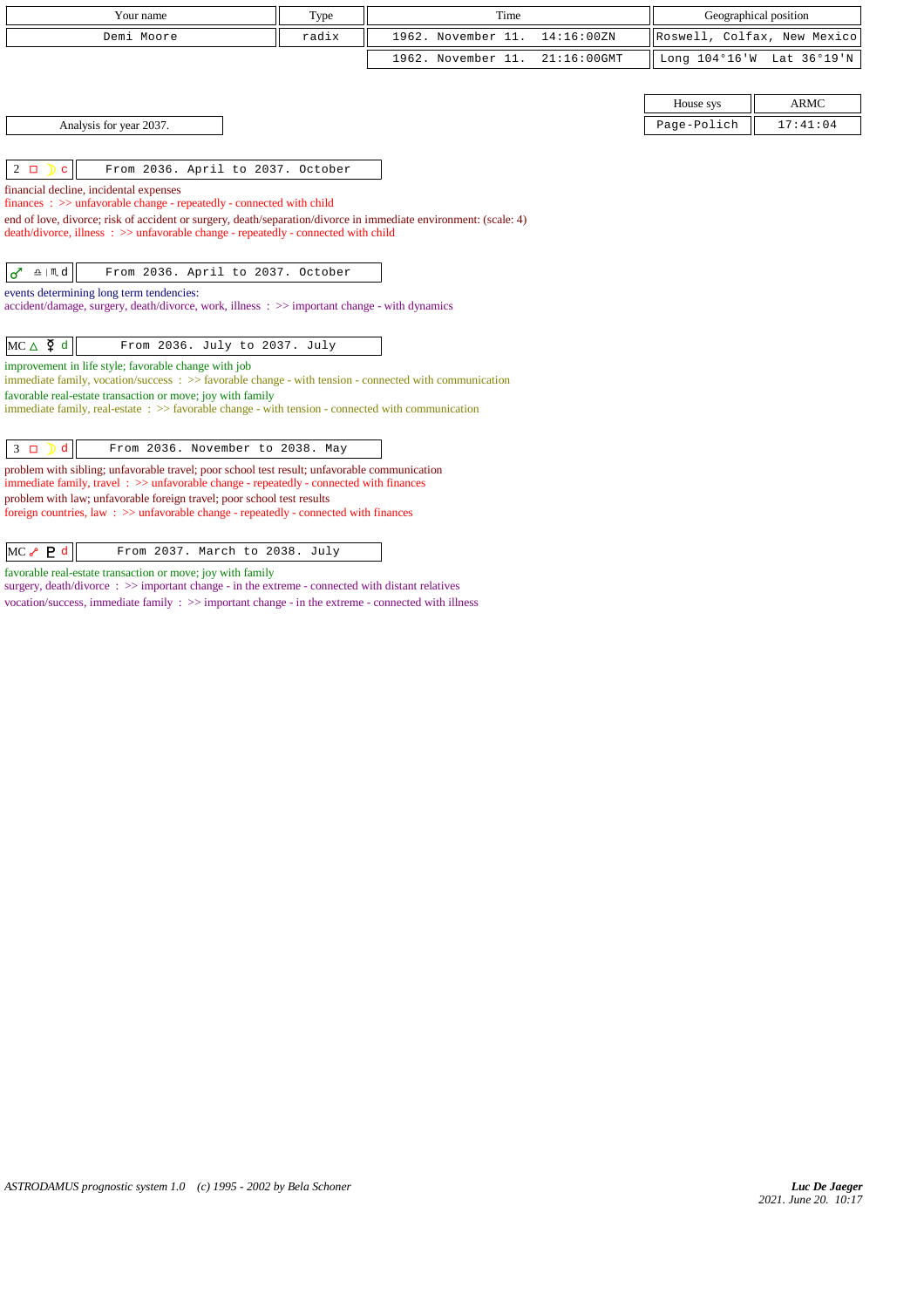| Your name                                                                                                                                                                                                                                                                                                                                                                                                                                                                           | Type  | Time               |             |                             | Geographical position     |
|-------------------------------------------------------------------------------------------------------------------------------------------------------------------------------------------------------------------------------------------------------------------------------------------------------------------------------------------------------------------------------------------------------------------------------------------------------------------------------------|-------|--------------------|-------------|-----------------------------|---------------------------|
| Demi Moore                                                                                                                                                                                                                                                                                                                                                                                                                                                                          | radix | 1962. November 11. | 14:16:00ZN  | Roswell, Colfax, New Mexico |                           |
|                                                                                                                                                                                                                                                                                                                                                                                                                                                                                     |       | 1962. November 11. | 21:16:00GMT |                             | Long 104°16'W Lat 36°19'N |
|                                                                                                                                                                                                                                                                                                                                                                                                                                                                                     |       |                    |             |                             |                           |
|                                                                                                                                                                                                                                                                                                                                                                                                                                                                                     |       |                    |             | House sys                   | <b>ARMC</b>               |
| Analysis for year 2038.                                                                                                                                                                                                                                                                                                                                                                                                                                                             |       |                    |             | Page-Polich                 | 17:41:04                  |
| $3 \Box$ $\odot$ d<br>From 2037. April to 2038. October<br>problem with sibling; unfavorable travel; poor school test result; unfavorable communication<br>immediate family, administration $\Rightarrow$ > important change - with positive final result - connected with illness<br>problem with law; unfavorable foreign travel; poor school test results<br>distant relatives, authority $\therefore$ >> important change - with positive final result - connected with illness |       |                    |             |                             |                           |
| Ψ<br>ზ⊢ <i>∷</i> ∷d<br>From 2037. June to 2038. December<br>events determining long term tendencies:<br>important life events, accident/damage, surgery, death/divorce : >> important change - with irregularity                                                                                                                                                                                                                                                                    |       |                    |             |                             |                           |
| $2 \triangle \mathbf{Q} d$<br>From 2037. October to 2038. October<br>improvement of financial situation                                                                                                                                                                                                                                                                                                                                                                             |       |                    |             |                             |                           |
| finances : $\gg$ favorable change - with good luck - connected with sex/rarely childbirth                                                                                                                                                                                                                                                                                                                                                                                           |       |                    |             |                             |                           |
| (if existed) end of risk of divorce; improvement of partner's financial situation<br>sex/rarely childbirth, illness: >> favorable change - with good luck - connected with finances                                                                                                                                                                                                                                                                                                 |       |                    |             |                             |                           |
| $Asc \times 5c$<br>From 2037. November to 2039. March                                                                                                                                                                                                                                                                                                                                                                                                                               |       |                    |             |                             |                           |
| risk of divorce, end of love; health problem of partner (scale: 5)<br>love, partner/spouse : $\gg$ change - with obstacles - connected with friend(s)                                                                                                                                                                                                                                                                                                                               |       |                    |             |                             |                           |
| health problems; risk of accident or surgery, death/separation/divorce in immediate environment: (scale: 5)<br>isolation, secret, desire, friend(s) $\Rightarrow$ > $\Rightarrow$ change - with obstacles - connected with distant relatives                                                                                                                                                                                                                                        |       |                    |             |                             |                           |
| $11 \times$ 5 d<br>From 2038. January to 2039. January                                                                                                                                                                                                                                                                                                                                                                                                                              |       |                    |             |                             |                           |

separation from friends; desires are fulfilled with great difficulties friend(s), desire :  $\gg$  unfavorable change - unexpectedly - connected with work gynecology problem; end of love; problem with child; unpleasantness love, child : >> change - unexpectedly - connected with work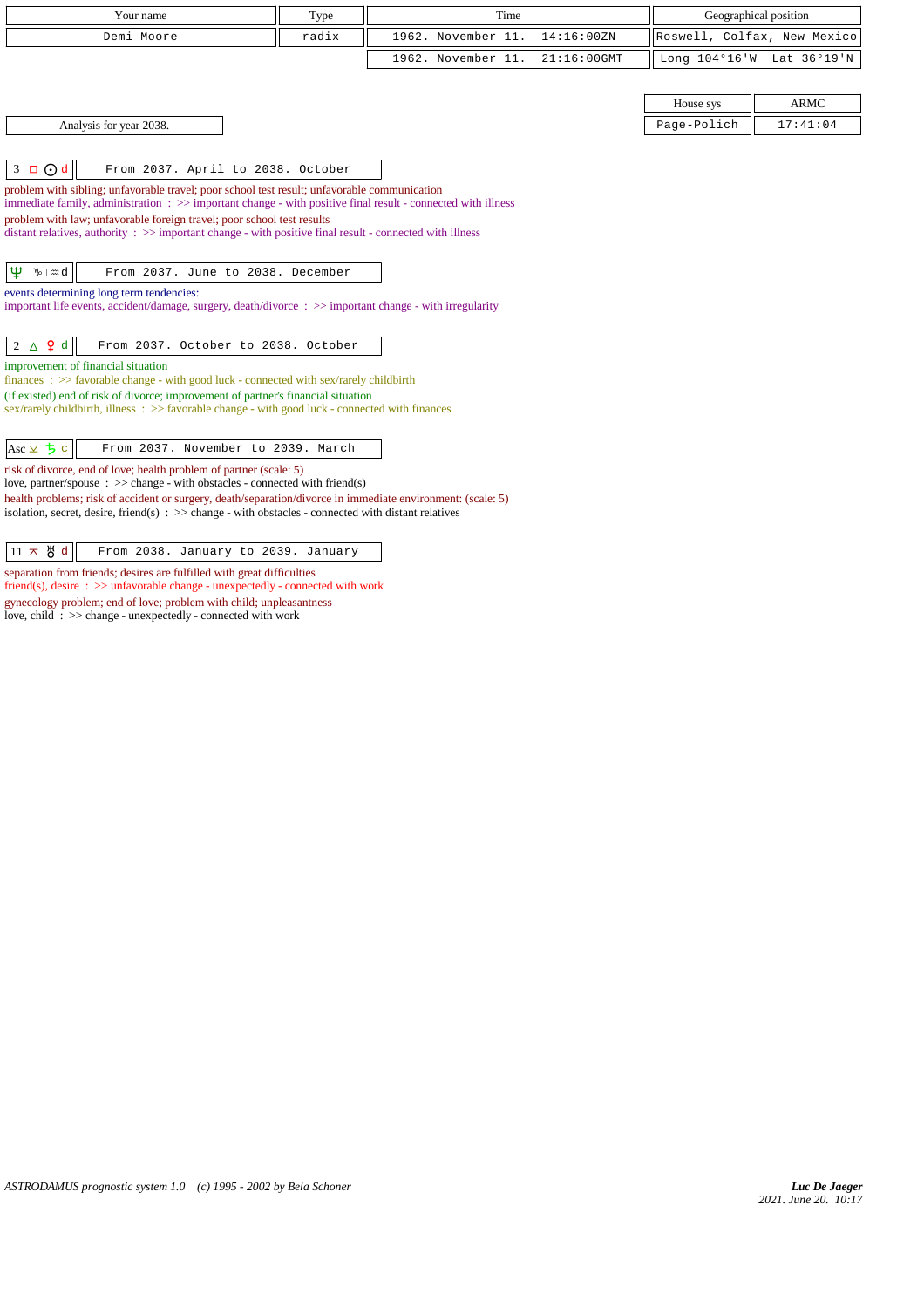| Your name                                                                                                                                                                                                     | Type  | Time                                 |             | Geographical position       |
|---------------------------------------------------------------------------------------------------------------------------------------------------------------------------------------------------------------|-------|--------------------------------------|-------------|-----------------------------|
| Demi Moore                                                                                                                                                                                                    | radix | 1962. November 11.<br>14:16:00ZN     |             | Roswell, Colfax, New Mexico |
|                                                                                                                                                                                                               |       | 1962. November 11.<br>$21:16:00$ GMT |             | Long 104°16'W Lat 36°19'N   |
|                                                                                                                                                                                                               |       |                                      |             |                             |
|                                                                                                                                                                                                               |       |                                      | House sys   | <b>ARMC</b>                 |
| Analysis for year 2039.                                                                                                                                                                                       |       |                                      | Page-Polich | 17:41:04                    |
|                                                                                                                                                                                                               |       |                                      |             |                             |
| Asc $\triangle$ $\frac{14}{10}$ c<br>From 2038. September to 2039. September                                                                                                                                  |       |                                      |             |                             |
| favorable change related to self<br>isolation, secret, work, illness : >> favorable change - unexpectedly - connected with distant relatives                                                                  |       |                                      |             |                             |
| favorable change with marriage or partnership                                                                                                                                                                 |       |                                      |             |                             |
| love, partner/spouse: >> favorable change - unexpectedly - connected with work                                                                                                                                |       |                                      |             |                             |
| $11 * 5d$<br>From 2038. September to 2040. January                                                                                                                                                            |       |                                      |             |                             |
| beginning of love; joy with child; pleasantness                                                                                                                                                               |       |                                      |             |                             |
| love, child: $\gg$ favorable change - with obstacles - connected with friend(s)                                                                                                                               |       |                                      |             |                             |
| beginning of new friendship; desire(s), pleasantness<br>friend(s), desire $\Rightarrow$ S favorable change - with obstacles - connected with isolation                                                        |       |                                      |             |                             |
|                                                                                                                                                                                                               |       |                                      |             |                             |
| $MC \triangle \Psi d$<br>From 2038. November to 2040. March                                                                                                                                                   |       |                                      |             |                             |
| improvement in life style; favorable change with job<br>vocation/success, immediate family : >> favorable change - with irregularity - connected with sex/rarely childbirth                                   |       |                                      |             |                             |
| favorable real-estate transaction or move; joy with family                                                                                                                                                    |       |                                      |             |                             |
| real-estate, immediate family : >> favorable change - with irregularity - connected with sex/rarely childbirth                                                                                                |       |                                      |             |                             |
| $3 \Box 9 d$<br>From 2039. January to 2040. January                                                                                                                                                           |       |                                      |             |                             |
| problem with sibling; unfavorable travel; poor school test result; unfavorable communication                                                                                                                  |       |                                      |             |                             |
| education, immediate family : >> unfavorable change - with good luck - connected with sex/rarely childbirth<br>problem with law; unfavorable foreign travel; poor school test results                         |       |                                      |             |                             |
| law, foreign countries : $\gg$ unfavorable change - with good luck - connected with sex/rarely childbirth                                                                                                     |       |                                      |             |                             |
|                                                                                                                                                                                                               |       |                                      |             |                             |
| From 2039. February to 2040. February<br>$3 \times d$ c                                                                                                                                                       |       |                                      |             |                             |
| problem with sibling; unfavorable travel; poor school test result; unfavorable communication<br>administration, education $\Rightarrow$ > unfavorable change - with dynamics - connected with accident/damage |       |                                      |             |                             |
| problem with law; unfavorable foreign travel; poor school test results                                                                                                                                        |       |                                      |             |                             |
| authority, distant relatives : >> change - with dynamics - connected with accident/damage                                                                                                                     |       |                                      |             |                             |

 $\boxed{\mathsf{P}$   $\mathsf{M}$   $\boxed{\times \mathsf{d}}$   $\boxed{\phantom{\mathsf{P}}$  From 2039. January to 2040. July

events determining long term tendencies:

accident/damage, surgery, death/divorce, work, illness : >> important change - in the extreme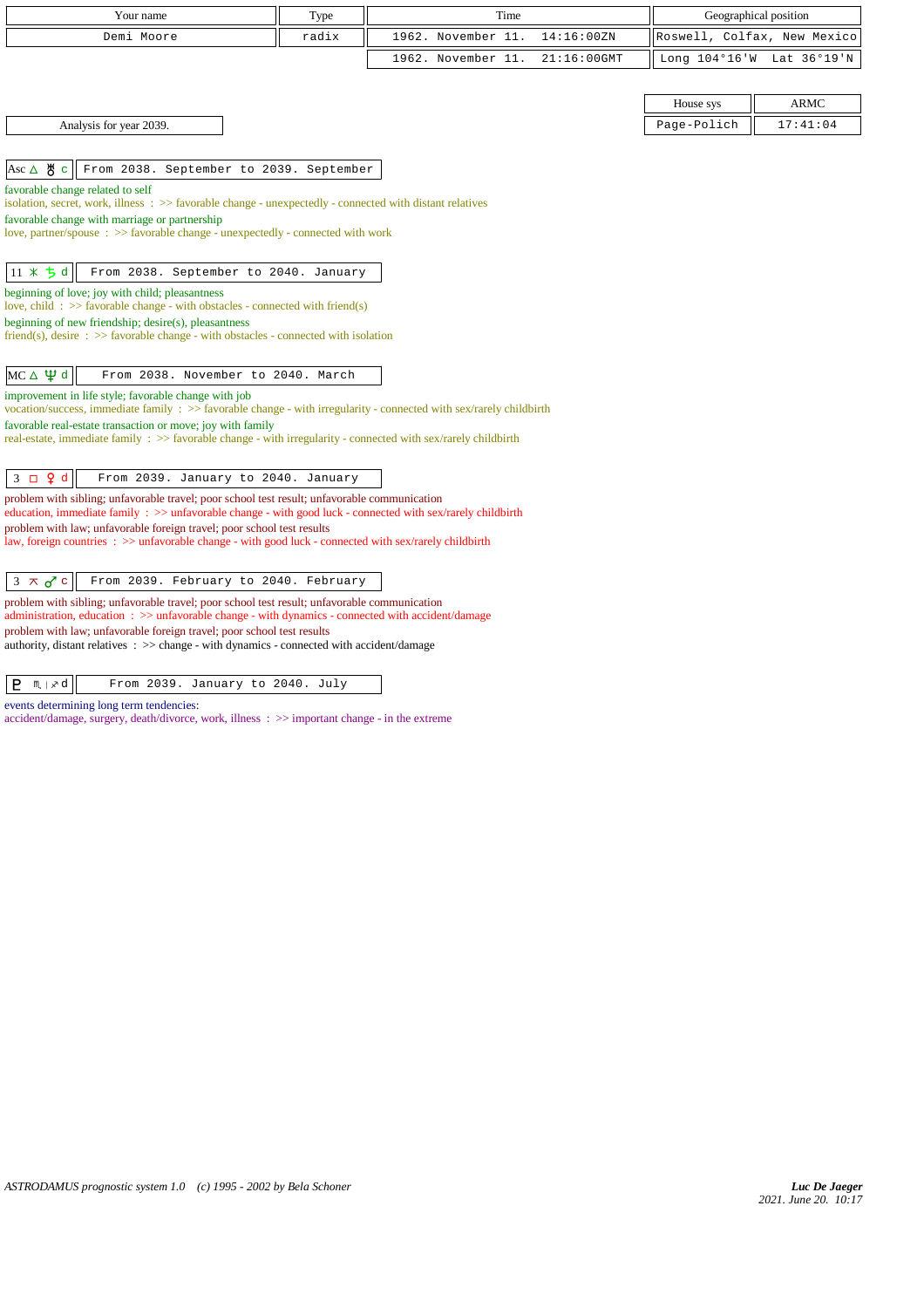| Your name                                                                                                                                                                                  | Type  | Time               |             |             | Geographical position       |
|--------------------------------------------------------------------------------------------------------------------------------------------------------------------------------------------|-------|--------------------|-------------|-------------|-----------------------------|
| Demi Moore                                                                                                                                                                                 | radix | 1962. November 11. | 14:16:00ZN  |             | Roswell, Colfax, New Mexico |
|                                                                                                                                                                                            |       | 1962. November 11. | 21:16:00GMT |             | Long 104°16'W Lat 36°19'N   |
|                                                                                                                                                                                            |       |                    |             |             |                             |
|                                                                                                                                                                                            |       |                    |             | House sys   | <b>ARMC</b>                 |
| Analysis for year 2040.                                                                                                                                                                    |       |                    |             | Page-Polich | 17:41:04                    |
|                                                                                                                                                                                            |       |                    |             |             |                             |
| From 2039. March to 2041. March<br>$H \mid \mathfrak{m} \subset$                                                                                                                           |       |                    |             |             |                             |
| events determining long term tendencies:<br>love, child, finances : >> important change - repeatedly                                                                                       |       |                    |             |             |                             |
|                                                                                                                                                                                            |       |                    |             |             |                             |
| Asc $\pi$ $\Phi$ d<br>From 2039. September to 2040. September                                                                                                                              |       |                    |             |             |                             |
| health problems; risk of accident or surgery, death/separation/divorce in immediate environment: (scale: 7)                                                                                |       |                    |             |             |                             |
| immediate family, education, real-estate : >> unfavorable change - with tension - connected with death/divorce<br>risk of divorce, end of love; health problem of partner (scale: 7)       |       |                    |             |             |                             |
| sex/rarely childbirth, publicity : $\gg$ change - with tension - connected with death/divorce                                                                                              |       |                    |             |             |                             |
|                                                                                                                                                                                            |       |                    |             |             |                             |
| $12 * 4d$<br>From 2039. October to 2040. October                                                                                                                                           |       |                    |             |             |                             |
| favorable change with job or illness<br>distant relatives, work $\Rightarrow$ S favorable change - with great luck - connected with law                                                    |       |                    |             |             |                             |
| resolution of problems                                                                                                                                                                     |       |                    |             |             |                             |
| secret, distant relatives : >> favorable change - with great luck - connected with law                                                                                                     |       |                    |             |             |                             |
| ₽<br>$\mathcal{V}_{\mathcal{D}} \mid \mathfrak{A}$ d<br>From 2039. October to 2041. April                                                                                                  |       |                    |             |             |                             |
| events determining long term tendencies:                                                                                                                                                   |       |                    |             |             |                             |
| immediate family, education, real-estate $\Rightarrow$ important change - with tension                                                                                                     |       |                    |             |             |                             |
|                                                                                                                                                                                            |       |                    |             |             |                             |
| From 2040. February to 2041. February<br>$MC \times d$                                                                                                                                     |       |                    |             |             |                             |
| (public) assault affecting life style; end of job; illness of parents<br>principal, authority : >> unfavorable change - with dynamics - connected with accident/damage                     |       |                    |             |             |                             |
| unfavorable real-estate transaction or move; losses; problem with family                                                                                                                   |       |                    |             |             |                             |
| $accident/damage$ , surgery : $\gg$ change - with dynamics - connected with love                                                                                                           |       |                    |             |             |                             |
| $m + \delta$ $c$<br>From 2039. August to 2041. August<br>$\odot$                                                                                                                           |       |                    |             |             |                             |
| events determining long term tendencies:                                                                                                                                                   |       |                    |             |             |                             |
| work, illness, accident/damage, surgery, death/divorce : >> important change - with positive final result                                                                                  |       |                    |             |             |                             |
|                                                                                                                                                                                            |       |                    |             |             |                             |
| $3 \triangle \Psi c$<br>From 2040. March to 2041. July                                                                                                                                     |       |                    |             |             |                             |
| joy with sibling; domestic travel or examination; favorable communication<br>travel, education $\Rightarrow$ > favorable change - with irregularity - connected with sex/rarely childbirth |       |                    |             |             |                             |
| foreign travel; favorable law procedure                                                                                                                                                    |       |                    |             |             |                             |
| law, foreign countries $\Rightarrow$ Savorable change - with irregularity - connected with sex/rarely childbirth                                                                           |       |                    |             |             |                             |
| 2 $\delta$ o <sup>r</sup> c<br>From 2040. June to 2041. June                                                                                                                               |       |                    |             |             |                             |
| (if existed) end of risk of divorce; improvement of partner's financial situation                                                                                                          |       |                    |             |             |                             |
| $accident/damage$ , surgery : $\gg$ important change - with dynamics - connected with love<br>$finances: \gg important change - with dynamics - connected with accident/damage$            |       |                    |             |             |                             |
|                                                                                                                                                                                            |       |                    |             |             |                             |
| From 2040. June to 2041. June<br>Asc $\angle$ 4 c                                                                                                                                          |       |                    |             |             |                             |
| favorable change with marriage or partnership                                                                                                                                              |       |                    |             |             |                             |

law, education : >> favorable change - with great luck - connected with secret

favorable change related to self

important life events, foreign countries, law  $\;\;>>$  favorable change - with great luck - connected with secret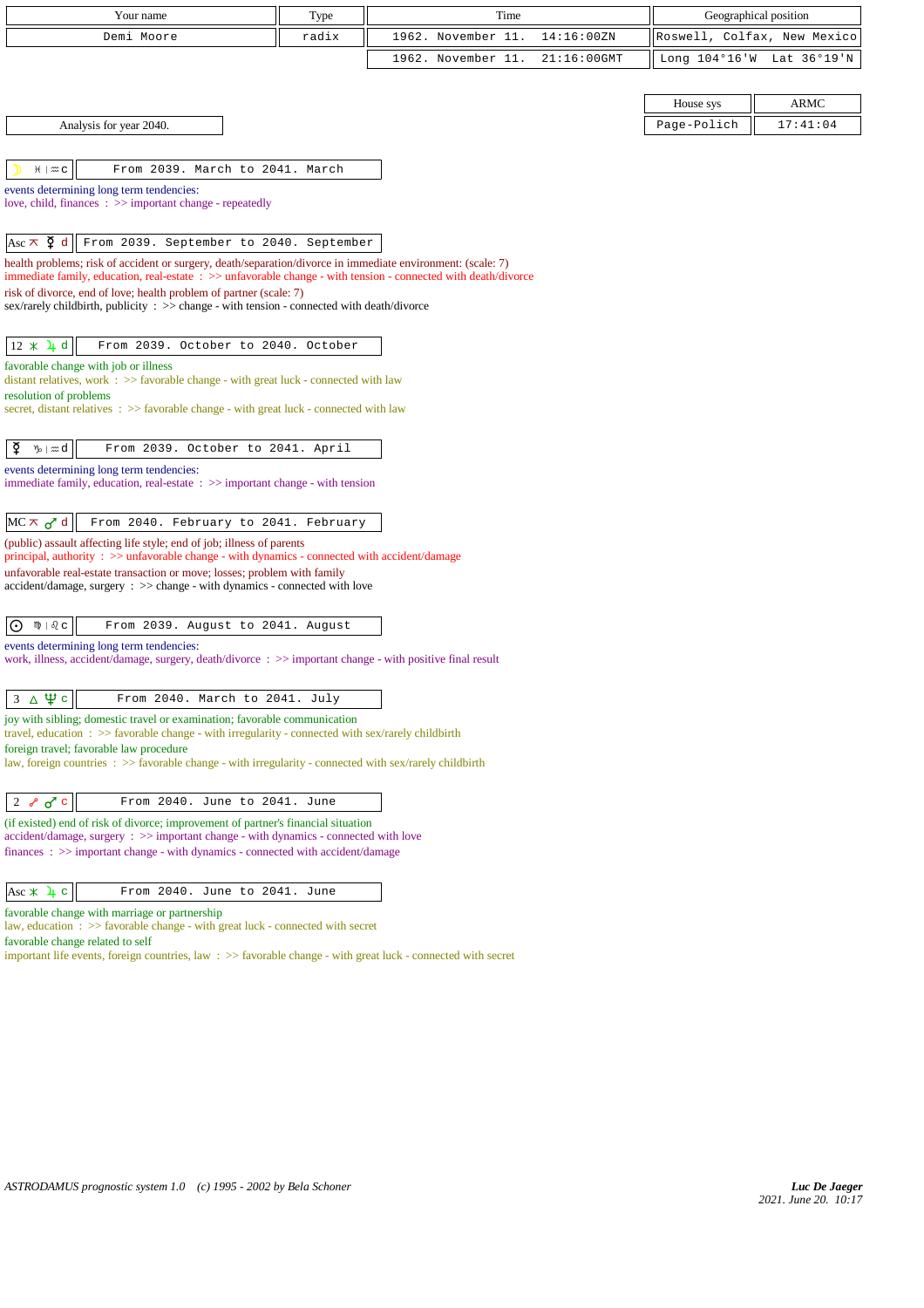| Your name  | Type  | Time                           |  | Geographical position       |  |
|------------|-------|--------------------------------|--|-----------------------------|--|
| Demi Moore | radix | 1962. November 11. 14:16:00ZN  |  | Roswell, Colfax, New Mexico |  |
|            |       | 1962. November 11. 21:16:00GMT |  | Long 104°16'W Lat 36°19'N   |  |
|            |       |                                |  |                             |  |

| House sys   |          |  |  |
|-------------|----------|--|--|
| Page-Polich | 17:41:04 |  |  |

Analysis for year 2041.

Asc d From 2040. May to 2041. September

health problems; risk of accident or surgery, death/separation/divorce in immediate environment: (scale: 7)

accident/damage, surgery, death/divorce, work, illness : >> unfavorable change - in the extreme - connected with distant relatives

risk of divorce, end of love; health problem of partner (scale: 7)

sex/rarely childbirth, love : >> unfavorable change - in the extreme - connected with illness

| $MC \Delta$ $5 c$ $\sigma$ From 2041. January to 2042. May |
|------------------------------------------------------------|
|------------------------------------------------------------|

improvement in life style; favorable change with job

vocation/success, influential : >> favorable change - with obstacles - connected with friend(s)

favorable real-estate transaction or move; joy with family

real-estate, immediate family :  $\gg$  favorable change - with obstacles - connected with friend(s)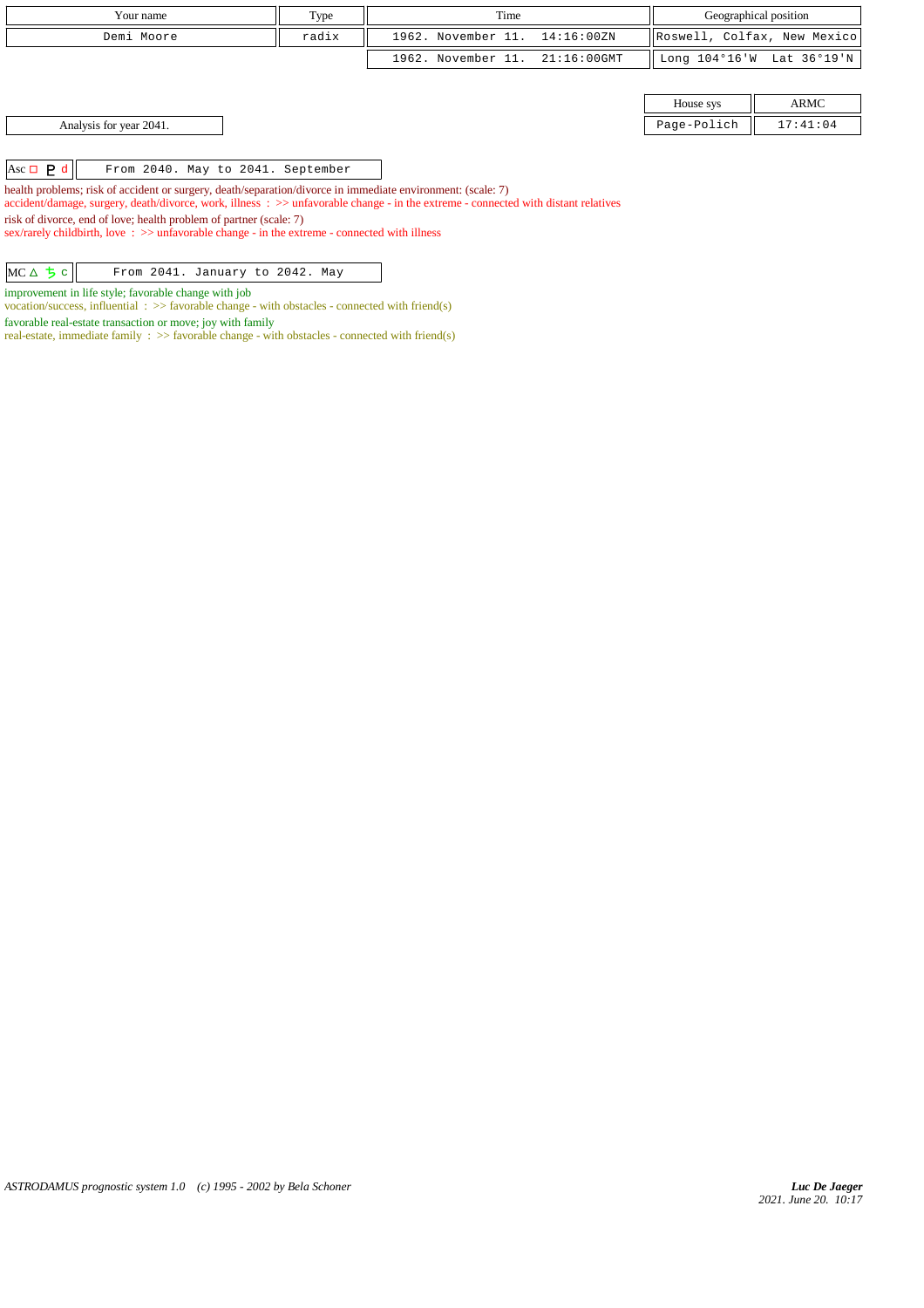| Your name                                                                                                                                                                                                                                       | Type                                                                                                 | Time               |                | Geographical position       |                           |  |
|-------------------------------------------------------------------------------------------------------------------------------------------------------------------------------------------------------------------------------------------------|------------------------------------------------------------------------------------------------------|--------------------|----------------|-----------------------------|---------------------------|--|
| Demi Moore                                                                                                                                                                                                                                      | radix                                                                                                | 1962. November 11. | 14:16:00ZN     | Roswell, Colfax, New Mexico |                           |  |
|                                                                                                                                                                                                                                                 |                                                                                                      | 1962. November 11. | $21:16:00$ GMT |                             | Long 104°16'W Lat 36°19'N |  |
|                                                                                                                                                                                                                                                 |                                                                                                      |                    |                |                             |                           |  |
|                                                                                                                                                                                                                                                 |                                                                                                      |                    |                | House sys                   | <b>ARMC</b>               |  |
| Analysis for year 2042.                                                                                                                                                                                                                         |                                                                                                      |                    |                | Page-Polich                 | 17:41:04                  |  |
|                                                                                                                                                                                                                                                 |                                                                                                      |                    |                |                             |                           |  |
| 12 ∆ 5 d<br>From 2041. July to 2042. July                                                                                                                                                                                                       |                                                                                                      |                    |                |                             |                           |  |
| resolution of problems<br>distant relatives, isolation : >> favorable change - unexpectedly - connected with work                                                                                                                               |                                                                                                      |                    |                |                             |                           |  |
| favorable change with job or illness                                                                                                                                                                                                            |                                                                                                      |                    |                |                             |                           |  |
| work, illness : >> favorable change - unexpectedly - connected with distant relatives                                                                                                                                                           |                                                                                                      |                    |                |                             |                           |  |
| $2 \Box \Psi c$<br>From 2041. June to 2042. October                                                                                                                                                                                             |                                                                                                      |                    |                |                             |                           |  |
| financial decline, incidental expenses                                                                                                                                                                                                          |                                                                                                      |                    |                |                             |                           |  |
| $finances : \gg$ unfavorable change - with irregularity - connected with death/divorce<br>end of love, divorce; risk of accident or surgery, death/separation/divorce in immediate environment: (scale: 6)                                      |                                                                                                      |                    |                |                             |                           |  |
| death/divorce, accident/damage: >> unfavorable change - with irregularity - connected with self                                                                                                                                                 |                                                                                                      |                    |                |                             |                           |  |
|                                                                                                                                                                                                                                                 |                                                                                                      |                    |                |                             |                           |  |
| $\mathsf{P}$<br>$mp \mid \delta$ $c$<br>From 2041. May to 2042. November                                                                                                                                                                        |                                                                                                      |                    |                |                             |                           |  |
| events determining long term tendencies:<br>finances, accident/damage, surgery, death/divorce : >> important change - with good luck                                                                                                            |                                                                                                      |                    |                |                             |                           |  |
|                                                                                                                                                                                                                                                 |                                                                                                      |                    |                |                             |                           |  |
| $MC \times$ 5 $\degree$<br>From 2041. November to 2042. November                                                                                                                                                                                |                                                                                                      |                    |                |                             |                           |  |
| unfavorable real-estate transaction or move; losses; problem with family                                                                                                                                                                        |                                                                                                      |                    |                |                             |                           |  |
| accident/damage, surgery : >> unfavorable change - unexpectedly - connected with distant relatives<br>(public) assault affecting life style; end of job; illness of parents                                                                     |                                                                                                      |                    |                |                             |                           |  |
| vocation/success, immediate family : >> change - unexpectedly - connected with work                                                                                                                                                             |                                                                                                      |                    |                |                             |                           |  |
|                                                                                                                                                                                                                                                 |                                                                                                      |                    |                |                             |                           |  |
| P <sub>c</sub><br>From 2041. September to 2043. January<br>3 <sub>o</sub>                                                                                                                                                                       |                                                                                                      |                    |                |                             |                           |  |
| foreign travel; favorable law procedure<br>distant relatives, law: >> important change - in the extreme - connected with illness                                                                                                                |                                                                                                      |                    |                |                             |                           |  |
|                                                                                                                                                                                                                                                 | communication, education $\Rightarrow$ >> important change - in the extreme - connected with illness |                    |                |                             |                           |  |
|                                                                                                                                                                                                                                                 |                                                                                                      |                    |                |                             |                           |  |
| Asc $\pi \Psi d$<br>From 2042. January to 2043. May                                                                                                                                                                                             |                                                                                                      |                    |                |                             |                           |  |
| health problems; risk of accident or surgery, death/separation/divorce in immediate environment: (scale: 6)<br>important life events, accident/damage, surgery, death/divorce : >> unfavorable change - with irregularity - connected with self |                                                                                                      |                    |                |                             |                           |  |
| risk of divorce, end of love; health problem of partner (scale: 6)                                                                                                                                                                              |                                                                                                      |                    |                |                             |                           |  |

sex/rarely childbirth, love :  $\gg$  change - with irregularity - connected with death/divorce

| $ 12 \Box 5 d $<br>From 2042. March to 2043. July |  |
|---------------------------------------------------|--|
|---------------------------------------------------|--|

problems; health problems, (possible hospitalization)

death/divorce, isolation : >> important change - with obstacles - connected with friend(s)

health problems, (possible hospitalization); unfavorable change with job

distant relatives, work : >> important change - with obstacles - connected with friend(s)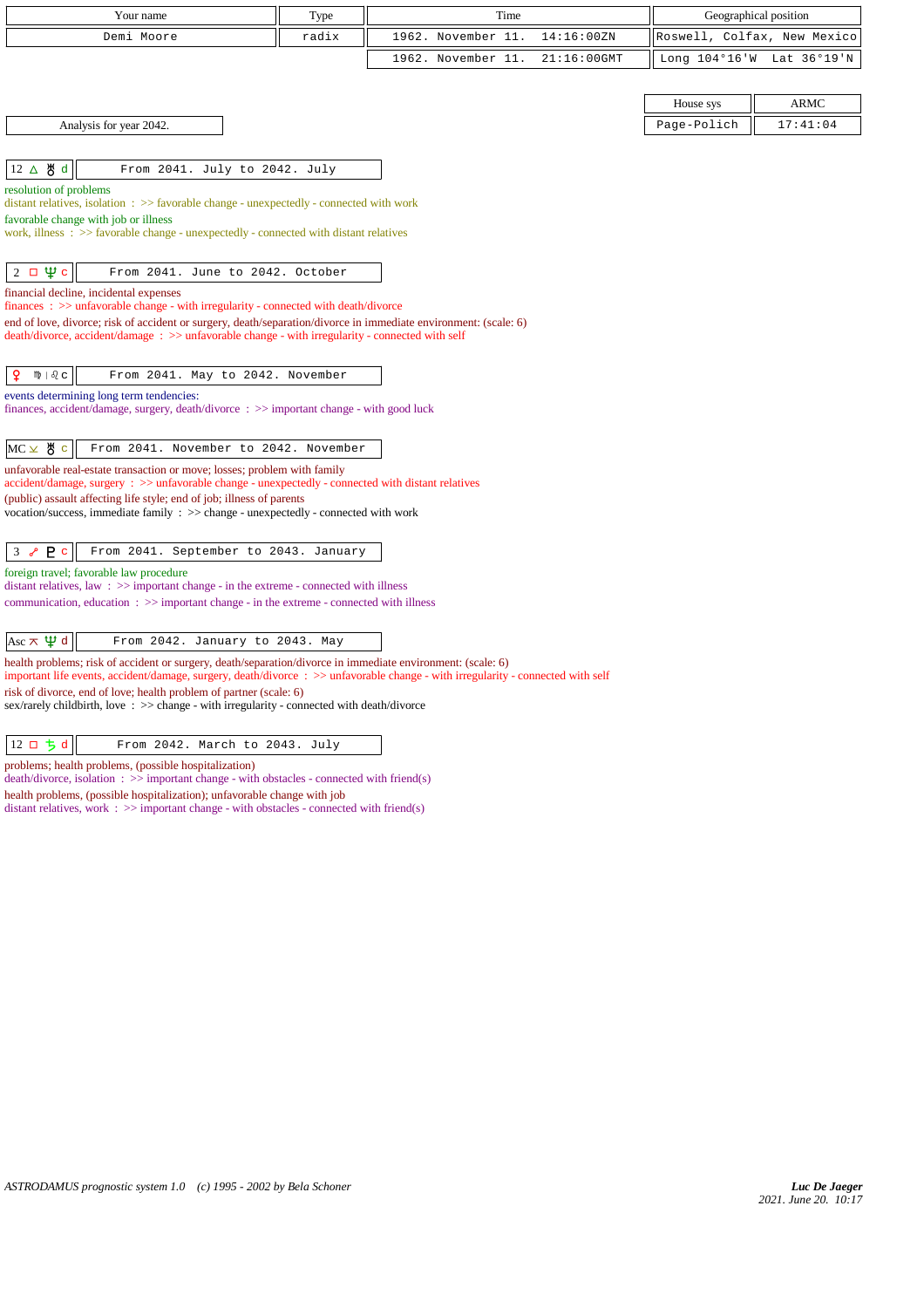| Your name                                                                                                                                                                                                    | Type  | Time                                 |             | Geographical position       |  |  |
|--------------------------------------------------------------------------------------------------------------------------------------------------------------------------------------------------------------|-------|--------------------------------------|-------------|-----------------------------|--|--|
| Demi Moore                                                                                                                                                                                                   | radix | 1962. November 11.<br>14:16:00ZN     |             | Roswell, Colfax, New Mexico |  |  |
|                                                                                                                                                                                                              |       | 1962. November 11.<br>$21:16:00$ GMT |             | Long 104°16'W Lat 36°19'N   |  |  |
|                                                                                                                                                                                                              |       |                                      |             |                             |  |  |
|                                                                                                                                                                                                              |       |                                      | House sys   | <b>ARMC</b>                 |  |  |
| Analysis for year 2043.                                                                                                                                                                                      |       |                                      | Page-Polich | 17:41:04                    |  |  |
|                                                                                                                                                                                                              |       |                                      |             |                             |  |  |
| $3 \Delta \Sigma$ c<br>From 2042. September to 2043. September                                                                                                                                               |       |                                      |             |                             |  |  |
| joy with sibling; domestic travel or examination; favorable communication                                                                                                                                    |       |                                      |             |                             |  |  |
| immediate family, communication $\Rightarrow$ Savorable change - with tension - connected with sex/rarely childbirth<br>foreign travel; favorable law procedure                                              |       |                                      |             |                             |  |  |
| law, foreign countries $\Rightarrow$ favorable change - with tension - connected with immediate family                                                                                                       |       |                                      |             |                             |  |  |
|                                                                                                                                                                                                              |       |                                      |             |                             |  |  |
| $2 \times P c$<br>From 2042. December to 2044. April                                                                                                                                                         |       |                                      |             |                             |  |  |
| financial decline, incidental expenses                                                                                                                                                                       |       |                                      |             |                             |  |  |
| finances : $\gg$ unfavorable change - in the extreme - connected with death/divorce                                                                                                                          |       |                                      |             |                             |  |  |
| end of love, divorce; risk of accident or surgery, death/separation/divorce in immediate environment: (scale: 7)<br>$death/divorce, illness : >> change - in the extreme - connected with distant relatives$ |       |                                      |             |                             |  |  |
|                                                                                                                                                                                                              |       |                                      |             |                             |  |  |
| Asc $\angle$ $\sim$ d<br>From 2043. April to 2044. April                                                                                                                                                     |       |                                      |             |                             |  |  |

favorable change with marriage or partnership

favorable change related to self

love, sex/rarely childbirth : >> favorable change - with dynamics - connected with illness

work, illness : >> favorable change - with dynamics - connected with love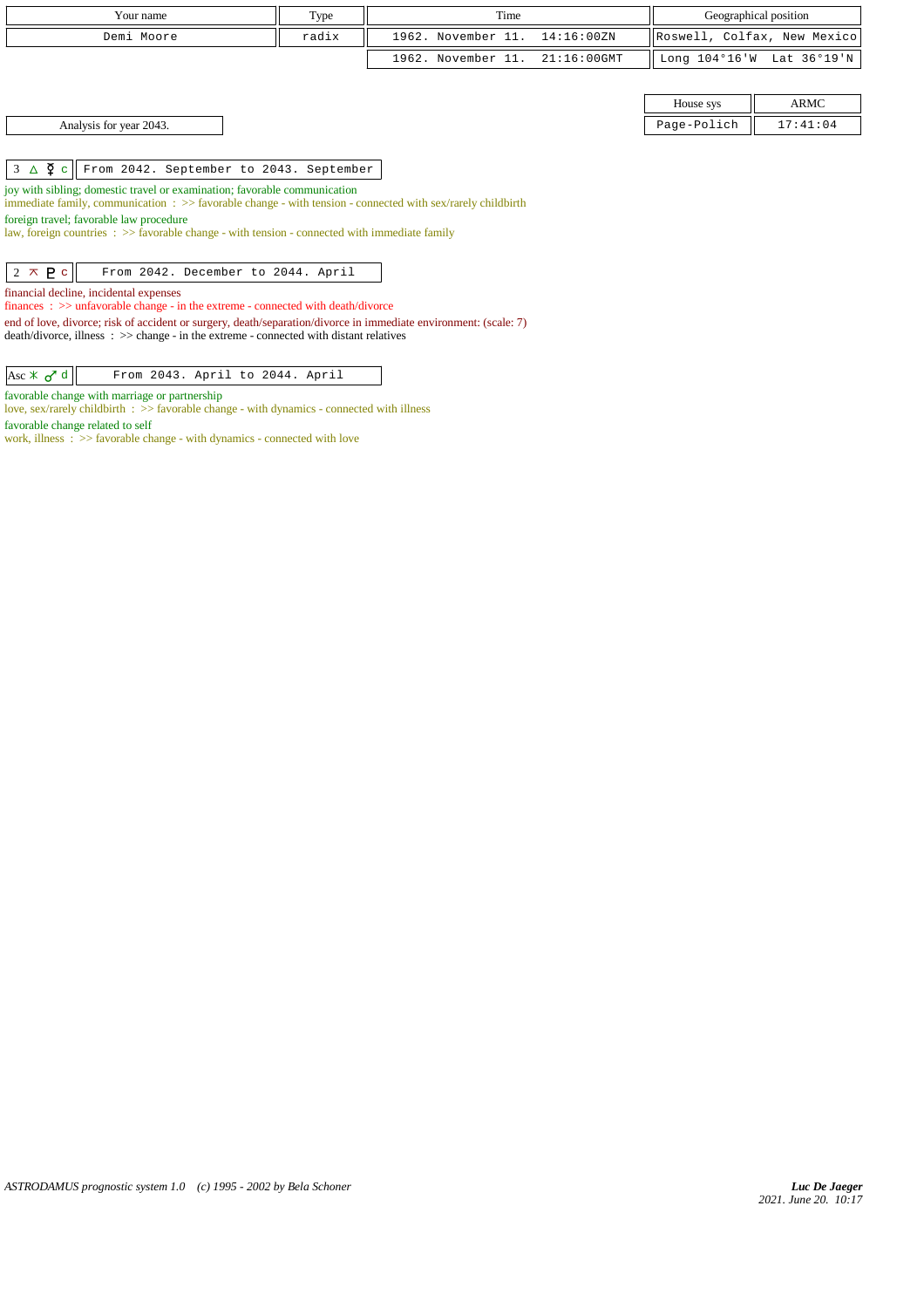| Your name                                                                                                                                                               | Type  | Time               |                | Geographical position       |             |
|-------------------------------------------------------------------------------------------------------------------------------------------------------------------------|-------|--------------------|----------------|-----------------------------|-------------|
| Demi Moore                                                                                                                                                              | radix | 1962. November 11. | 14:16:00ZN     | Roswell, Colfax, New Mexico |             |
|                                                                                                                                                                         |       | 1962. November 11. | $21:16:00$ GMT | Long 104°16'W Lat 36°19'N   |             |
|                                                                                                                                                                         |       |                    |                |                             |             |
|                                                                                                                                                                         |       |                    |                | House sys                   | <b>ARMC</b> |
| Analysis for year 2044.                                                                                                                                                 |       |                    |                | Page-Polich                 | 17:41:04    |
|                                                                                                                                                                         |       |                    |                |                             |             |
| $MC \times 4c$<br>From 2043. August to 2044. August                                                                                                                     |       |                    |                |                             |             |
| (public) assault affecting life style; end of job; illness of parents<br>authority, vocation/success : >> change - with great luck - connected with law                 |       |                    |                |                             |             |
| unfavorable real-estate transaction or move; losses; problem with family<br>immediate family, real-estate : >> change - with great luck - connected with law            |       |                    |                |                             |             |
|                                                                                                                                                                         |       |                    |                |                             |             |
| $2 \Box \Phi c$<br>From 2043. December to 2044. December                                                                                                                |       |                    |                |                             |             |
| financial decline, incidental expenses<br>finances : $\gg$ unfavorable change - with tension - connected with death/divorce                                             |       |                    |                |                             |             |
| end of love, divorce; risk of accident or surgery, death/separation/divorce in immediate environment: (scale: 7)                                                        |       |                    |                |                             |             |
| death/divorce, accident/damage : >> unfavorable change - with tension - connected with immediate family                                                                 |       |                    |                |                             |             |
| $MC$ $*$<br>From 2043. September to 2045. March<br>d                                                                                                                    |       |                    |                |                             |             |
| favorable real-estate transaction or move; joy with family<br>immediate family, real-estate: >> favorable change - repeatedly - connected with finances                 |       |                    |                |                             |             |
| improvement in life style; favorable change with job                                                                                                                    |       |                    |                |                             |             |
| immediate family, vocation/success $\Rightarrow$ Savorable change - repeatedly - connected with finances                                                                |       |                    |                |                             |             |
|                                                                                                                                                                         |       |                    |                |                             |             |
| $11 \pi \xi d$<br>From 2044. February to 2045. February                                                                                                                 |       |                    |                |                             |             |
| separation from friends; desires are fulfilled with great difficulties<br>desire, friend(s) : $\gg$ unfavorable change - with tension - connected with immediate family |       |                    |                |                             |             |
| gynecology problem; end of love; problem with child; unpleasantness<br>sex/rarely child birth, child: $\gg$ change - with tension - connected with immediate family     |       |                    |                |                             |             |
|                                                                                                                                                                         |       |                    |                |                             |             |
| $MC \triangle$ $\odot$ d<br>From 2044. March to 2045. September                                                                                                         |       |                    |                |                             |             |

improvement in life style; favorable change with job

favorable real-estate transaction or move; joy with family

vocation/success, immediate family : >> favorable change - with positive final result - connected with illness

immediate family, real-estate : >> favorable change - with positive final result - connected with illness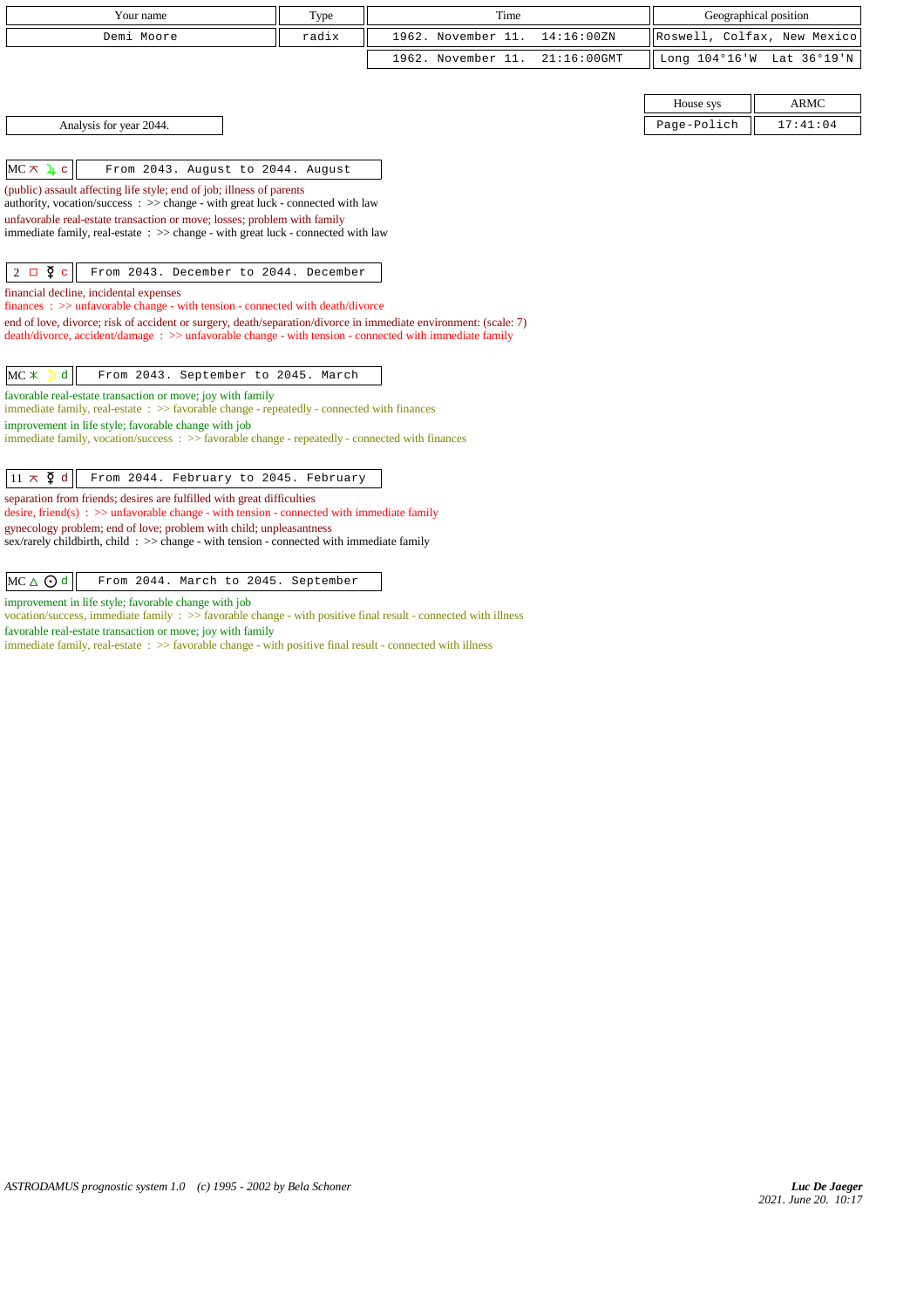| Your name               | Type  | Time                           |             | Geographical position       |
|-------------------------|-------|--------------------------------|-------------|-----------------------------|
| Demi Moore              | radix | 1962. November 11. 14:16:00ZN  |             | Roswell, Colfax, New Mexico |
|                         |       | 1962. November 11. 21:16:00GMT |             | Long 104°16'W Lat 36°19'N   |
|                         |       |                                |             |                             |
|                         |       |                                | House sys   | ARMC                        |
| Analysis for year 2045. |       |                                | Page-Polich | 17:41:04                    |
|                         |       |                                |             |                             |

 $\boxed{11 \times P d}$  From 2044. October to 2046. February

separation from friends; desires are fulfilled with great difficulties desire, friend(s) : >> unfavorable change - in the extreme - connected with illness gynecology problem; end of love; problem with child; unpleasantness sex/rarely childbirth, love :  $\gg$  change - in the extreme - connected with illness

12 c From 2044. December to 2045. December

resolution of problems

death/divorce, accident/damage : >> important change - with good luck - connected with female illness, work :  $\gg$  important change - with good luck - connected with sex/rarely childbirth

|  |  | $\boxed{5}$ $\boxed{\gamma}$   8d   From 2045. February to 2046. August |  |  |
|--|--|-------------------------------------------------------------------------|--|--|

events determining long term tendencies:

isolation, secret, desire, friend(s)  $\Rightarrow$  important change - with obstacles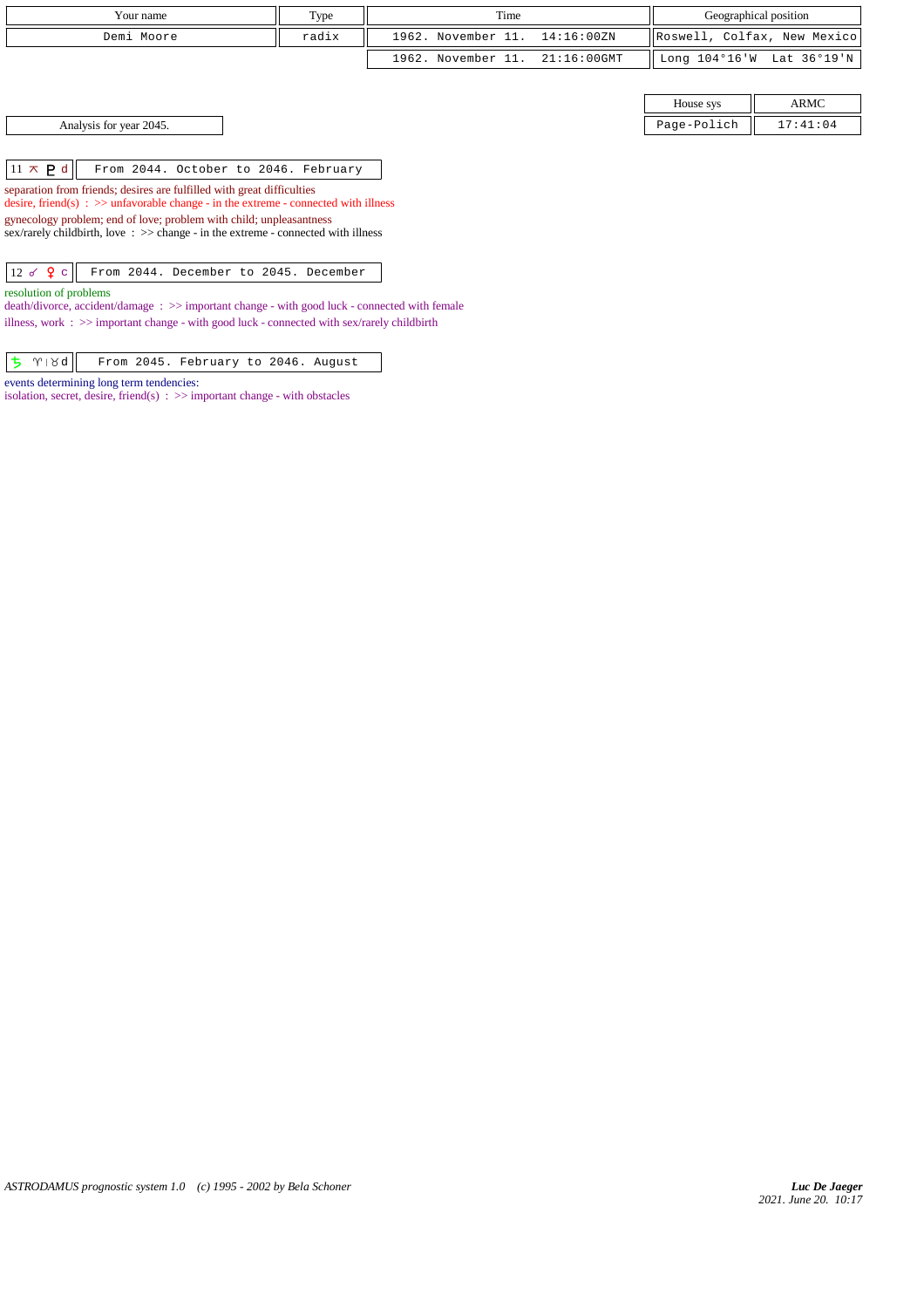| Your name                                                                                                                                                                 |                                                                                                                                                                           | Type | Time                             |                | Geographical position       |                           |  |  |  |  |
|---------------------------------------------------------------------------------------------------------------------------------------------------------------------------|---------------------------------------------------------------------------------------------------------------------------------------------------------------------------|------|----------------------------------|----------------|-----------------------------|---------------------------|--|--|--|--|
|                                                                                                                                                                           |                                                                                                                                                                           |      | 1962. November 11.<br>14:16:00ZN |                |                             |                           |  |  |  |  |
| radix<br>Demi Moore                                                                                                                                                       |                                                                                                                                                                           |      |                                  |                | Roswell, Colfax, New Mexico |                           |  |  |  |  |
|                                                                                                                                                                           |                                                                                                                                                                           |      | 1962. November 11.               | $21:16:00$ GMT |                             | Long 104°16'W Lat 36°19'N |  |  |  |  |
|                                                                                                                                                                           |                                                                                                                                                                           |      |                                  |                |                             |                           |  |  |  |  |
|                                                                                                                                                                           |                                                                                                                                                                           |      |                                  |                | House sys                   | <b>ARMC</b>               |  |  |  |  |
|                                                                                                                                                                           | Analysis for year 2046.                                                                                                                                                   |      |                                  |                | Page-Polich                 | 17:41:04                  |  |  |  |  |
|                                                                                                                                                                           |                                                                                                                                                                           |      |                                  |                |                             |                           |  |  |  |  |
| $MC \triangle \varphi d$                                                                                                                                                  | From 2045. November to 2046. November                                                                                                                                     |      |                                  |                |                             |                           |  |  |  |  |
|                                                                                                                                                                           | improvement in life style; favorable change with job<br>vocation/success, immediate family : >> favorable change - with good luck - connected with sex/rarely childbirth  |      |                                  |                |                             |                           |  |  |  |  |
|                                                                                                                                                                           | favorable real-estate transaction or move; joy with family<br>real-estate, immediate family : >> favorable change - with good luck - connected with sex/rarely childbirth |      |                                  |                |                             |                           |  |  |  |  |
|                                                                                                                                                                           |                                                                                                                                                                           |      |                                  |                |                             |                           |  |  |  |  |
| ზ<br>$M \mid x d$                                                                                                                                                         | From 2045. November to 2047. May                                                                                                                                          |      |                                  |                |                             |                           |  |  |  |  |
|                                                                                                                                                                           | events determining long term tendencies:                                                                                                                                  |      |                                  |                |                             |                           |  |  |  |  |
|                                                                                                                                                                           | isolation, secret, work, illness : >> important change - unexpectedly                                                                                                     |      |                                  |                |                             |                           |  |  |  |  |
|                                                                                                                                                                           |                                                                                                                                                                           |      |                                  |                |                             |                           |  |  |  |  |
| $11 \times \Psi d$                                                                                                                                                        | From 2046. May to 2047. September                                                                                                                                         |      |                                  |                |                             |                           |  |  |  |  |
| separation from friends; desires are fulfilled with great difficulties<br>desire, friend(s) : $\gg$ unfavorable change - with irregularity - connected with death/divorce |                                                                                                                                                                           |      |                                  |                |                             |                           |  |  |  |  |
| gynecology problem; end of love; problem with child; unpleasantness                                                                                                       |                                                                                                                                                                           |      |                                  |                |                             |                           |  |  |  |  |
|                                                                                                                                                                           | sex/rarely childbirth, love: $\gg$ change - with irregularity - connected with death/divorce                                                                              |      |                                  |                |                             |                           |  |  |  |  |
|                                                                                                                                                                           |                                                                                                                                                                           |      |                                  |                |                             |                           |  |  |  |  |

resolution of problems

death/divorce, accident/damage : >> important change - with positive final result - connected with partner/spouse illness, work :  $>>$  important change - with positive final result - connected with death/divorce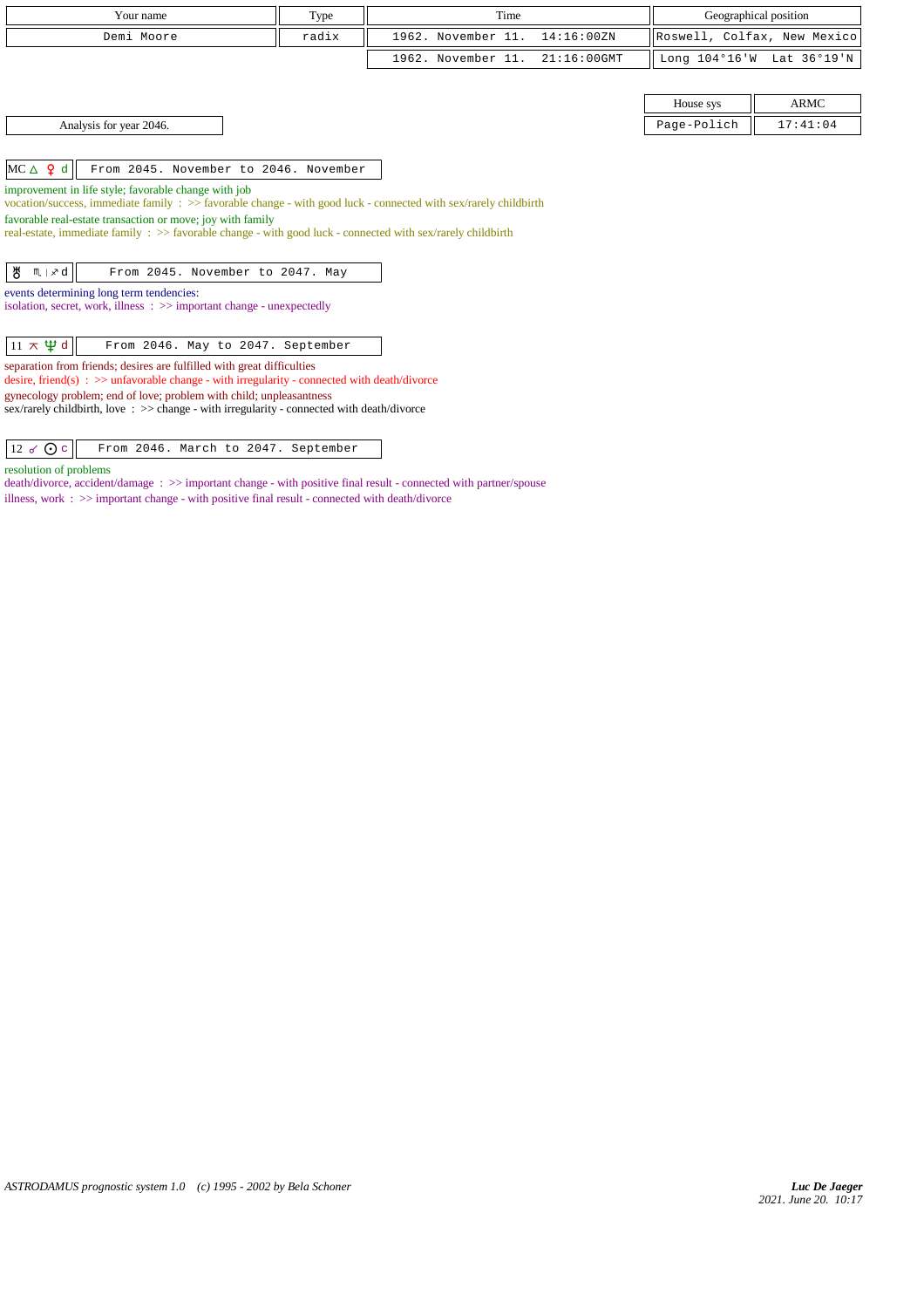| Your name                                                                          | Type  | Time                           | Geographical position |             |                             |
|------------------------------------------------------------------------------------|-------|--------------------------------|-----------------------|-------------|-----------------------------|
| Demi Moore                                                                         | radix | 1962. November 11. 14:16:00ZN  |                       |             | Roswell, Colfax, New Mexico |
|                                                                                    |       | 1962. November 11. 21:16:00GMT |                       |             | Long 104°16'W Lat 36°19'N   |
|                                                                                    |       |                                |                       |             |                             |
|                                                                                    |       |                                |                       | House sys   | ARMC                        |
| Analysis for year 2047.                                                            |       |                                |                       | Page-Polich | 17:41:04                    |
|                                                                                    |       |                                |                       |             |                             |
| $12 \rightarrow \mathbb{D}$<br>From 2046. September to 2048. March<br>$\mathbf{C}$ |       |                                |                       |             |                             |
| favorable change with job or illness                                               |       |                                |                       |             |                             |

*ASTRODAMUS prognostic system 1.0 (c) 1995 - 2002 by Bela Schoner*

illness, work : >> important change - repeatedly - connected with finances surgery, accident/damage  $\;\; >>$  important change - repeatedly - connected with child

 $\begin{array}{|c|c|c|c|c|}\n \hline \text{Asc } \times & \text{and} & \text{From 2046. November to 2048. May} \end{array}$ risk of divorce, end of love; health problem of partner (scale: 4) love, publicity : >> unfavorable change - repeatedly - connected with finances

love, child, finances : >> change - repeatedly - connected with female

health problems; risk of accident or surgery, death/separation/divorce in immediate environment: (scale: 4)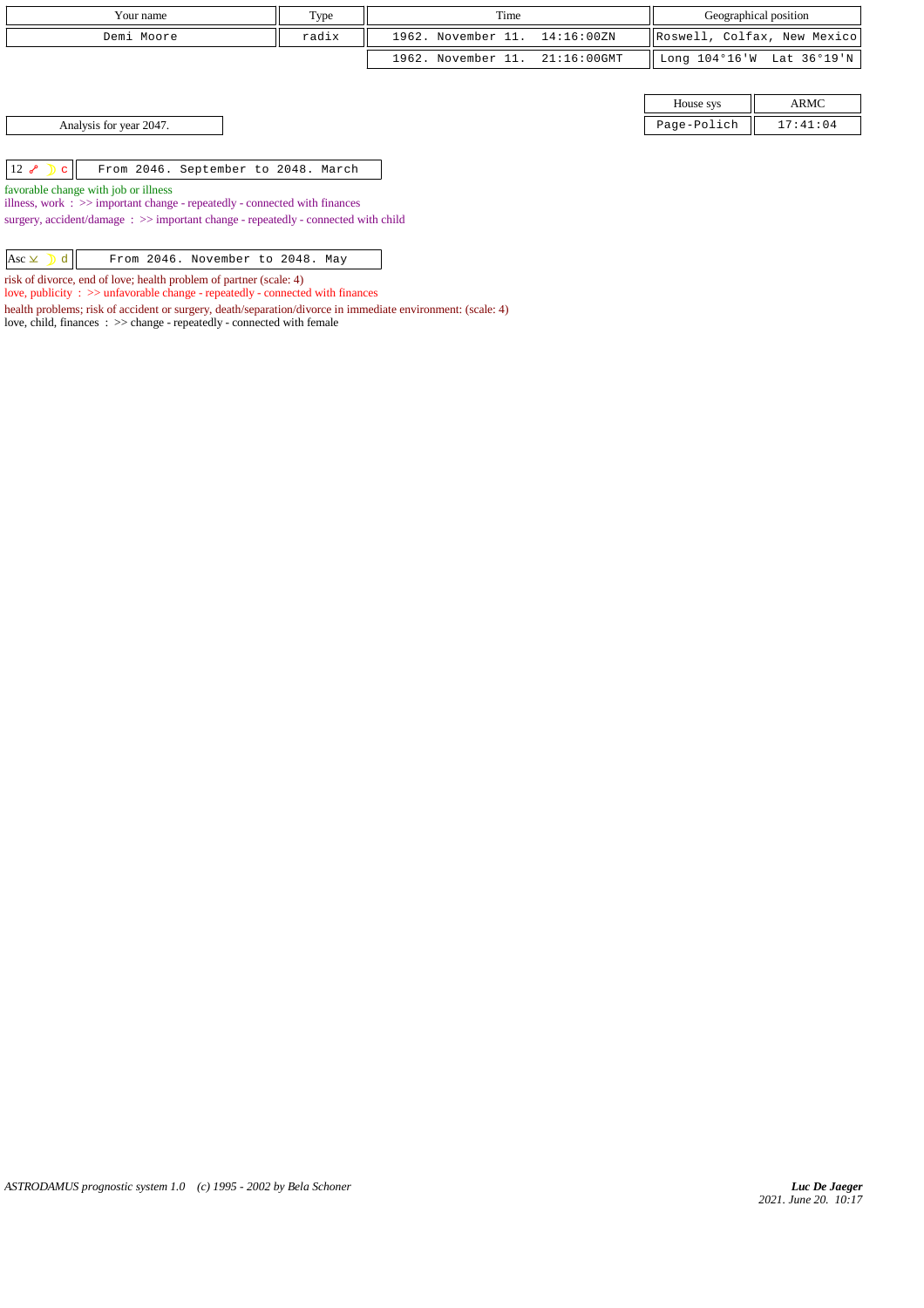| Your name<br>Type                                                                                                                                                                                                                                       |                                                                                                                                                             | Time |                    |             | Geographical position       |                           |  |  |
|---------------------------------------------------------------------------------------------------------------------------------------------------------------------------------------------------------------------------------------------------------|-------------------------------------------------------------------------------------------------------------------------------------------------------------|------|--------------------|-------------|-----------------------------|---------------------------|--|--|
| Demi Moore<br>radix                                                                                                                                                                                                                                     |                                                                                                                                                             |      | 1962. November 11. | 14:16:00ZN  | Roswell, Colfax, New Mexico |                           |  |  |
|                                                                                                                                                                                                                                                         |                                                                                                                                                             |      | 1962. November 11. | 21:16:00GMT |                             | Long 104°16'W Lat 36°19'N |  |  |
|                                                                                                                                                                                                                                                         |                                                                                                                                                             |      |                    |             |                             |                           |  |  |
|                                                                                                                                                                                                                                                         |                                                                                                                                                             |      |                    |             | House sys                   | <b>ARMC</b>               |  |  |
| Analysis for year 2048.                                                                                                                                                                                                                                 |                                                                                                                                                             |      |                    |             | Page-Polich                 | 17:41:04                  |  |  |
|                                                                                                                                                                                                                                                         |                                                                                                                                                             |      |                    |             |                             |                           |  |  |
| Asc $\overline{\wedge}$ $\overline{\odot}$ d<br>From 2047. April to 2048. October                                                                                                                                                                       |                                                                                                                                                             |      |                    |             |                             |                           |  |  |
| health problems; risk of accident or surgery, death/separation/divorce in immediate environment: (scale: 7)<br>work, illness, accident/damage, surgery, death/divorce: >> important change - with positive final result - connected with partner/spouse |                                                                                                                                                             |      |                    |             |                             |                           |  |  |
| risk of divorce, end of love; health problem of partner (scale: 7)                                                                                                                                                                                      |                                                                                                                                                             |      |                    |             |                             |                           |  |  |
| sex/rarely childbirth, partner/spouse : >> change - with positive final result - connected with illness                                                                                                                                                 |                                                                                                                                                             |      |                    |             |                             |                           |  |  |
|                                                                                                                                                                                                                                                         |                                                                                                                                                             |      |                    |             |                             |                           |  |  |
| $12 \sim \Phi d$<br>From 2047. August to 2048. August                                                                                                                                                                                                   |                                                                                                                                                             |      |                    |             |                             |                           |  |  |
| favorable change with job or illness<br>illness, work $\Rightarrow$ important change - with tension - connected with immediate family                                                                                                                   |                                                                                                                                                             |      |                    |             |                             |                           |  |  |
| accident/damage, death/divorce: >> important change - with tension - connected with immediate family                                                                                                                                                    |                                                                                                                                                             |      |                    |             |                             |                           |  |  |
|                                                                                                                                                                                                                                                         |                                                                                                                                                             |      |                    |             |                             |                           |  |  |
| $11 \Delta \sigma d$<br>From 2047. August to 2048. August                                                                                                                                                                                               |                                                                                                                                                             |      |                    |             |                             |                           |  |  |
| beginning of new friendship; desire(s), pleasantness<br>desire, friend(s) : $\gg$ favorable change - with dynamics - connected with love                                                                                                                |                                                                                                                                                             |      |                    |             |                             |                           |  |  |
| beginning of love; joy with child; pleasantness                                                                                                                                                                                                         |                                                                                                                                                             |      |                    |             |                             |                           |  |  |
| love, sex/rarely childbirth $\Rightarrow$ Savorable change - with dynamics - connected with illness                                                                                                                                                     |                                                                                                                                                             |      |                    |             |                             |                           |  |  |
| $\lambda$   $\pi q$<br>From 2047. August to 2049. February<br>4                                                                                                                                                                                         |                                                                                                                                                             |      |                    |             |                             |                           |  |  |
| events determining long term tendencies:                                                                                                                                                                                                                |                                                                                                                                                             |      |                    |             |                             |                           |  |  |
| important life events, foreign countries, law $\Rightarrow$ important change - with great luck                                                                                                                                                          |                                                                                                                                                             |      |                    |             |                             |                           |  |  |
|                                                                                                                                                                                                                                                         |                                                                                                                                                             |      |                    |             |                             |                           |  |  |
| $3 \times 5c$<br>From 2047. November to 2049. March                                                                                                                                                                                                     |                                                                                                                                                             |      |                    |             |                             |                           |  |  |
|                                                                                                                                                                                                                                                         | problem with law; unfavorable foreign travel; poor school test results<br>distant relatives, law : $\gg$ change - with obstacles - connected with friend(s) |      |                    |             |                             |                           |  |  |
| problem with sibling; unfavorable travel; poor school test result; unfavorable communication                                                                                                                                                            |                                                                                                                                                             |      |                    |             |                             |                           |  |  |
| education, immediate family $\Rightarrow$ > change - with obstacles - connected with friend(s)                                                                                                                                                          |                                                                                                                                                             |      |                    |             |                             |                           |  |  |
| $12 \triangle P d$<br>From 2048. April to 2049. August                                                                                                                                                                                                  |                                                                                                                                                             |      |                    |             |                             |                           |  |  |
|                                                                                                                                                                                                                                                         |                                                                                                                                                             |      |                    |             |                             |                           |  |  |

resolution of problems

secret, isolation : >> favorable change - in the extreme - connected with illness favorable change with job or illness

illness, work : >> favorable change - in the extreme - connected with sex/rarely childbirth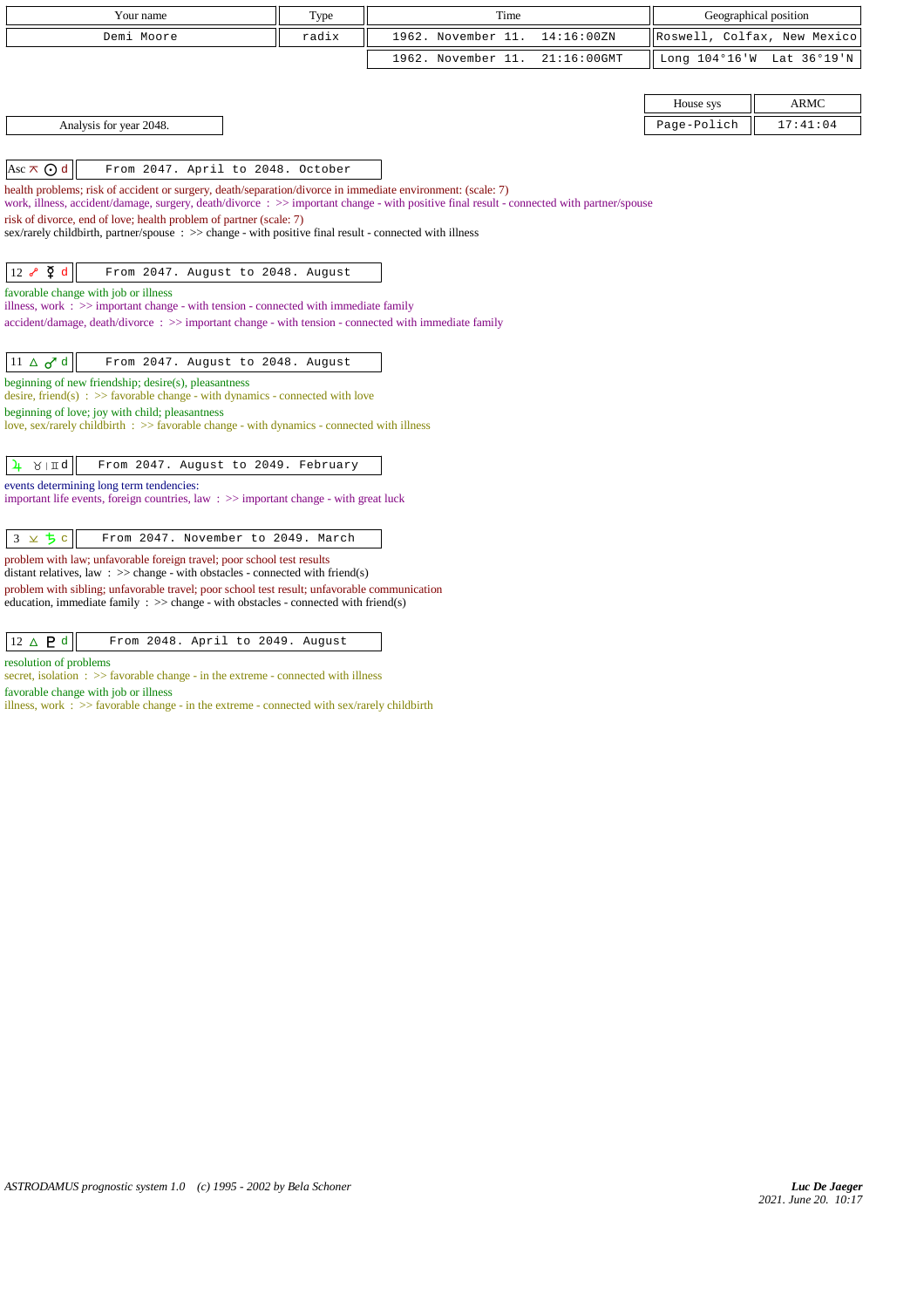| Your name                                                                                                                                                                                                                                                                                                                                                                                           | Type  | Time               |                | Geographical position |                             |  |  |  |  |
|-----------------------------------------------------------------------------------------------------------------------------------------------------------------------------------------------------------------------------------------------------------------------------------------------------------------------------------------------------------------------------------------------------|-------|--------------------|----------------|-----------------------|-----------------------------|--|--|--|--|
| Demi Moore                                                                                                                                                                                                                                                                                                                                                                                          | radix | 1962. November 11. | 14:16:00ZN     |                       | Roswell, Colfax, New Mexico |  |  |  |  |
|                                                                                                                                                                                                                                                                                                                                                                                                     |       | 1962. November 11. | $21:16:00$ GMT |                       | Long 104°16'W Lat 36°19'N   |  |  |  |  |
|                                                                                                                                                                                                                                                                                                                                                                                                     |       |                    |                |                       |                             |  |  |  |  |
|                                                                                                                                                                                                                                                                                                                                                                                                     |       |                    |                | House sys             | <b>ARMC</b>                 |  |  |  |  |
| Analysis for year 2049.                                                                                                                                                                                                                                                                                                                                                                             |       |                    |                | Page-Polich           | 17:41:04                    |  |  |  |  |
| $11 \times 9$ c<br>From 2048. July to 2049. July<br>gynecology problem; end of love; problem with child; unpleasantness<br>sex/rarely childbirth, love: >> unfavorable change - with good luck - connected with death/divorce<br>separation from friends; desires are fulfilled with great difficulties<br>desire, friend(s) : $\gg$ change - with good luck - connected with sex/rarely childbirth |       |                    |                |                       |                             |  |  |  |  |
| $3$ $8$ $8$ $c$<br>From 2048. September to 2049. September                                                                                                                                                                                                                                                                                                                                          |       |                    |                |                       |                             |  |  |  |  |
| foreign travel; favorable law procedure<br>distant relatives, law $\Rightarrow$ important change - unexpectedly - connected with work<br>communication, transportation : >> important change - unexpectedly - connected with work                                                                                                                                                                   |       |                    |                |                       |                             |  |  |  |  |
| Asc $\pi$ <b>Q</b> d<br>From 2049. January to 2050. January                                                                                                                                                                                                                                                                                                                                         |       |                    |                |                       |                             |  |  |  |  |
| health problems; risk of accident or surgery, death/separation/divorce in immediate environment: (scale: 4)                                                                                                                                                                                                                                                                                         |       |                    |                |                       |                             |  |  |  |  |

finances, accident/damage, surgery, death/divorce : >> unfavorable change - with good luck - connected with female

risk of divorce, end of love; health problem of partner (scale: 4)

improvement of financial situation

 $\begin{vmatrix} 2 & 6 & 5 \end{vmatrix}$  From 2049. February to 2050. June

finances :  $\gg$  important change - with obstacles - connected with friend(s)

sex/rarely childbirth, love : >> change - with good luck - connected with death/divorce

death/divorce, accident/damage  $\;\; >>$  important change - with obstacles - connected with friend(s)